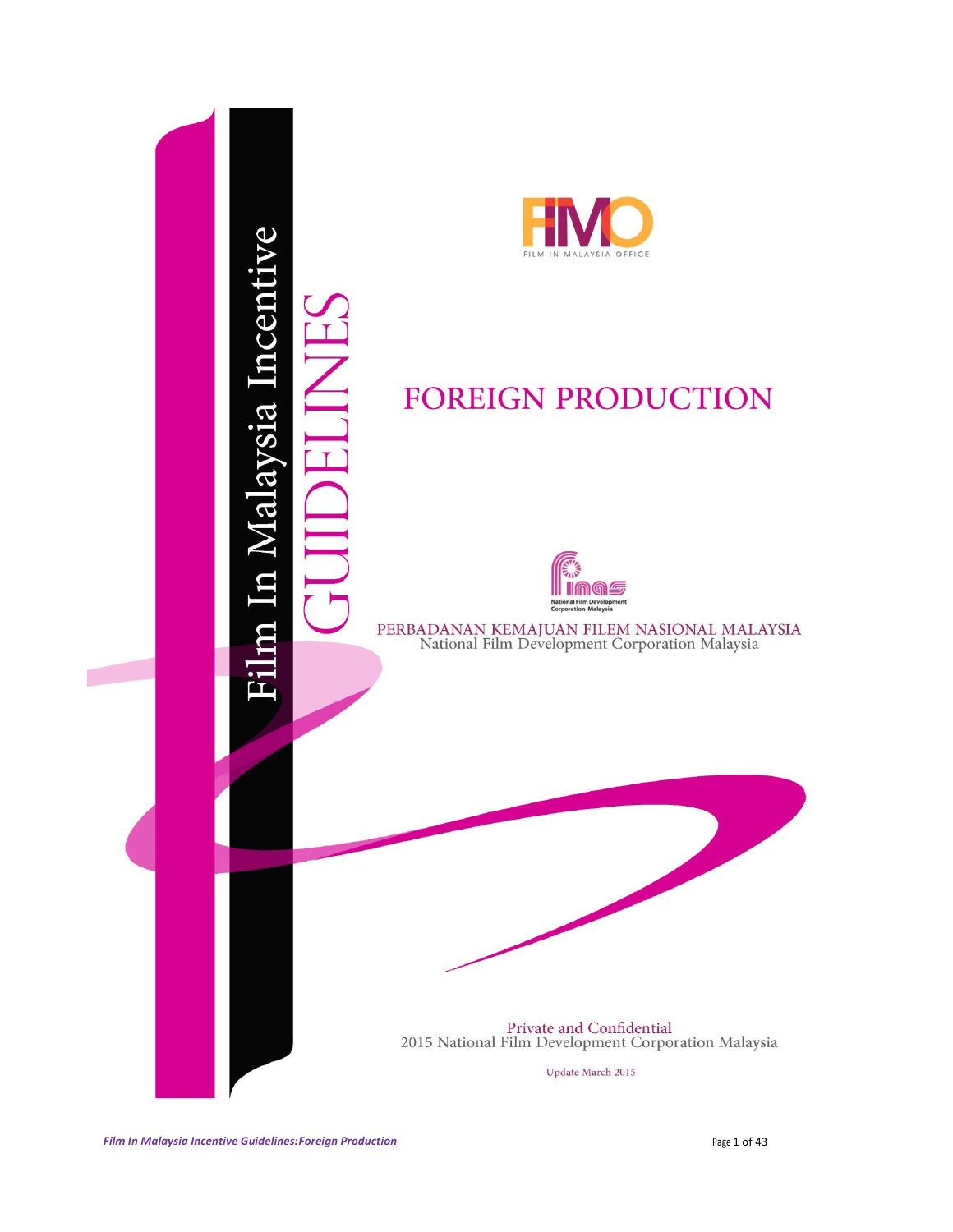#### **CONTENTS**

| 1.1 |                                                                                                                                                                                                                               |                                                                                          |
|-----|-------------------------------------------------------------------------------------------------------------------------------------------------------------------------------------------------------------------------------|------------------------------------------------------------------------------------------|
| 1.2 |                                                                                                                                                                                                                               |                                                                                          |
|     | Section 2: Production activity in Malaysia manufactured and announcement control of the Section 2: Production activity in Malaysia manufactured and announcement of the Section 21                                            |                                                                                          |
| 2.1 |                                                                                                                                                                                                                               |                                                                                          |
| 2.2 |                                                                                                                                                                                                                               |                                                                                          |
| 2.3 |                                                                                                                                                                                                                               |                                                                                          |
| 2.4 |                                                                                                                                                                                                                               |                                                                                          |
| 2.5 |                                                                                                                                                                                                                               |                                                                                          |
|     | 2.5.1                                                                                                                                                                                                                         |                                                                                          |
| 2.6 |                                                                                                                                                                                                                               |                                                                                          |
| 2.7 |                                                                                                                                                                                                                               |                                                                                          |
| 2.8 | Project / Content Guidelines manufactured and content of the distribution of the content of the manufactured and the content of the content of the content of the content of the content of the content of the content of the |                                                                                          |
|     |                                                                                                                                                                                                                               |                                                                                          |
| 3.1 |                                                                                                                                                                                                                               |                                                                                          |
| 3.2 |                                                                                                                                                                                                                               |                                                                                          |
|     | 3.2.1                                                                                                                                                                                                                         |                                                                                          |
| 3.3 |                                                                                                                                                                                                                               |                                                                                          |
| 3.4 |                                                                                                                                                                                                                               |                                                                                          |
|     |                                                                                                                                                                                                                               |                                                                                          |
| 3.5 |                                                                                                                                                                                                                               |                                                                                          |
|     | Section 4: Production Expenditure and Qualifying Malaysian Production Expenditure (QMPE) 22                                                                                                                                   |                                                                                          |
| 4.1 |                                                                                                                                                                                                                               |                                                                                          |
|     | 4.1.1                                                                                                                                                                                                                         |                                                                                          |
|     | 4.1.2                                                                                                                                                                                                                         |                                                                                          |
|     | 4.1.3                                                                                                                                                                                                                         |                                                                                          |
|     | 4.1.4                                                                                                                                                                                                                         | Malaysian-held copyright acquisition manufactured and manufactured and 24                |
|     | 4.1.5                                                                                                                                                                                                                         | Malaysian-based insurance (other than forms of insurance which constitute financing)  24 |
|     | 4.1.6                                                                                                                                                                                                                         |                                                                                          |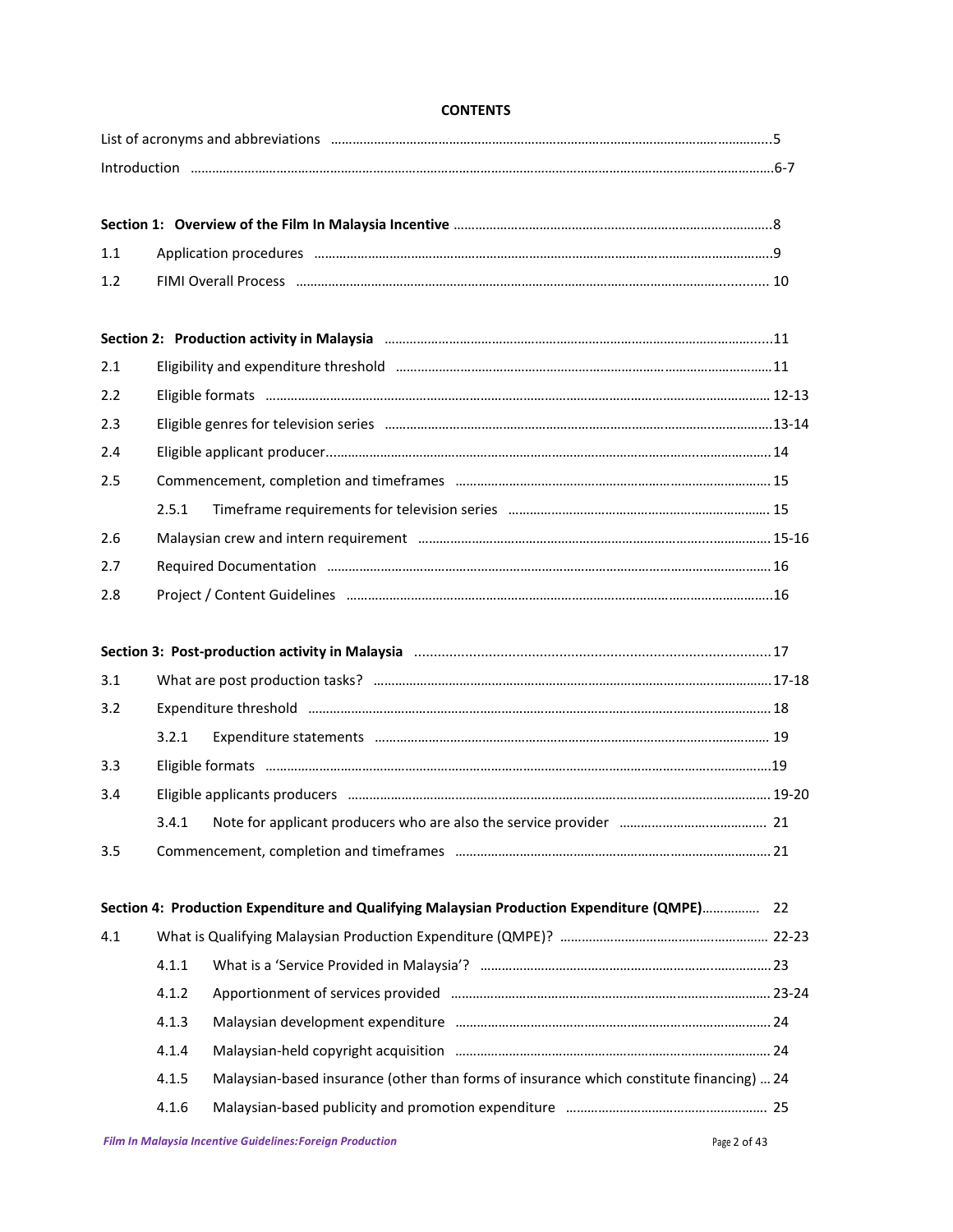|     | 4.1.7  |                                                                                                                                                                                                                                |     |
|-----|--------|--------------------------------------------------------------------------------------------------------------------------------------------------------------------------------------------------------------------------------|-----|
|     | 4.1.8  |                                                                                                                                                                                                                                |     |
|     | 4.1.9  |                                                                                                                                                                                                                                |     |
|     | 4.1.10 |                                                                                                                                                                                                                                |     |
|     | 4.1.11 |                                                                                                                                                                                                                                |     |
|     | 4.1.12 |                                                                                                                                                                                                                                |     |
| 4.2 |        | Costs which are NOT Qualifying Malaysian Production Expenditure (QMPE)  27                                                                                                                                                     |     |
|     | 4.2.1  | Expenditure while the applicant producer company is a foreign resident  27                                                                                                                                                     |     |
|     | 4.2.2  |                                                                                                                                                                                                                                |     |
|     | 4.2.3  |                                                                                                                                                                                                                                |     |
|     | 4.2.4  |                                                                                                                                                                                                                                |     |
|     | 4.2.5  | Financing (including forms of insurance which constitute financing)  28                                                                                                                                                        |     |
|     | 4.2.6  |                                                                                                                                                                                                                                |     |
|     | 4.2.7  |                                                                                                                                                                                                                                |     |
|     | 4.2.8  |                                                                                                                                                                                                                                |     |
|     | 4.2.9  |                                                                                                                                                                                                                                |     |
|     | 4.2.10 |                                                                                                                                                                                                                                |     |
|     | 4.2.11 |                                                                                                                                                                                                                                |     |
|     | 4.2.12 |                                                                                                                                                                                                                                |     |
|     | 4.2.13 |                                                                                                                                                                                                                                |     |
|     | 4.2.14 |                                                                                                                                                                                                                                |     |
|     | 4.2.15 |                                                                                                                                                                                                                                |     |
| 4.3 |        |                                                                                                                                                                                                                                |     |
|     |        |                                                                                                                                                                                                                                |     |
|     |        | Section 5: Specific expenditure issues and FAQ                                                                                                                                                                                 | .30 |
| 5.1 |        |                                                                                                                                                                                                                                |     |
| 5.2 |        | Currency exchange manufactured and contract and all the contract of the contract of the contract of the contract of the contract of the contract of the contract of the contract of the contract of the contract of the contra |     |
| 5.3 |        |                                                                                                                                                                                                                                |     |
| 5.4 |        |                                                                                                                                                                                                                                |     |
|     |        |                                                                                                                                                                                                                                |     |
|     |        | Section 6: Provisional certification process manufactured and continuum and control of the state and 33                                                                                                                        |     |
| 6.1 |        |                                                                                                                                                                                                                                |     |
| 6.2 |        |                                                                                                                                                                                                                                |     |
| 6.3 |        |                                                                                                                                                                                                                                |     |
| 6.4 |        |                                                                                                                                                                                                                                |     |
| 6.5 |        |                                                                                                                                                                                                                                |     |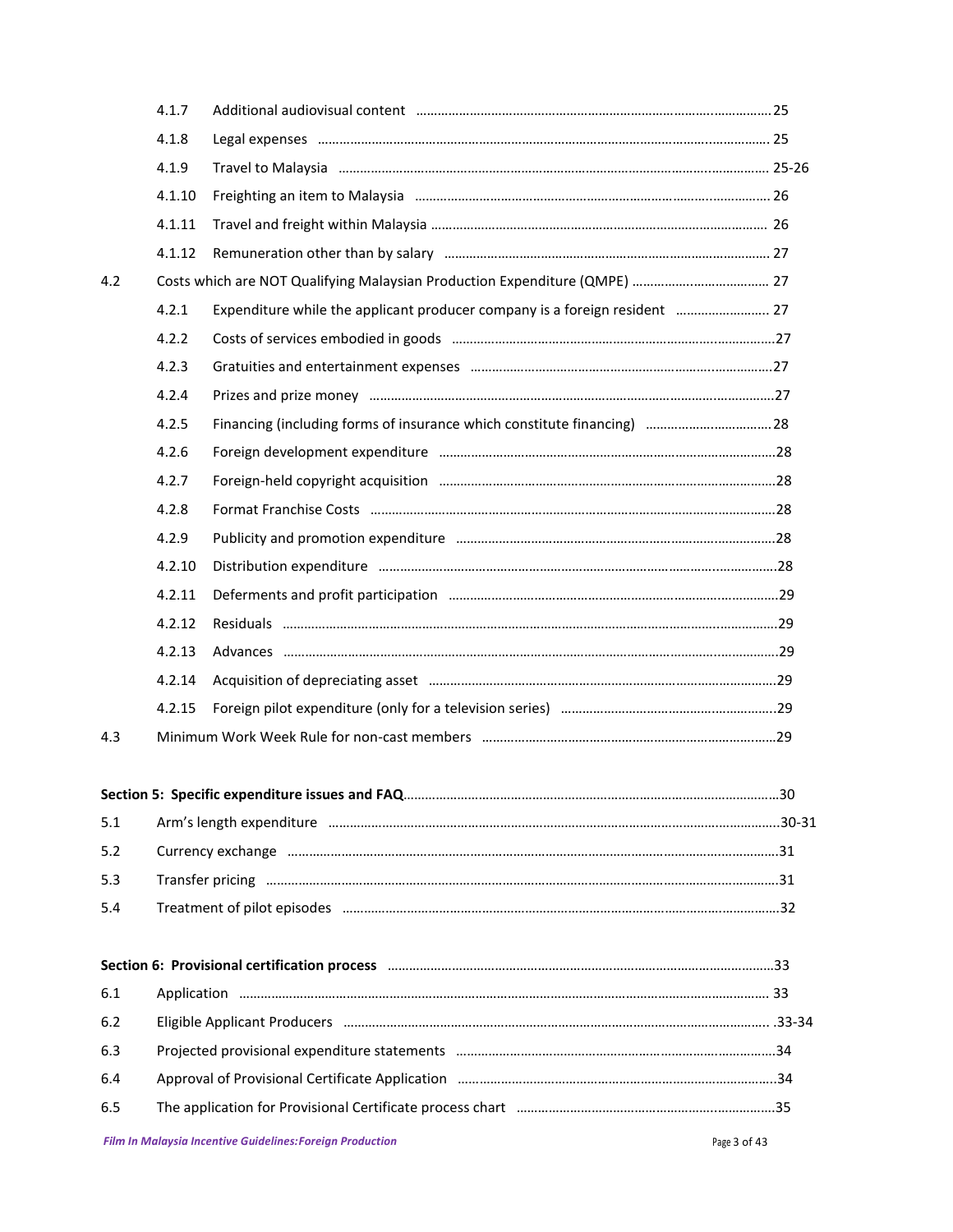| 7.1 |  |
|-----|--|
| 7.2 |  |
| 7.3 |  |
| 7.4 |  |
| 7.5 |  |
| 7.6 |  |
| 7.7 |  |
| 7.8 |  |
| 7.9 |  |

| 8.1 | Submitting your application manufactured and the control of the state of the state of the state and the state of the state of the state of the state of the state of the state of the state of the state of the state of the s |  |
|-----|--------------------------------------------------------------------------------------------------------------------------------------------------------------------------------------------------------------------------------|--|
| 8.2 | Attached documentation manufacture and the manufacture and according to the manufacture and the manufacture and                                                                                                                |  |
| 8.3 |                                                                                                                                                                                                                                |  |
| 8.4 |                                                                                                                                                                                                                                |  |
| 8.5 |                                                                                                                                                                                                                                |  |
| 8.6 |                                                                                                                                                                                                                                |  |
| 8.7 |                                                                                                                                                                                                                                |  |
| 8.8 |                                                                                                                                                                                                                                |  |

| Checklist: prior to submitting your application |  |
|-------------------------------------------------|--|
|-------------------------------------------------|--|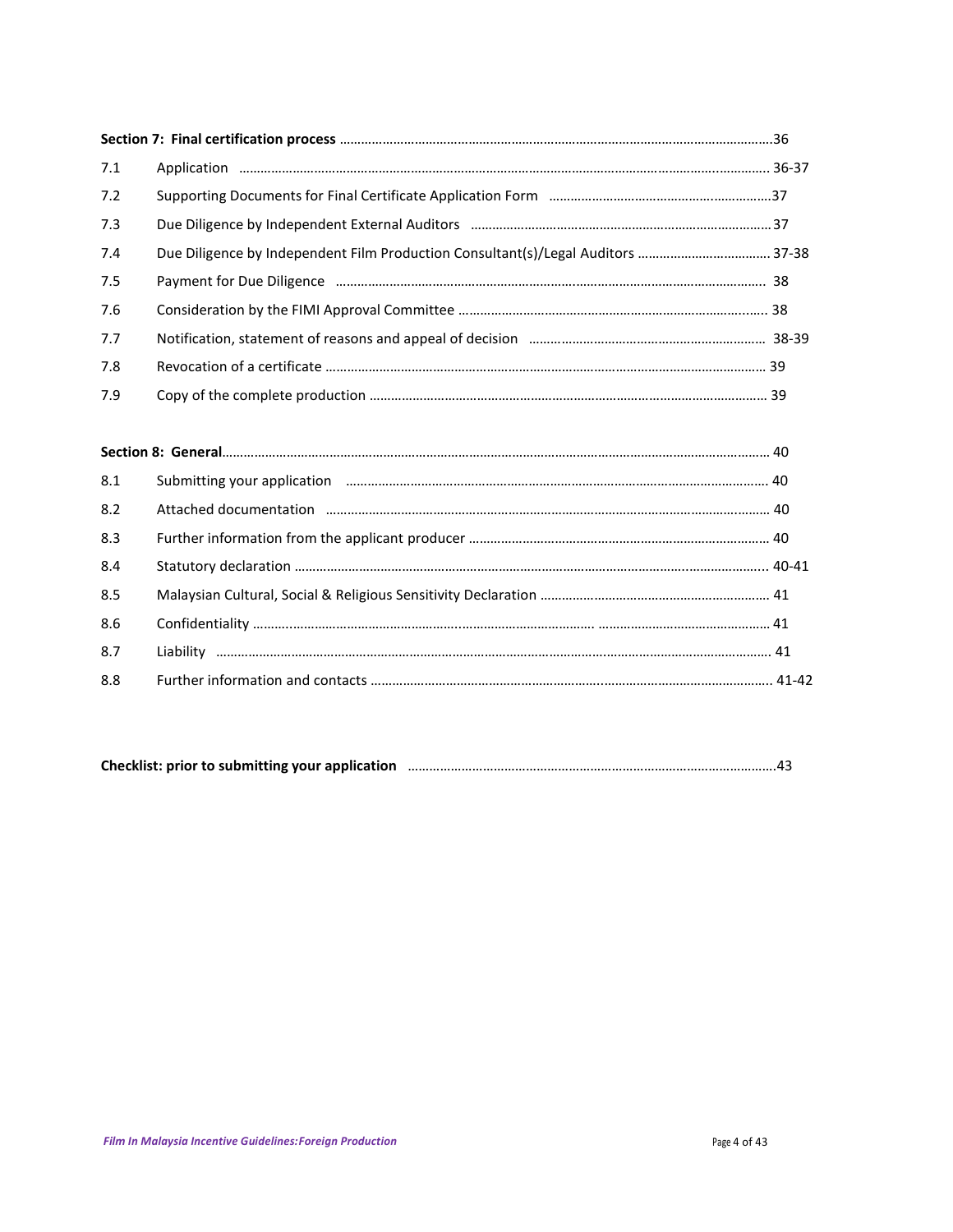#### **List of acronyms and abbreviations**

| <b>CCM</b>        | The Companies Commission of Malaysia (Suruhanjaya Syarikat Malaysia).                                                                                                                                                                                                                                                                                                                           |
|-------------------|-------------------------------------------------------------------------------------------------------------------------------------------------------------------------------------------------------------------------------------------------------------------------------------------------------------------------------------------------------------------------------------------------|
| <b>Committee</b>  | The FIMI Approval Committee that convenes to approve FIMI applications for either a Provisional or<br>Final Certificate.                                                                                                                                                                                                                                                                        |
| <b>FIMI</b>       | The Film in Malaysia Incentive is a 30% cash rebate of Qualifying Malaysian Production Expenditure<br>(QMPE) for production and post-production activities in Malaysia where the QMPE must meet the<br>criteria further elaborated upon in these Guidelines.                                                                                                                                    |
| <b>FIMO</b>       | The Film in Malaysia Office is the relevant division in FINAS established to process all FIMI<br>applications. FINAS and FIMO may be used interchangeably in these guidelines and refers to the<br>same organization (e.g. FINAS).                                                                                                                                                              |
| <b>FINAS</b>      | The Malaysia Statutory film corporation known as National Film Development Corporation Malaysia,<br>a statutory body incorporates under National Film Development Corporation Act 1981 (Act244).                                                                                                                                                                                                |
| <b>Guidelines</b> | Infers to the Film In Malaysia Incentive Guidelines that provide information about the eligibility<br>criteria, Qualifying Malaysian Production Expenditure for production and post-production activities<br>and, the application process for the Film In Malaysia Incentive. Please note that the Guidelines may,<br>from time to time, be amended or supplemented at the discretion of FINAS. |
| <b>IFPC</b>       | Independent Film Production Consultant.                                                                                                                                                                                                                                                                                                                                                         |
| <b>IRB</b>        | The Inland Revenue Board of Malaysia (Lembaga Hasil Dalam Negeri).                                                                                                                                                                                                                                                                                                                              |
| <b>KKMM</b>       | The Ministry of Communication, Multimedia of Malaysia (Kementerian Komunikasi dan Multimedia<br>Malaysia).                                                                                                                                                                                                                                                                                      |
| Film/Project      | is a project in relation to a film, television and other relevant qualifying production or post<br>production activity conducted in Malaysia.                                                                                                                                                                                                                                                   |
| <b>PUSPAL</b>     | The Central Agency for Application for Filming and Performance by Foreign Artistes (Agensi Pusat<br>Permohonan Penggambaran Filem Dan Persembahan Artis Luar Negara).                                                                                                                                                                                                                           |
| <b>QMPE</b>       | Qualifying Malaysian Production Expenditure which is expenditure incurred in Malaysia for the<br>purposes of producing and making the Project, and is a subset of the production expenditure as<br>further described and set out in Section 4 of these Guidelines.                                                                                                                              |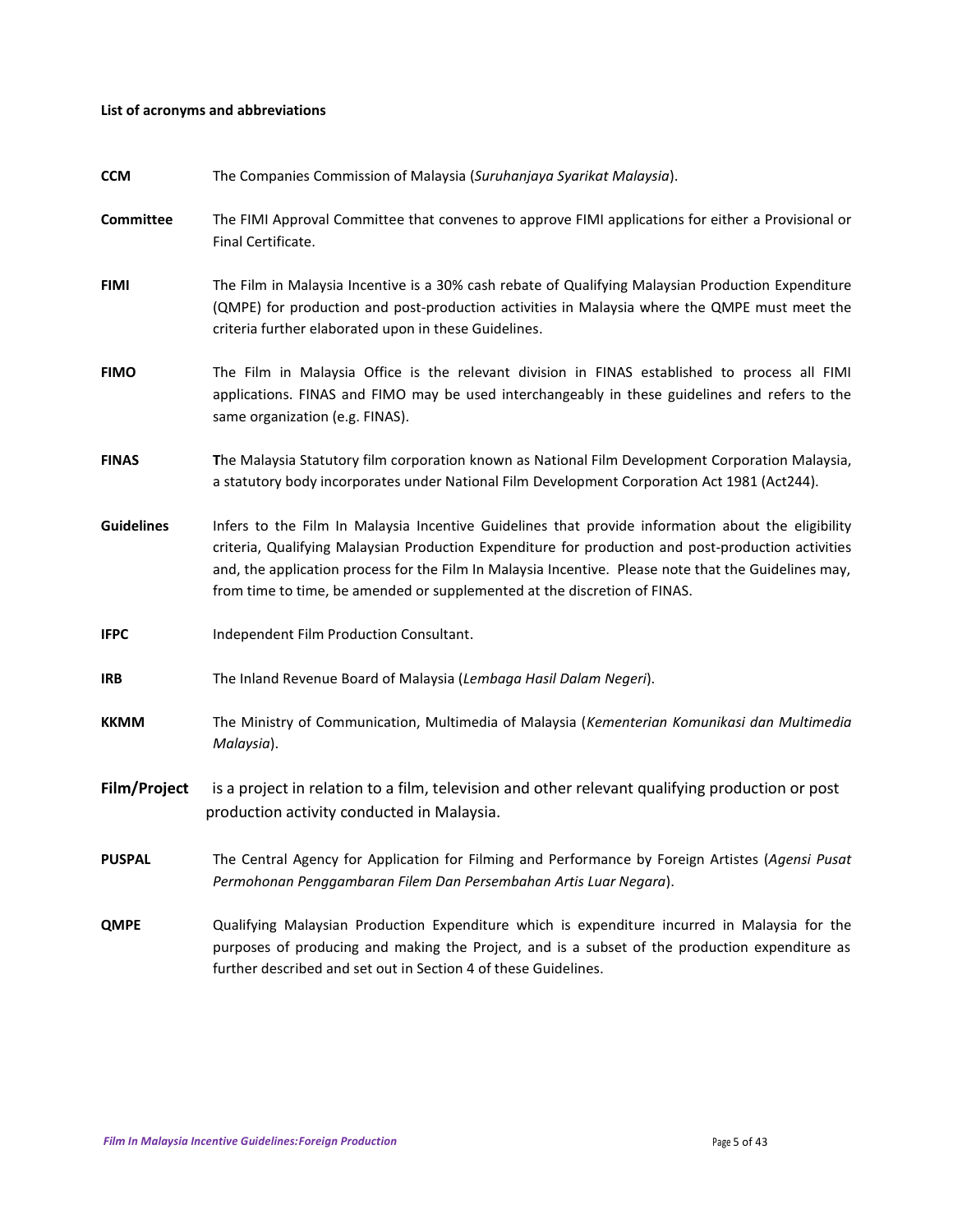### **Introduction**

The Film in Malaysia Incentive, abbreviated as FIMI, is the Malaysian Government's incentive for film, television and other relevant qualifying production activity conducted in Malaysia.

These Guidelines have been prepared to assist applicant producers in their completion of the application forms for both provisional and final approval for FIMI, collectively referred to in these Guidelines as the "Application Form". In the case where any parts of these Guidelines are only relevant for either the Provisional Certificate application or Final Certificate application forms, then the relevant form shall be referred to as either the "Provisional Certificate Application Form" or the "Final Certificate Application Form", as the case may be.

These Guidelines are not a legal document. This means that:

- you are encouraged to seek professional advice when preparing relevant documents,
- you should consult the Film In Malaysia Incentive General Terms and Conditions ("Terms and Conditions"), which are available from [www.filminmalaysia.com](http://www.filminmalaysia.com/) and,
- if there is any inconsistency between these Guidelines and the Terms and Conditions, the provisions in the Terms and Conditions prevail over that part of these Guidelines.

These Guidelines are intended to be of general information only and do not constitute advice with respect to any particular producer's circumstances. Applicant producers should therefore seek independent professional advice from qualified professionals, including accountants, auditors, tax advisers and/or lawyers in relation to all financial and legal matters discussed in these Guidelines and generally in relation to their Project.

**FIMI** is administered by the National Film Development Corporation of Malaysia (FINAS). Film In Malaysia Office (FIMO) is the relevant division in FINAS established to process all FIMI applications as well as to facilitate filming in Malaysia for domestic and foreign producers.

FIMO may decline to accept and/or reject an Application if it does not follow and/or comply with these Guidelines. These Guidelines are designed to be read in conjunction with the relevant Application Form. As the Guidelines and Application Form are subject to changes and updates, please ensure that you have the most current version of these documents by checking at [www.filminmalaysia.com](http://www.filminmalaysia.com/) prior to submission of any Application.

Applicant producers should also contact FIMO early, before production commences, to discuss their Project and to explore details surrounding FIMI. Contact details for FIMO are listed in Section 8.8: Further information and contacts of these Guidelines.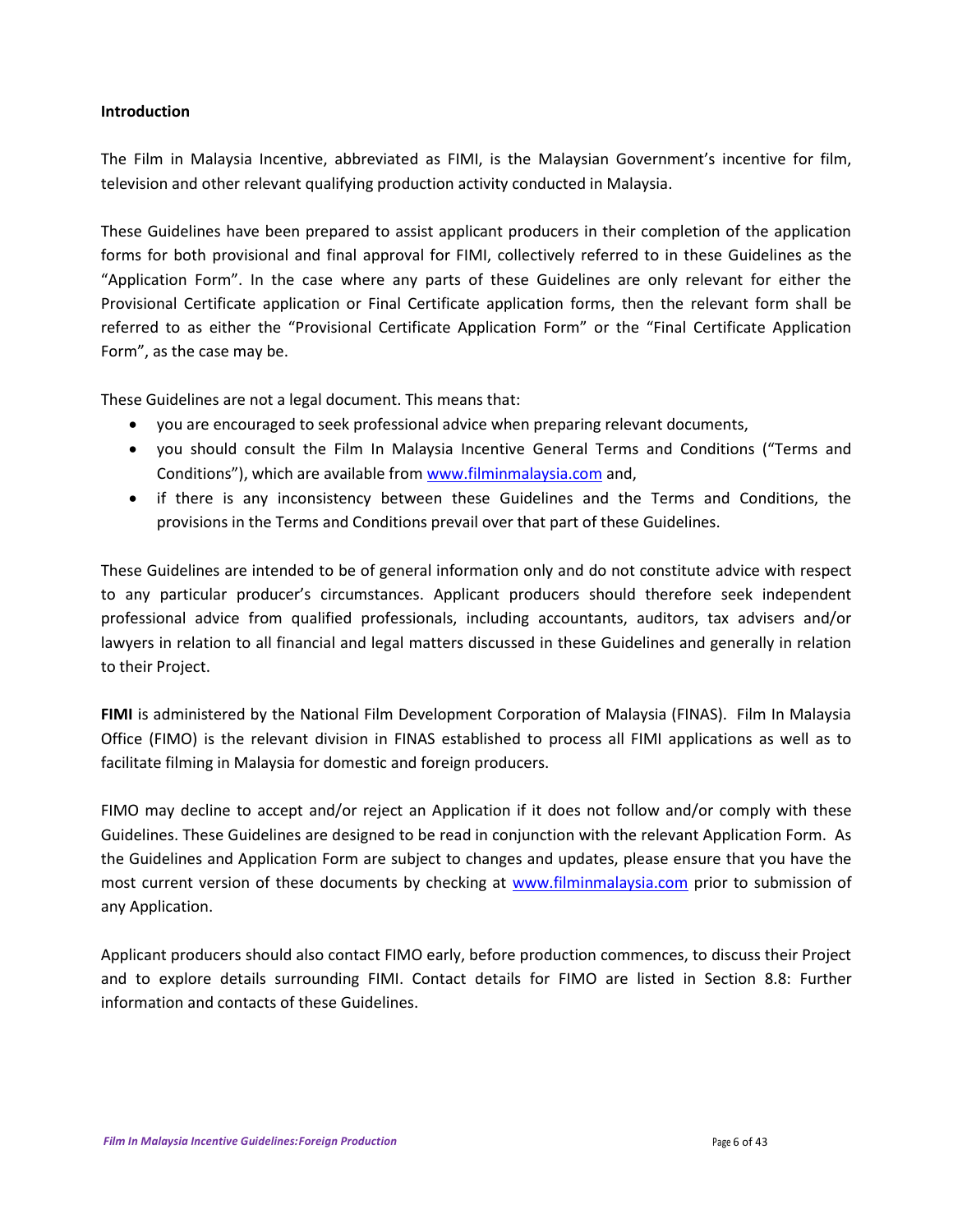In these Guidelines:

- **Section 1** provides an overview about the Film In Malaysia Incentive
- **Section 2** outlines the eligibility criteria for Production activity in Malaysia
- **Section 3** outlines the eligibility criteria for Post Production activity in Malaysia
- **Section 4** outlines the key concepts of Qualifying Malaysia Production Expenditure (QMPE)
- **Section 5** explains some specific expenditure issues related to calculating expenditure
- **Section 6** explains the application process for the Provisional Certificate
- **Section 7** explains the application process for the Final Certificate
- **•** Section 8 outlines other General items in the application process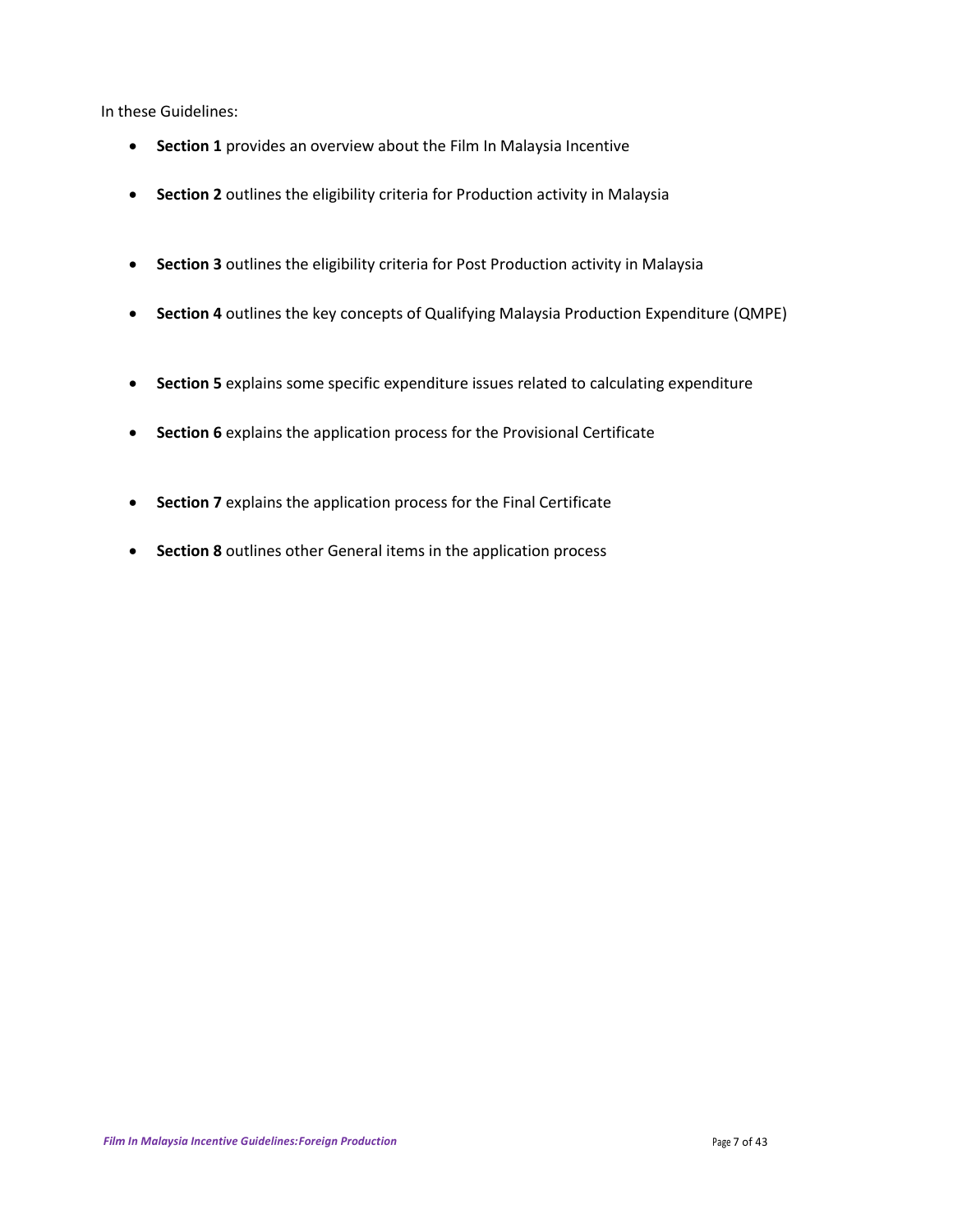#### **SECTION 1: Overview of the Film In Malaysia Incentive**

The Malaysian Government has incentives for content development specifically for film, television and other screen production. The Malaysian Government anticipates that this inaugural vehicle will encourage production works and increase skill sets that would be of international standard for the populace throughout the ecosystem of the creative content industry. This impetus is of crucial importance to the nation's economic, social and intellectual development. The Malaysia Government believes that this effort would be a landmark decision that would benefit, develop and further support the industry. FIMI will not only promote the creation of quality creative content, it will also make Malaysia a preferred destination and film production hub.

The Malaysian Government introduced FIMI to provide an additional financial incentive for the production of creative content within Malaysia and to support the Malaysian content production industry. FIMI is offered for production and post-production approved activities.

## **FIMI's objectives are to:**

- Encourage Malaysia film producers to produce high quality creative content for both domestic and international markets.
- Attract foreign film producers to film in Malaysia and to establish Malaysia as a destination for international filming.
- Increase employment opportunities for local artists and crew who provide services throughout the ecosystem of the creative content industry.
- Increase opportunities for local film production companies, post-production centres, film equipment rental companies and studios or companies that provide goods and services to the creative content industry.
- Drive the creative content ecosystem and increase the economic contribution of the creative content industry and related industries.
- Develop Malaysia's reputation as an efficient and cost effective hub for the creative content industry.

FIMI is available for both Malaysian and foreign production activities. It can be applied in one of two streams:

- (a) FIMI for Production Activity (inclusive of a combination of production and post-production activities), or
- (b) FIMI for Post Production Activity.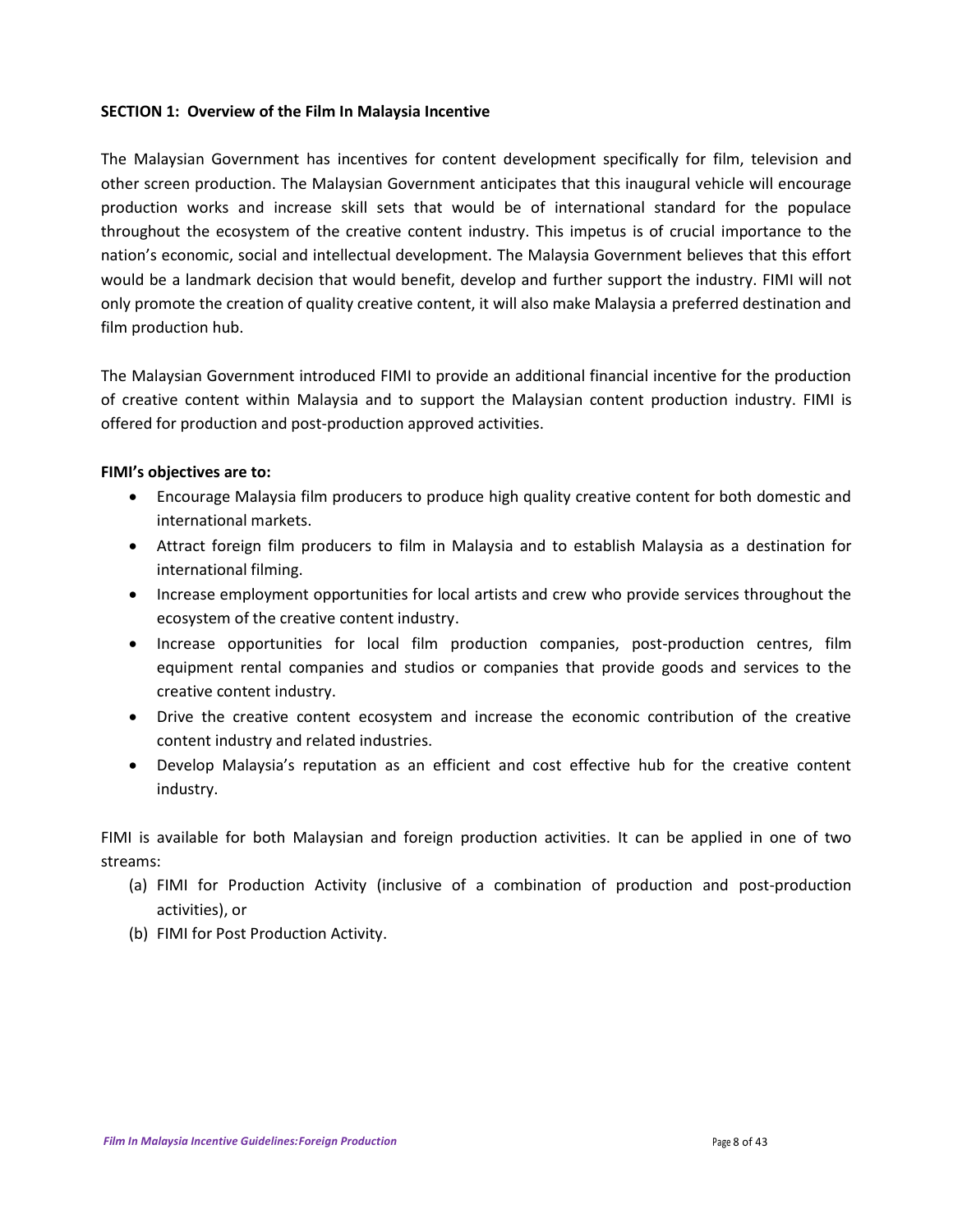## **1.1 Application Procedures**

To be eligible for FIMI, an applicant producer must first obtain a Provisional Certificate of approval from FINAS by submitting a completed Provisional Certificate Application Form. The Provisional Certificate Application Form must be submitted 3 months prior to the commencement of the production. When a Project meets the requirements of the incentive, a Provisional Certificate will be issued by FINAS which qualifies the Project for the 30% cash rebate.

The Provisional Certificate indicates the Project complies with these Guidelines. All decisions of FINAS in the above regard are at the discretion of FINAS and all decisions arising there from are final.

The provisional approval will be valid for a specific period (between one to three years depending on the particular Project) from the date of the approval. If the milestones listed in the Provisional Certificate have not been reached, a new Provisional Certificate application form must be submitted to FINAS for approval.

Provisional approval will enable an applicant producer to apply for, but does not automatically guarantee the incentive. As part of the provisional approval process, the applicant producer agrees, inter alia, (among other things):

- (a) that the key details of the Project will not be changed significantly,
- (b) to comply fully and in a timely basis with the Terms and Conditions of FIMI,
- (c) without prejudice to the generality (b) above, to ensure that the Project milestones will be met fully and in a timely fashion and,
- (d) ensure that costs over-runs do not exceed 5% of the estimated QMPE stated in the Provisional Certificate. If the QMPE exceeds by more than 5%, the applicant producer will have to apply in writing to FIMO to seek approval for said increase.

Changes to any creative and/or financial details of the Project may affect the applicant producer's compliance with the Provisional Certificate. Failure to fully comply with the terms of the Provisional Certificate and/or failure to obtain the approval of FIMO in relation to any proposed change may result in refusal of the Final Certificate. FIMO must be kept informed of any such proposed changes as soon as possible.

Once production is completed, the applicant producer must then apply for and obtain a Final Certificate of approval from FINAS by submitting a completed Final Certificate Application Form which shall include all supporting documents and audited receipts to FIMO. The relevant financial and production documentation will be audited by a member of FINAS' FIMI Audit Panel of which costs to undertake such auditing activities will be borne by the applicant producer. Audits may include financial audits and/or production audits by IFPCs and/or legal audits by legal consultants, where required.

The Final Certificate is the central requirement for entitlement to FIMI. As part of the process of assessing the Final Certificate Application, FIMO will formally determine a production's QMPE and record the QMPE amount in the Final Certificate.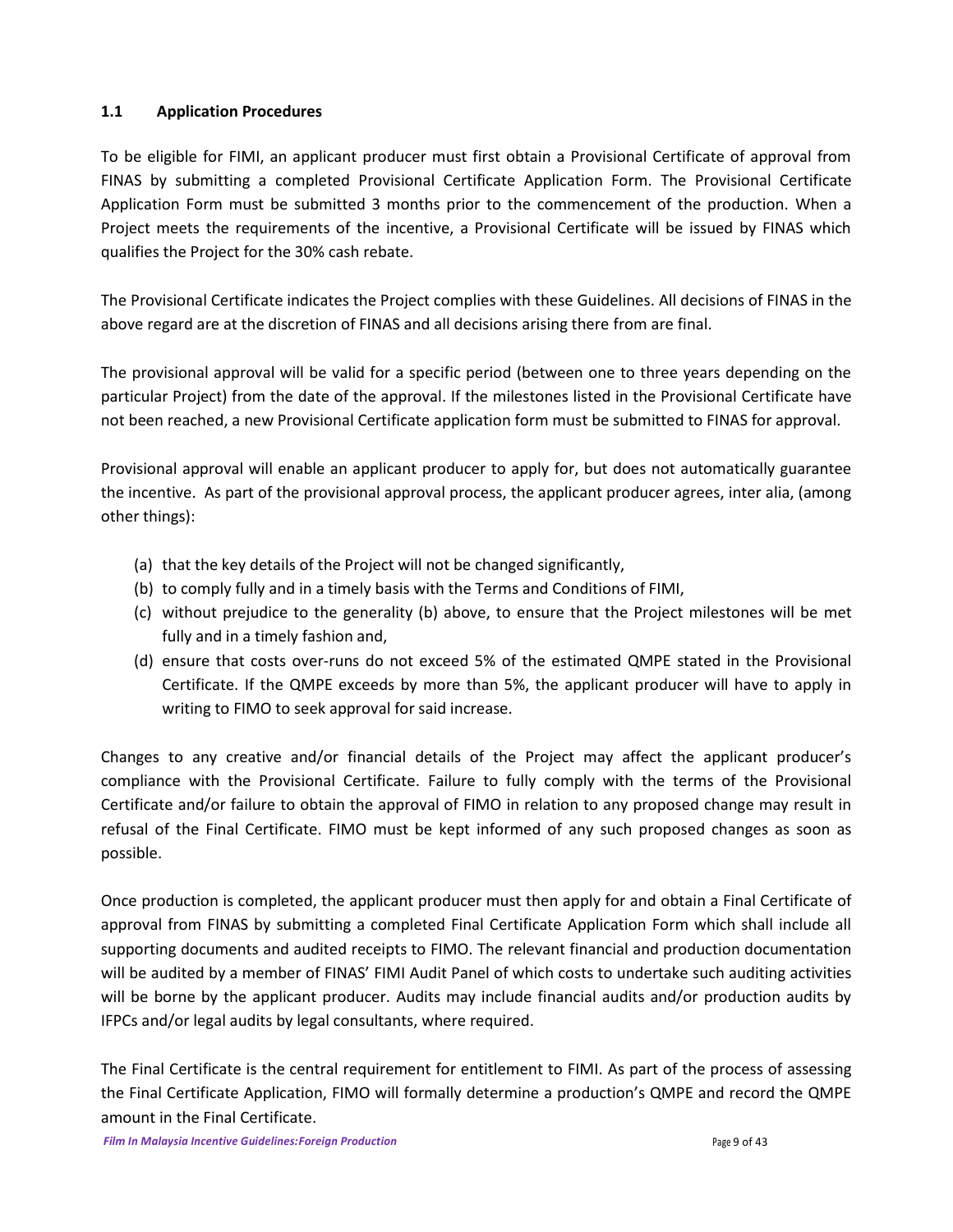# **1.2 FIMI Overall Process**



4-6 months from submission of complete documents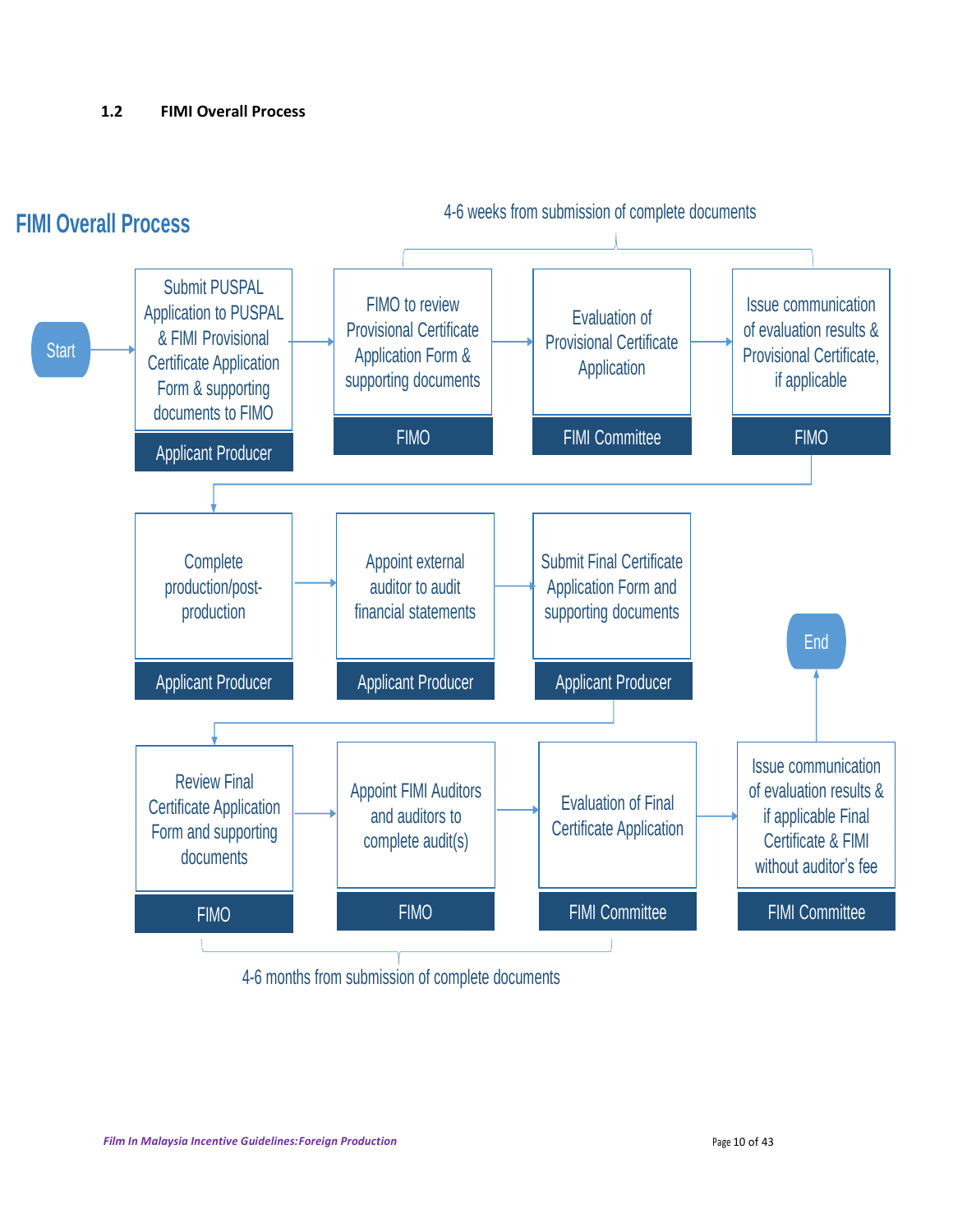# **SECTION 2: Production activity in Malaysia**

Section 2 of these Guidelines sets out the six core eligibility criteria for receiving FIMI for Production Activity. In order to certify the Project for both Provisional and Final Certification, FINAS must be satisfied that the Project has met each of the following six criteria which are detailed below:

- The Project must meet the minimum expenditure threshold for expenses spent in Malaysia and fits within the defined categories of QMPE outlined in this Guideline.
- The Project must be an eligible format as set out in Section 2.2 below.
- The Project must be produced by an Eligible Producer as set out in Section 2.4 below.
- The Project must meet the commencement, completion, timeframes and Terms and Conditions as stipulated in these Guidelines and relevant documents as assessed by FIMO.
- The Project must have approval from PUSPAL for filming in Malaysia.
- The applicant producer will not be eligible for this incentive if any Production Company and/or a project that has already received or intends to solicit from the Malaysian Government grant.

# **2.1 Eligibility and expenditure threshold**

To be eligible for FIMI for Production Activity, the Project must either:

- a) spend QMPE with a minimum of Ringgit Malaysia Five Million (MYR5,000,000.00) in aggregate for production work only; OR,
- b) spend a combined QMPE for production and post-production with a minimum of Ringgit Malaysia Five Million (MYR5,000,000.00). Only a single application is required. Guidelines in this section that are specific to production and Guidelines in Section 3 that are specific to post production continue to apply.

Please note that FIMI is based on expenditure incurred by the applicant producer and not by any other party. Production expenditure and QMPE is further outlined in Section 4: Production Expenditure and Qualifying Malaysian Production Expenditure.

## **Specific expenditure requirements for television series**

In addition to the minimum expenditure threshold requirement above, there are specific expenditure requirements for a Project which consists of a television series (as defined below in Section 2.3: Eligible Genres for television series). To qualify for FIMI, a television series must also have an average of at least Ringgit Malaysia Three Hundred Eighty Five Thousand **(MYR385, 000.00)** of QMPE per hour. You must outline the duration of your series and the average QMPE per hour (Please note this refers to the actual length of the completed Project, rather than 'commercial hours' or 'broadcast hours' which may include, inter alia, time for advertisements and sponsored content) in your Application Form.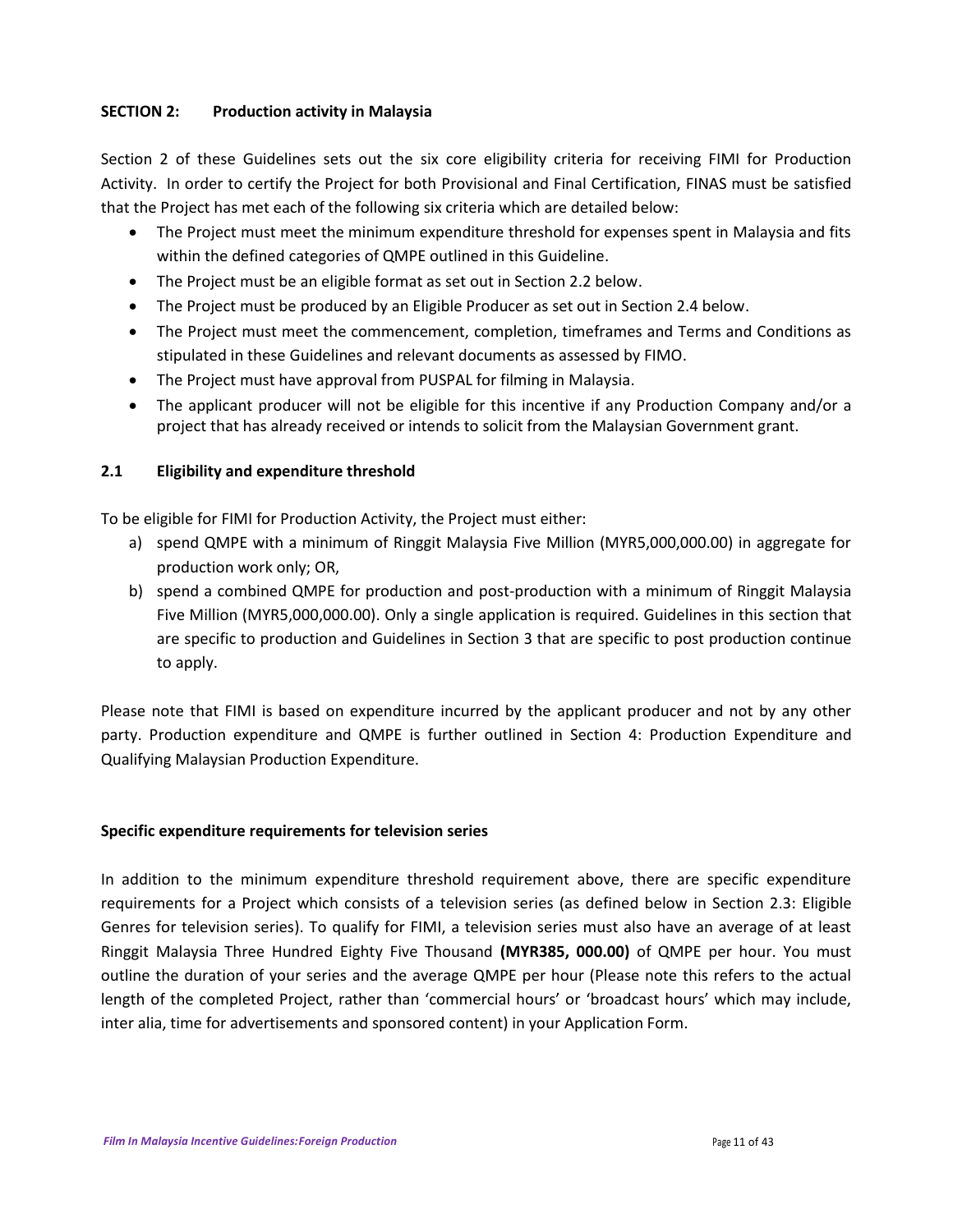## **2.2 Eligible formats**

The formats which are eligible for FIMI are:

**Feature films, including theatrical documentary features, animated features and IMAX**

A feature film is intended to mean a Film of at least **60 minutes** in length that is screened as the main attraction in commercial cinemas. For large-format projects such as IMAX it is intended that the Film be at least **45 minutes** in length.

## **A single episode programme**

This is a stand-alone programme of at least **60 minutes** in length that is exhibited commercially in a medium other than cinema. This category includes telemovies or movies-of-the-week, films released direct to DVD or films released on the internet, video-on-demand or a mobile phone delivery platform. A single episode programme other than a documentary may be an animated film.

## **A single episode documentary**

A single episode documentary must be at least **22 minutes**. A documentary is defined as a programme that is a creative treatment of actuality other than news, current affairs, sports coverage, magazine, infotainment or light entertainment programme.

# **Commercials**

Commercials are defined as an advertising, promotion or publicity material presented through a media outlet such as television, cinema or on new media platforms which are produced and paid for by an organization that conveys a message typically to market a product or service.

## **A series or season**

A series or season of a series is a multiple-episode film that does not receive a cinema release but is exhibited commercially on another medium: e.g. straight to DVD or via the internet. A series or season of a series must be at least two episodes. Each episode must be at least **22 minutes**, with the exception of animation programmes which must be at least **15 minutes**. A series or season of a series may be an animated film or a documentary. Please note that the FIMI For Production Activity, will only be issued after completion of the entire series, with a minimum spend of at least Ringgit Malaysia Three Hundred Eighty Five Thousand (**MYR385, 000.00**) per episode, and to be completed within 18 months upon commencement of expenditure (see 2.5.1 Timeframe requirements for television series). Multiple season in one application is not allowed.

## **Short form animation**

A short-form animation is a programme of one episode or a collection of episodes, predominantly utilizing cell, stop motion, digital or other animation of not less than **11 minutes** in total duration. This means, for example, that a collection of six five-minute animated episodes **(half an hour/30 minutes)** would be regarded as a short-form animation because the total duration would exceed the duration range of **5 to 15 minutes.**

## **Game shows and Reality shows**

Game shows and reality shows are television shows in which members of the public or celebrities are filmed living their everyday lives or undertaking specific challenges as part of a contest or other situation where a prize is awarded. Television news and sports television are NOT classified as game shows or reality shows.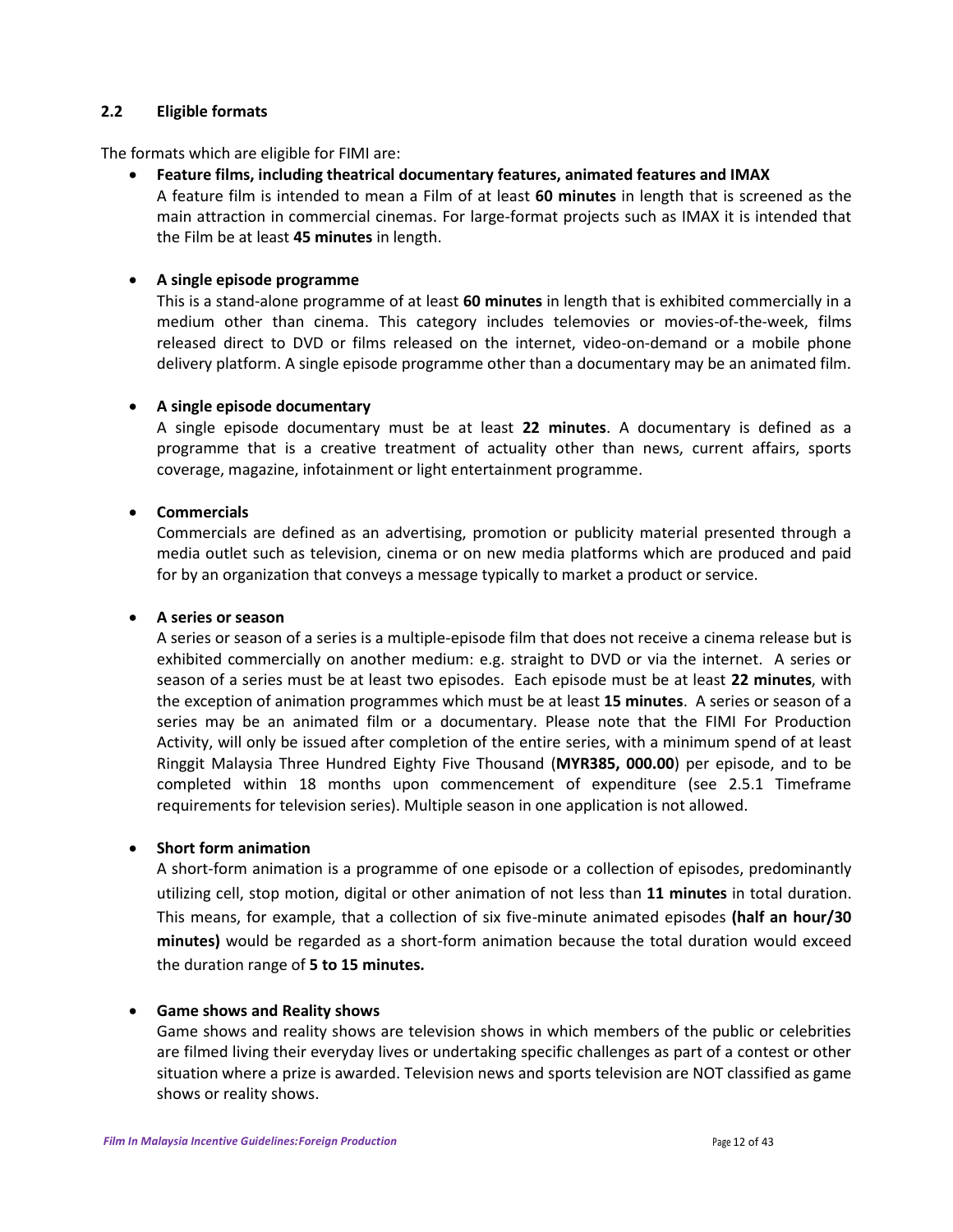You must specify the format of your Project and provide a synopsis on your Application Form.

## **2.3 Eligible Genres for television series**

A television series means a series such as a drama or comedy, a documentary, a game show or a reality series (see below).

For the purposes of FIMI, a television series must be made up of two or more episodes that:

- 1. are produced wholly or principally for public exhibition on television under a single title;
- 2. have common theme or themes; and
- 3. are intended for exhibition together in a national market or markets.

The first of these television series requirements applies to Projects for both free-to-air (broadcast network) and paid/subscription television (cable or satellite) so long as the television series is to be released under a single title.

The second and third of these requirements describe how a television series is defined for the purposes of FIMI. The television series requirements mean that there must be a common element that draws the episodes of the series into a cohesive whole and that the episodes must be released under a single title.

This is intended to include anthology series released under a single title, which are thematically linked, but where plot, setting and characters differ. For example, a television series could be eligible for FIMI if it is:

- A traditional drama series of two or more episodes where individual episodes contain differing plots but key elements of the show, for example the characters, locations or the occupation of the characters remain the same. The narrative structure may develop as the central concern across the duration of the series or individual episodic plots may be tied together by a secondary narrative stream involving key characters which continue throughout the series.
- A television series of two or more episodes where real people are asked to assume contemporary or historical roles in a manufactured setting and the results of this role play are filmed for a specified period. Each episode may include separate scenarios which the participants engage in, but over the length of the series common elements of theme (be they the historical setting or the people or character) will remain and a narrative will develop, be it imposed by producers or merely developed by documenting the relationships between the participants.

Finally, the episodes of the series must be intended to be exhibited together in a national market. This indicates that different series which were produced to be shown in different markets, cannot be grouped together or bundled to reach the minimum expenditure of Ringgit Malaysia Five Million (MYR5,000,000.00).

It is not intended that the term 'exhibited together' should unreasonably constrain broadcasting arrangements. However, you should be able to demonstrate that the series is part of a cohesive whole that is intended to be exhibited in a given market as a single title.

A documentary television series may, for example, satisfy the definition where similar lives or events are examined to develop an overall hypothesis. A reality television series may meet the requirements if:

- the depiction of actual events, people or situations is the sole or dominant purpose of the television series; and
- the television series depicts those events in a dramatic or entertaining way, with a heavy emphasis on dramatic impact or entertainment value.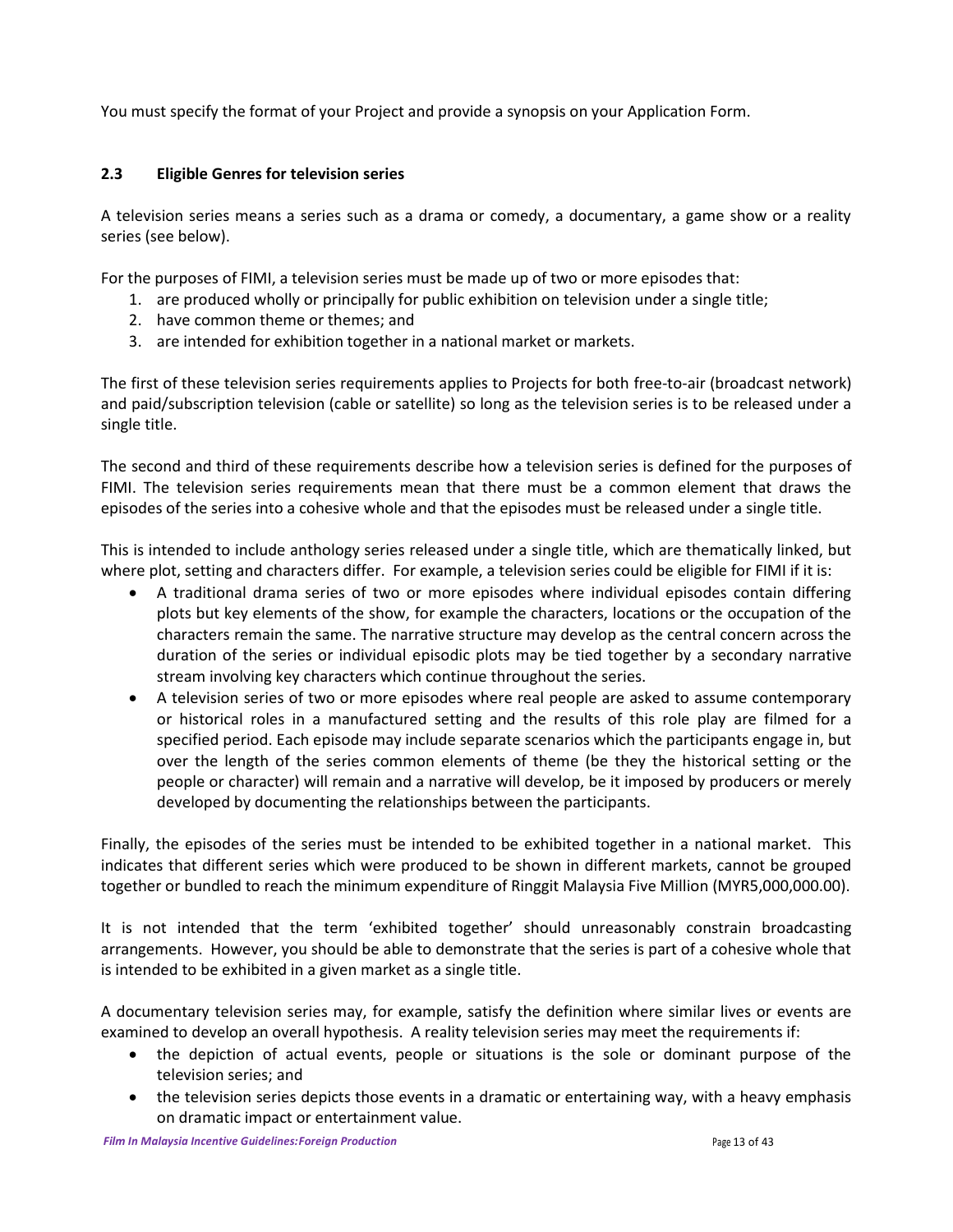Details of a television series format are required in the Application Form and must include a synopsis as well as a statement that the series is intended to be exhibited on television together in at least one national market.

## **2.4 Eligible Applicant Producer**

To be eligible for FIMI, the applicant producer must fall into one of the following categories to qualify as an "Eligible Applicant Producer":

- (1) A foreign production company who has appointed and commissioned a Malaysian production services company that: (1) is a private limited company duly incorporated under the Malaysian Companies Act 1965 and registered with CCM; and (2) has a valid and subsisting FINAS production license. The appointment must be evidenced by a stamped production services agreement or coproduction agreement. Documentation evidencing the fulfillment of these requirements is required to be produced by the production company when applying for the Provisional Certificate, the Final Certificate and when FIMI is due to be paid or,
- (2) A private limited production services company incorporated by a foreign production company under the Malaysian Companies Act 1965 and registered with CCM (1) with a foreign shareholding and (2) has a valid and subsisting FINAS production license. Documentation evidencing the fulfillment of these requirements is required to be produced by the production company when applying for the Provisional Certificate, the Final Certificate and when FIMI is due to be paid.

Where several production companies are involved in making a Project, the company that is eligible to claim FIMI is the one that meets the above requirements. Although there may be a number of entities that make arrangements for, or carry out activities necessary for making a Project, only one company can be eligible for FIMI. FIMI will be granted to the company that is responsible for all of the aforementioned activities or Malaysian activities.

In practice this means that the applicant producer must be the company through which all transactions are channeled. For example, the expenditure incurred in contracting a company to engage actors (that is, its fees for that service, and the actors' fees themselves) qualifies as production expenditure as long as the applicant production company is able to account for these costs in its audited expenditure statement.

Details of the registered name of the Malaysian production company, company registration number, registered address, and names and addresses of the company directors are to be provided in the Application Forms. The relevant documents verifying this information and confirming the legal status of the company and the company's responsibility for the production of the Project must be submitted with the Application Forms together with the Memorandum and Articles of Association, Forms 9, 24, 44 and 49. Please refer to the checklist in Appendix A of this Guideline prior to submitting your application.

\*Malaysian Television Broadcasters (including satellite TV, IPTV, etc) are **NOT ELIGIBLE** for this incentive. However, an independent film production company that is engaged for a particular production project by a television broadcaster will be eligible to apply for this incentive.

For information about taxation and the other obligations of companies commencing business in Malaysia, such as incorporating a Malaysian company or filing business activity statements and annual income tax returns, please consult CCM [\(www.ssm.com.my\)](http://www.ssm.com.my/) or Inland Revenue Board of Malaysia [\(www.hasil.gov.my\)](http://www.hasil.gov.my/) websites.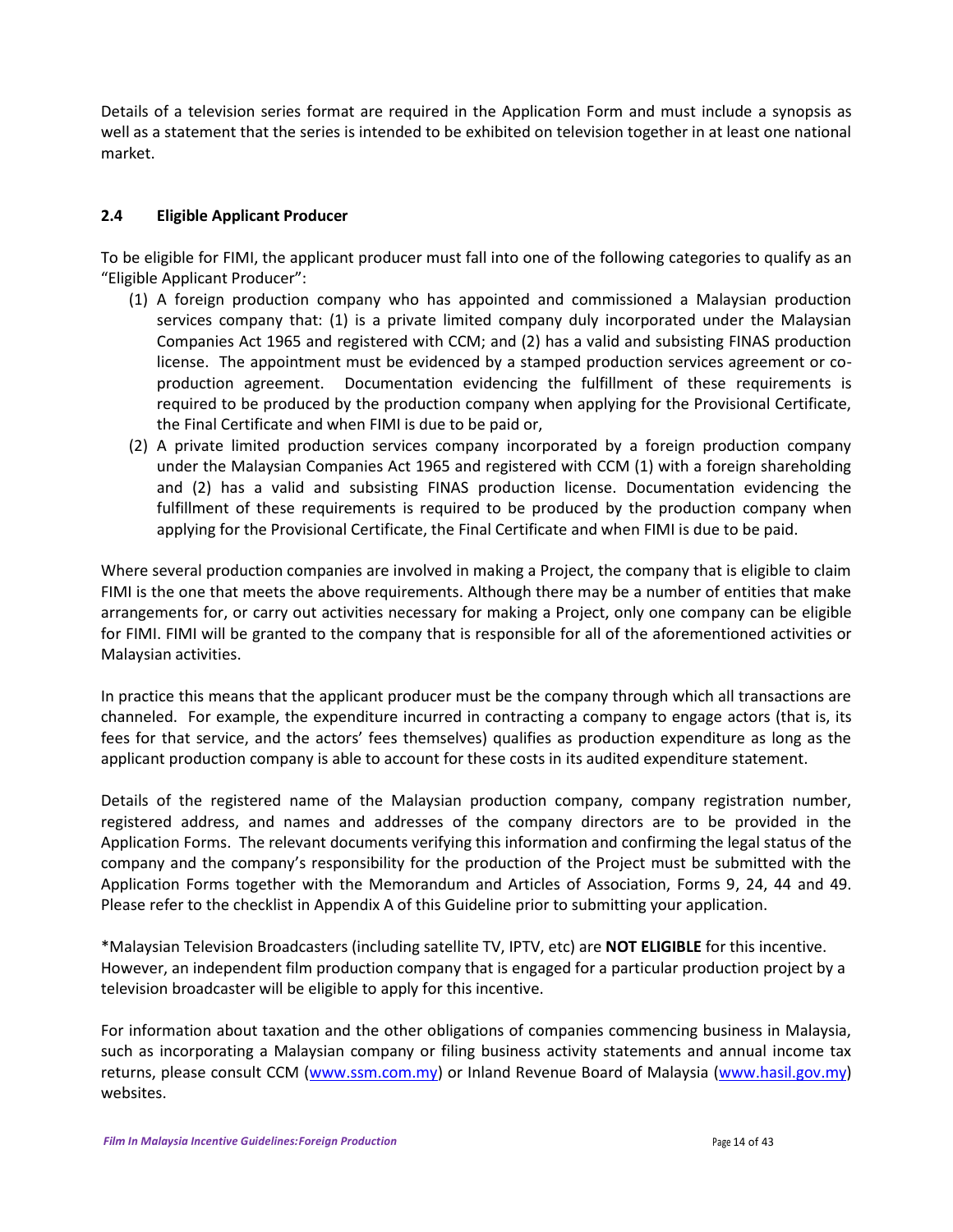# **2.5 Commencement, completion and timeframes**

Upon completion of the Project, the applicant producer must provide an offline DVD copy of the raw production footage or other proof/evidence acceptable to FIMO within 30 days or such time period which has been approved by FINAS. The Final Certificate will not be issued if the applicant producer fails to comply.

Dates of commencement and completion of principal photography or of production of the visual image must be outlined in your Application Form.

# **2.5.1 Time frame requirements for television series**

Qualifying television series must be completed within a given timeframe, as stated in the Provisional Certificate. The length of this timeframe depends on whether the series is predominantly an animation or alive action series.

You must indicate in your Application Forms whether your series is predominantly a digital or other animation, and the timeframe taken to produce it. The test of whether the series is predominantly an animated series is assessed on a case-by-case basis.

Further:

- If a television series is predominantly a digital animation or other animation, the entire production of the series must be completed within 36 months. This period commences at the moment production expenditure is incurred. This timeframe requirement does not include any production expenditure for a pilot for said television series.
- For a live action or other television series that is not predominantly an animation, principal photography for the series must be completed within a period of 18 months from the moment production expenditure is incurred. The timeframe excludes the principal photography of any pilot episode.

## **2.6 Malaysian crew and intern requirement**

To qualify for FIMI, the applicant producer is required to fulfill two requirements regarding crew and interns:

**Crew**

At least 30% of the production crew must be either Malaysian citizens or persons having Malaysian permanent residency status. Copies of the crews' identity cards, type of work and permanent residency certificates must be provided to FIMO. All Malaysian crew employed in the production should be registered with an authorized association for production crews.

- **Intern** (an additional requirement and separate from the 30% local crew requirement above). There are a minimum number of understudy interns required. This is based on production size:
	- USD5 15 million: **3 interns**
	- USD15 45 million: **5 interns**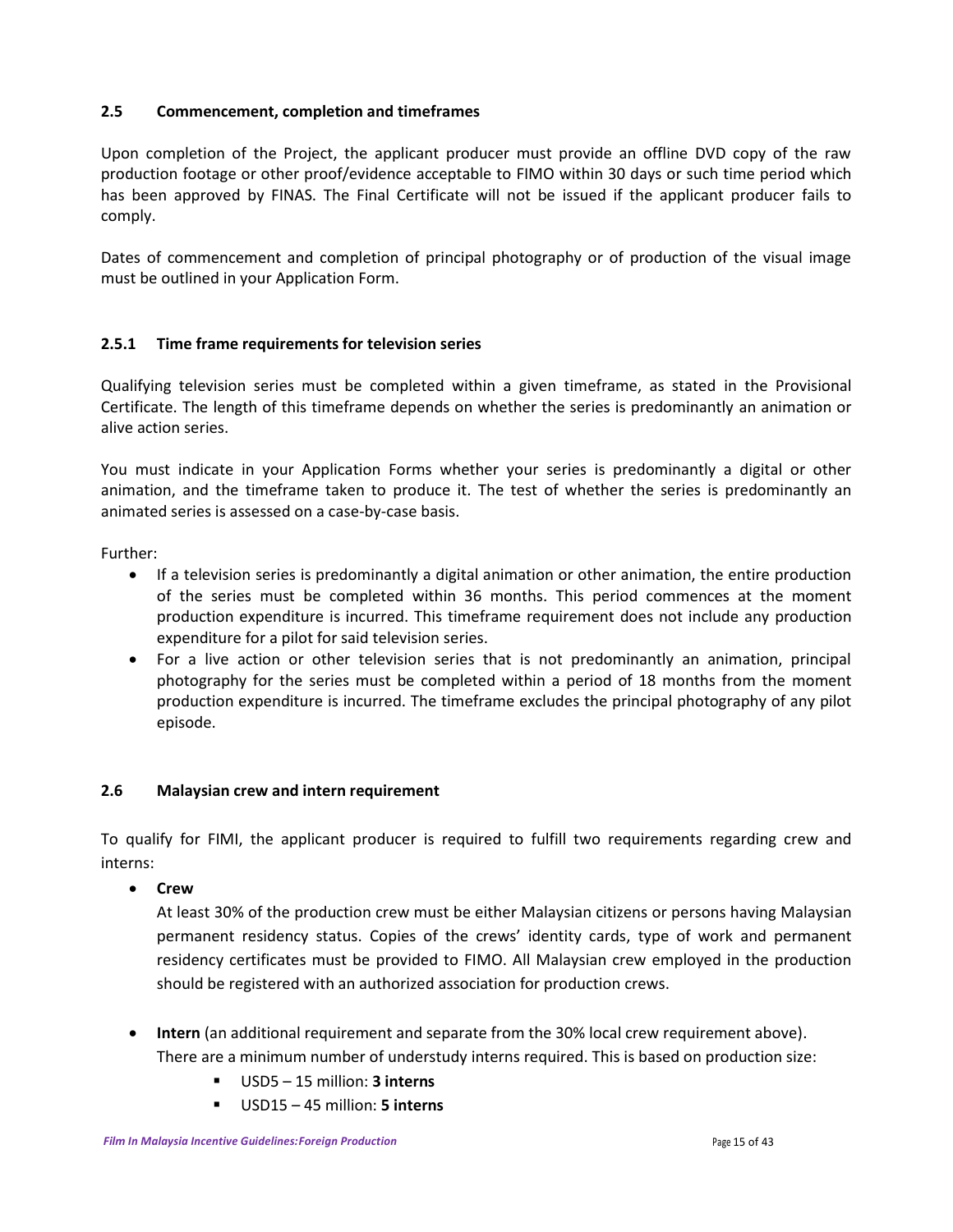USD45 million and above: **7 interns**

## **2.7 Required Documentation**

Sufficient information must be included in the Application Form to enable FIMO to make an informed decision as to whether the Project and Application qualifies for FIMI. Please refer to Appendix A of this Guideline for the complete list of documentation required for both Provisional and Final Certification.

# **2.8 Project / Content Guidelines**

The applicant producer shall ensure that the Project/contents:

- Does NOT contain issues deemed insulting, offensive and/or portraying Malaysia in a negative light.
- Does NOT insult, offend and affect the sensitivity of Islam and other religions in Malaysia.
- Does NOT threaten the security and harmony of Malaysia.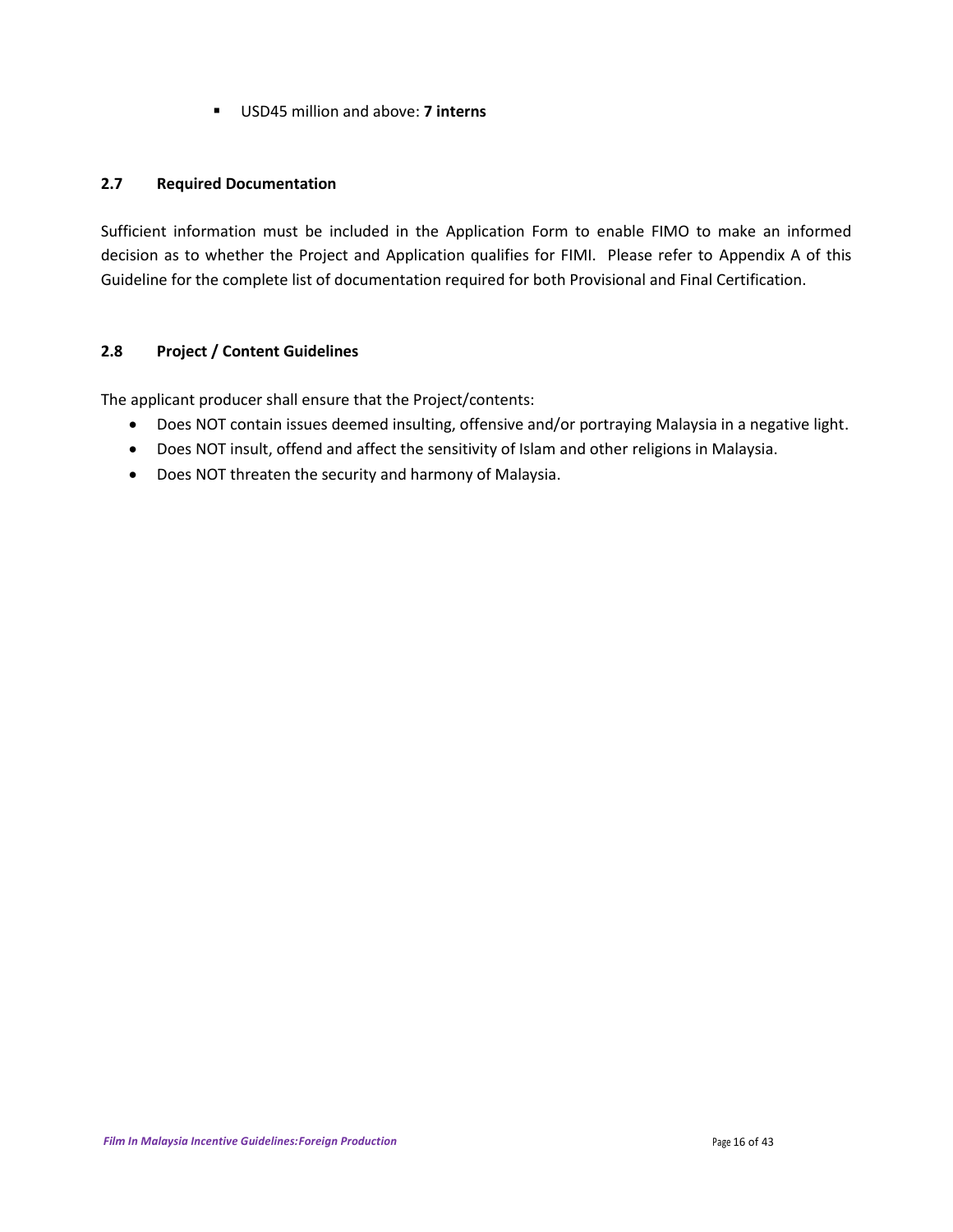# **SECTION 3: Post-production activity in Malaysia**

To be eligible for FIMI for Post-Production activity the project must either:

- a) spend a minimum of Ringgit Malaysia One Million Five Hundred Thousand (MYR1, 500,000.00) of QMPE for post-production activities only. Only QMPE that is incurred on or in relation to postproduction counts towards either the expenditure threshold or the refunded amount OR,
- b) spend a combined minimum QMPE of Malaysia Ringgit Five Million (MYR5, 000,000.00) for a combination of production AND post-production activities. Only a single application is required. Guidelines in this section that are specific to production and guidelines in Section 3 that are specific to post-production continue to apply.

Applicant producers should note that costs attributable to post-production services provided outside Malaysia (for example work outsourced offshore) is not eligible as qualifying post-production expenditure. The post-production activities must be undertaken in Malaysia to be eligible as QMPE.

# **3.1 What are post production tasks?**

FIMO defines post-production as:

- (a) the creation or manipulation of audio or visual elements (other than principal photography, pickups or the creation of physical elements such as sets, props or costumes) for the production; and
- (b) activities that are reasonably related to the activities mentioned in paragraph (a).

Activities that are necessarily related to post-production activities are also considered for the purposes of FIMI. This means that expenditure that is not strictly on post-production tasks, but is necessary to those tasks could also be qualifying post-production expenditure. This could cover, for example:

- airfares, salaries and per diems for visual effects or production staff sent to Malaysia to oversee or undertake post-production work
- salaries, equipment costs and hires, and facilities hire for use in a model or green-screen shoot
- costs such as actor's fees or per diems for working on Additional Dialogue Recording (ADR)
- freight of prints to and from film laboratories and

All claimed expenditure must be in relation to post-production work.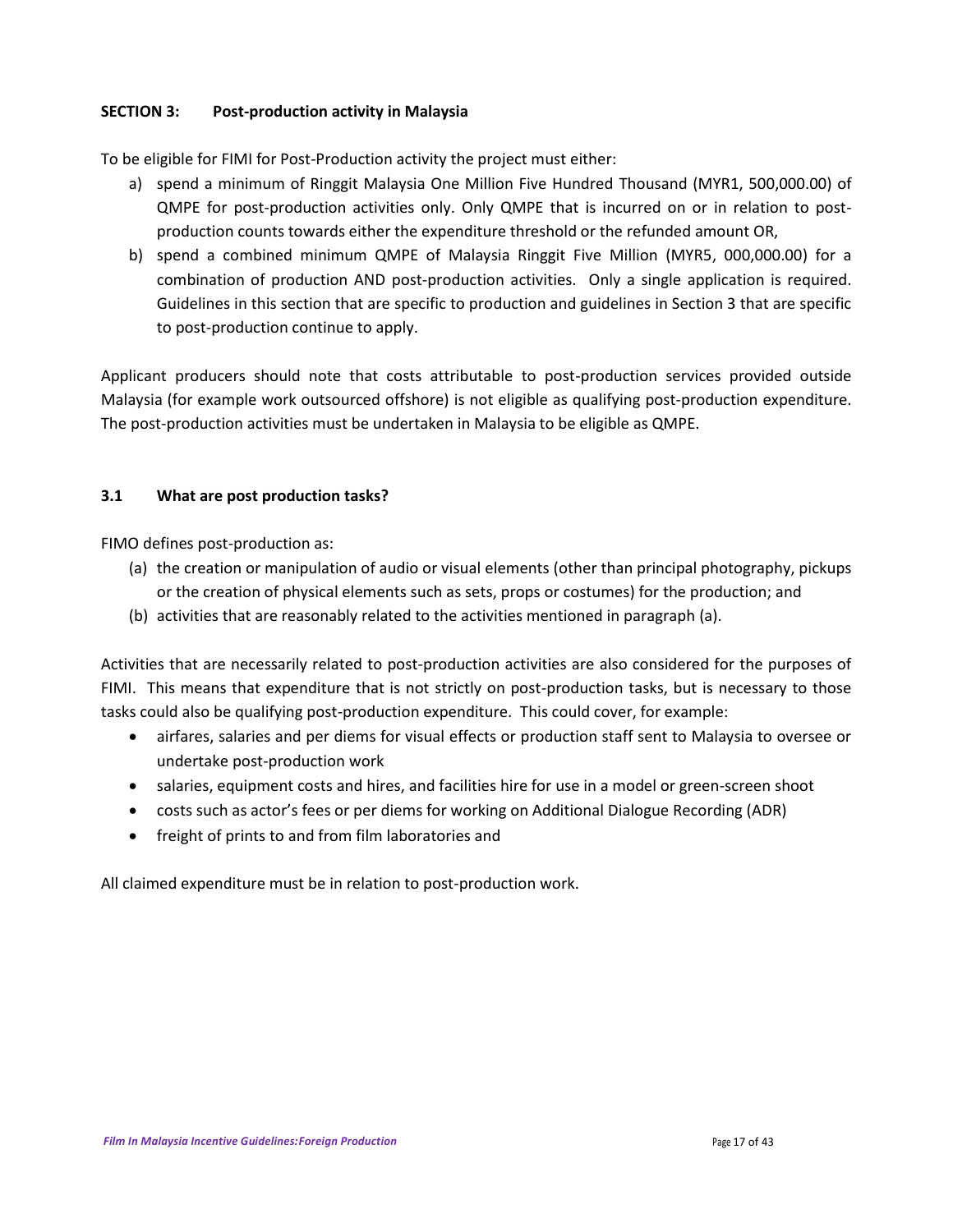Activities as set out in the table below are examples of qualifying post-production expenditure.

- 2D compositing, including matte compositing
- 2D to 3D conversion
- 3D digital compositing, including composites involving live-action and blue/green screen, rig removal and rotoscoping
- 3D scanning, including LIDAR
- Acquisition or recording of elements
- Animatronics
- Archiving, by which is meant digital archiving of post-production elements, rather than the archiving of the final film
- Atmospherics
- Audio/sound mixing
- Audio special effects
- Additional Dialogue Recording (ADR)
- Background, including, but not limited to plate acquisition
- Colour correction and grading, including digital colour grading and digital intermediates (DI)
- Computer generated imagery (CGI), including character animation and 3D CG modeling
- Clearances (library and sound), where copyright is held by a Malaysian.
- Digital and visual effects, including CG effects creation and animation, the acquisition of visual effects elements and digital lighting
- Digital make-up fixes
- Digital rig and wire removal and digital wire effects
- Duplication (until delivery, but excluding distribution copies), including deliverables
- Editing, including on-line and off-line
- Encoding
- Film laboratory services (production and postproduction)
- Film scanning, treatment and restoration, including digital film scanning and recording
- Foley effects
- **Graphics**
- Green/blue screen photography
- Idents
- Match moving
- Matte painting and photography, including digital matte creation and 2D matte painting
- Models, miniatures and miniature photography
- Motion capture
- Motion control
- Music and effects
- Music composition and recording
- **Opticals**
- Pre-visualization
- Rendering
- Restoration
- **Soundtrack**
- Spot effects
- Stills manipulation, including photogrammetry
- Streaming and file transfer of elements and approval copies and footage
- **Telecine**
- Tests that are typically included in the process of visual effects and post-production
- Titles and credits
- Virtual studio/sets
- Visual effects design, planning, supervision, management and integration into production
- Voice post synching

*Animation is generally considered a production activity, unless it is added during post-production to enhance or complement a live action shot. If you consider that as post-production, please contact FIMO to discuss the matter. FIMO reserves the right at any time, in its sole and absolute discretion, not to accept a task that FIMO believes, in its sole and absolute discretion, is not in its opinion considered as a post-production activity.*

#### **3.2 Expenditure threshold**

An applicant producer must spend at least Ringgit Malaysia One Million Five Hundred Thousand (MYR1, 500,000.00) of qualifying post-production expenditure on a Project which is in an eligible format (see list of eligible formats in Section 3.3: Eligible Formats of this Guideline).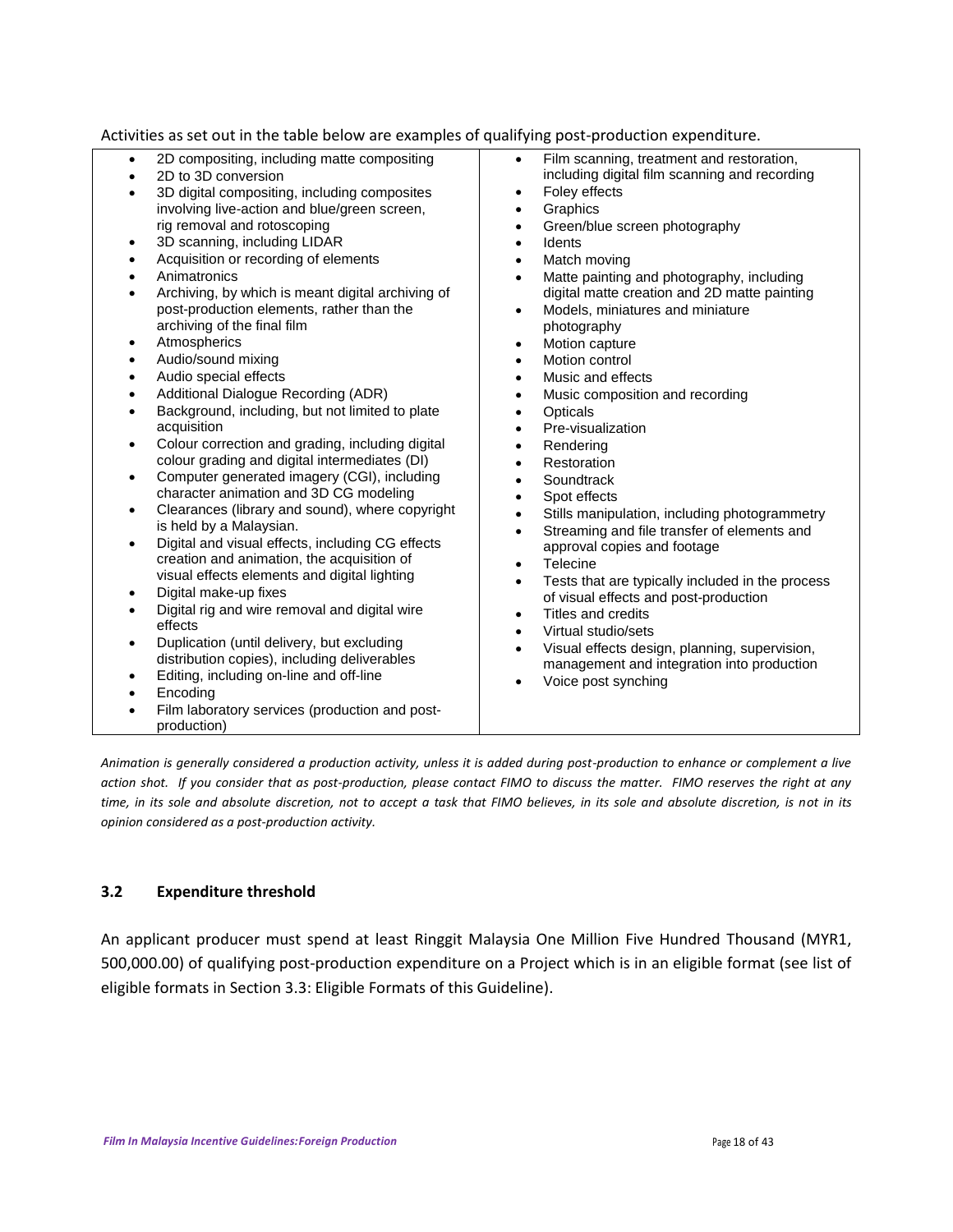# **3.2.1 Expenditure statements**

Expenditure statements should contain the information necessary to enable FIMO to conduct verification of qualifying post-production expenditure.

The expenditure statements submitted should include:

- the service provider's full quote or gross bid (including budget breakdown/costs per shot)
- stamped copy of the production services agreement or contract
- a transaction log
- any approved change orders
- copies of invoices issued by the service provider, and
- a letter from a director of the Company (evidenced by the Form 49) or the equivalent of each postproduction service provider stating their opinion personally that:
	- a) the expenditure incurred in carrying out the post production activities is attributable to goods and services provided in Malaysia, and
	- b) indicating the names (if any) of foreign non-cast personnel brought to Malaysia for periods of less than 2 cumulative weeks to provide post-production services on the film (or 7 cumulative days for documentary or commercials). Relevant documents evidencing such activities should also be provided.
- copies of all fully executed and stamped contracts with providers of services with a large value (for example, an individual post-production service provider) must be attached to the application. You should also be prepared to provide any other service contracts on request.

You must attach expenditure statements outlining all qualifying post-production expenditure to your Application Form.

## **3.3 Eligible formats**

Eligible formats for FIMI are the same as those for production activity, stated in Section 2.2: Eligible Formats of this Guideline.

You must detail the Project's format on your Application Form. You must also outline the post-production work involved (for example – 187 visual effects shots of plane exploding, wire removal, editing and Additional Dialogue Recording).

## **3.4 Eligible Applicant Producers**

To be eligible for FIMI, the Applicant Producer must fall into one of the following categories to qualify as an Eligible Applicant Producer.

(1) A foreign production company who has appointed and commissioned a Malaysian production services company that: (1) is a private limited company duly incorporated under the Malaysian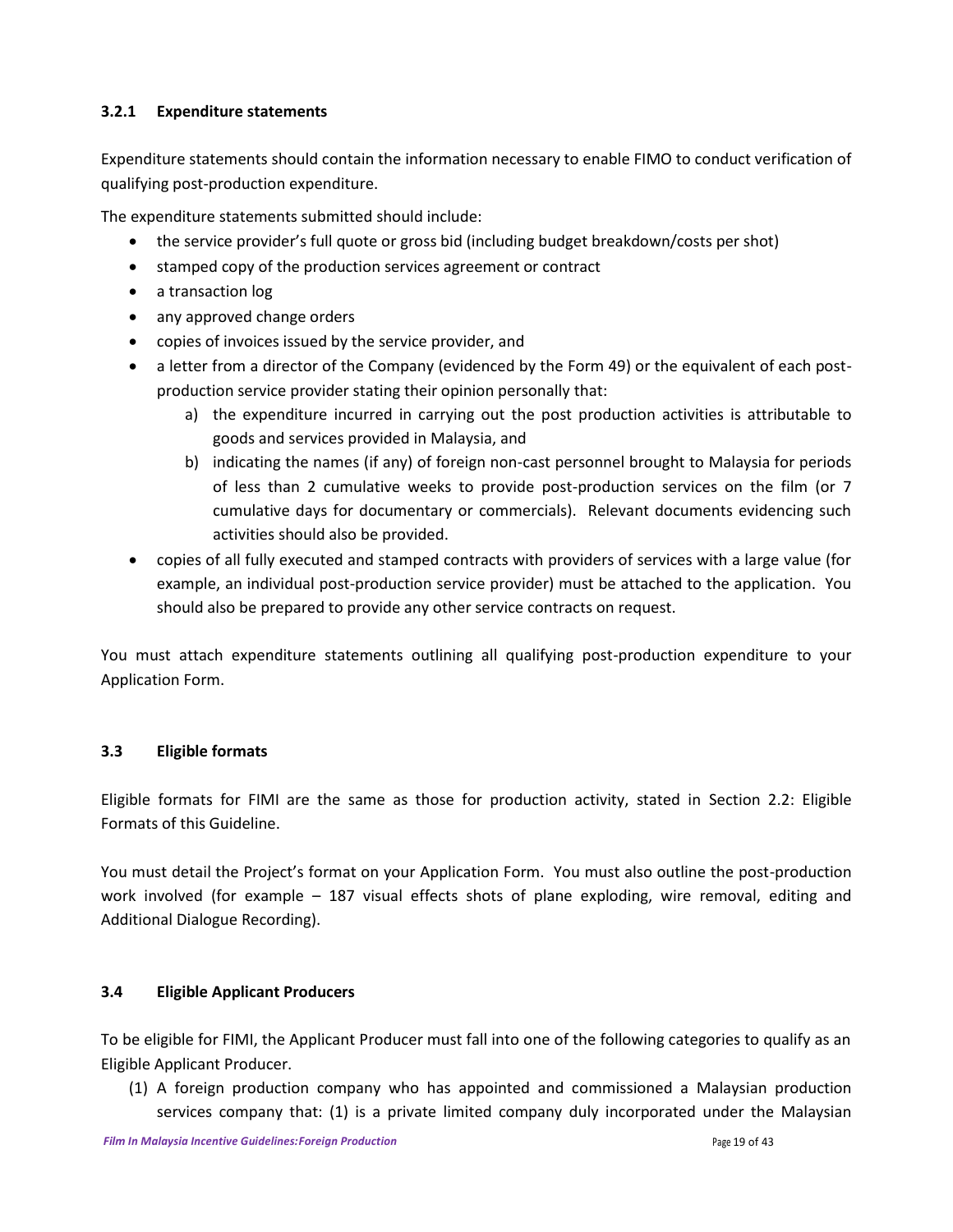Companies Act 1965 and registered with the CCM; and (2) has a valid and subsisting FINAS production license. The appointment must be evidenced by a stamped production services agreement or co-production agreement. Documentation evidencing the fulfillment of these requirements is required to be produced by the production company when applying for the Provisional Certificate, the Final Certificate and when the FIMI is due to be paid; or

- (2) A private limited production services company incorporated by a foreign production company under the Malaysian Companies Act 1965 and registered with the CCM; (1) with foreign shareholding and (2) has a valid and subsisting FINAS production license. Documentation evidencing the fulfillment of these requirements is required to be produced by the production company when applying for the Provisional Certificate, the Final Certificate and when the FIMI is due to be paid; or
- (3) The eligible production company is the sole company that is responsible for carrying-out, or making the arrangements for the carrying-out of, all the activities that were necessary for post-production in Malaysia. Depending on the Project, this could be for example:
	- a Malaysian company set up to manage or commission one or more Malaysian companies to provide post-production work for the production; or
	- the 'lead' Malaysian post-production company which either undertakes all the postproduction work in Malaysia or subcontracts any Malaysian post-production that it does not undertake to other companies; or
	- a Malaysian production company or production services company.

Applicant producers should note that verifying documents (such as a post-production services agreement or contract, all of which must be stamped) must be provided to confirm applicant producer is the sole company that carried out, or made the arrangements for the carrying-out of, all the activities that were necessary for post-production in Malaysia.

Please note that the Application Form requires written confirmation from the Project's production company or commissioning studio (as the case may be) that the applicant producer is permitted to apply for FIMI.

Details of the registered name of the applicant producer company, company number, registered address, and names and addresses of the company directors are to be provided in the Application Form. The relevant documents verifying this information and confirming the legal status of the company and the company's responsibility for the production must be submitted with the Application Form together with the Memorandum & Articles of Association, Forms 9, 24, 44 and 49. Please refer to the checklist in Appendix A of this Guideline prior to submitting your application.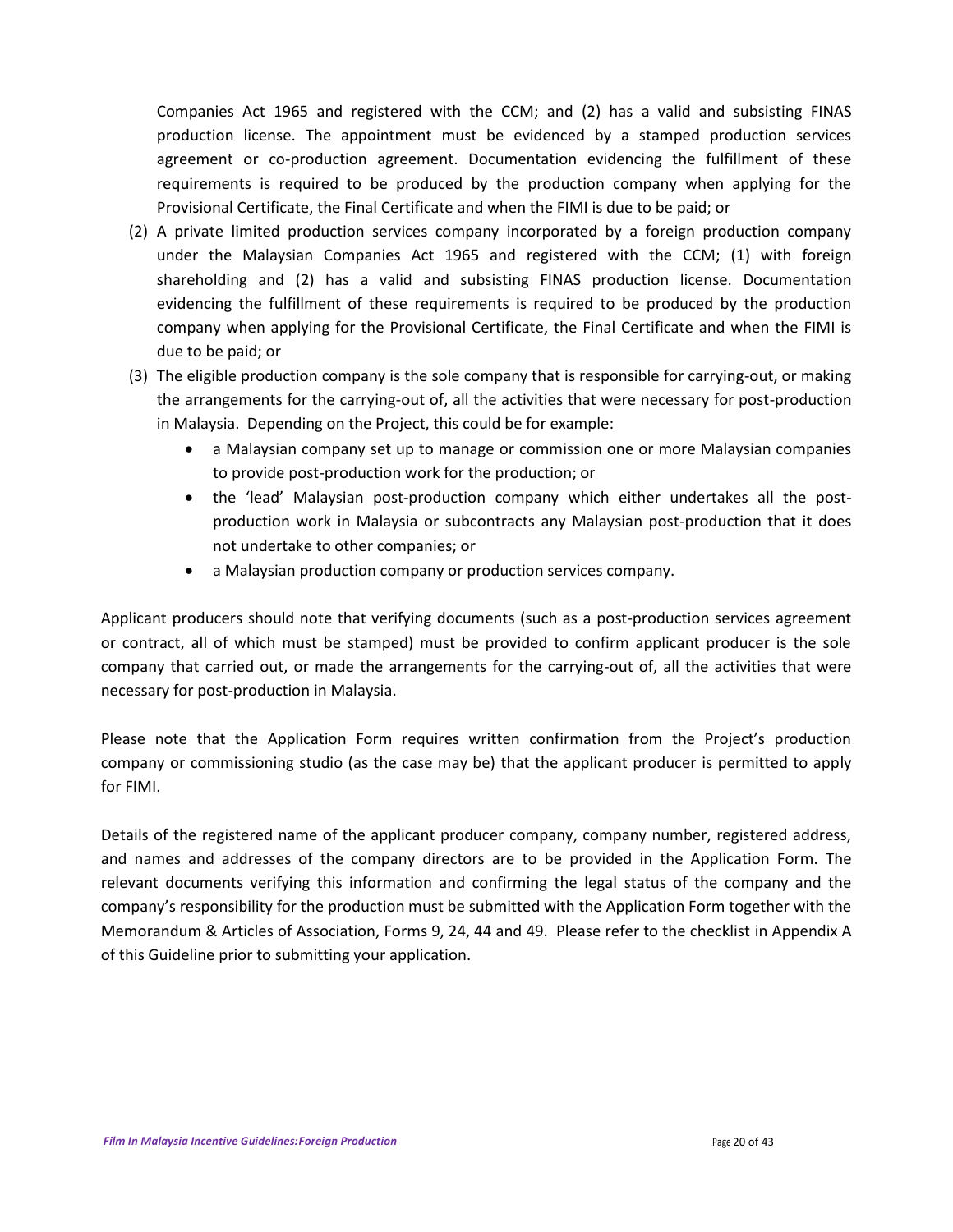# **3.4.1 Note for applicant producers who are also the service provider**

Please keep in mind that in cases where the applicant producer company is also the company that carriesout post-production work or subcontracts the post-production work to other service providers in Malaysia, only expenditure that is incurred by the applicant producer is eligible as QMPE.

This means that if the applicant producer has undertaken all the post-production work in Malaysia, only its direct costs may be eligible as QMPE. Please see Section 4: Production Expenditure and Qualifying Malaysian Production Expenditure for further information.

Applicant producers should contact FIMO early, ideally before post-production commences, if there are any questions concerning the implications of proposed arrangements for carrying-out post-production activities in Malaysia.

# **3.5 Commencement, completion and timeframes**

FIMI will only be available for post-production work which commences in Malaysia on approval from PUSPAL. Please note that it is irrelevant when the Project commenced principal photography or when it commenced post-production work elsewhere.

The commencement date for a Project seeking to qualify for FIMI is the date on which qualifying postproduction expenditure is incurred on, or in relation to, post-production. In your Final Certificate Application Form you must specify the dates on which post-production in Malaysia commenced and was completed.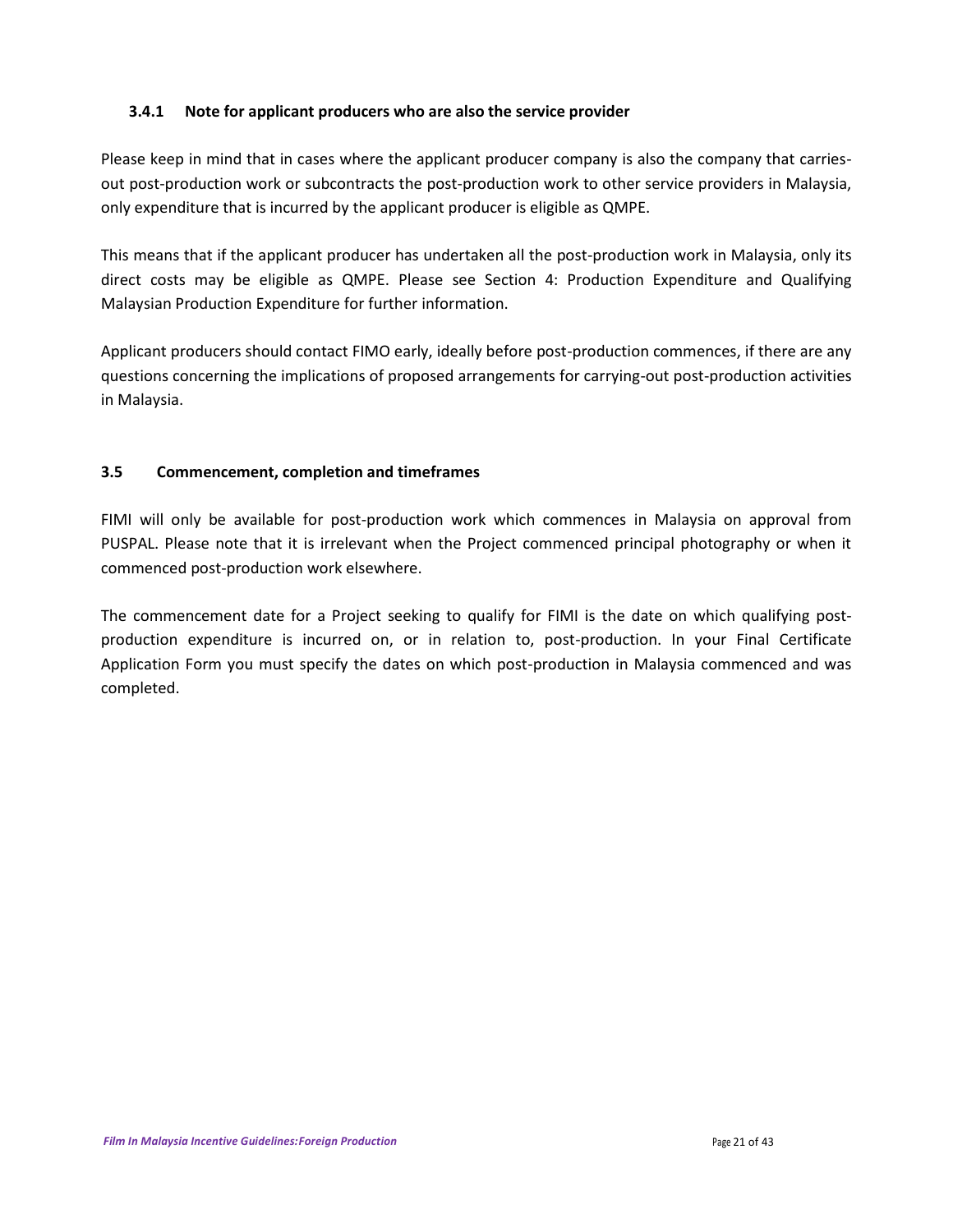# **SECTION 4: Production Expenditure and Qualifying Malaysian Production Expenditure (QMPE)**

FIMI is expenditure-based. Both the key criteria for qualifying for FIMI and the basis for calculating the refund amounts are based on the amount spent by the applicant producer company on goods, services and land in Malaysia.

Expenditure incurred in Malaysia for the purposes of making the production and/or post-production of a Project will be considered as Qualifying Production Expenditure (QMPE). This is further explained in Section 4.1 and 4.2 of this Guideline.

In the event that actual QMPE incurred is more than 5% of the approved production costs indicated in the Provisional Certificate, then the applicant producer must obtain approval from FINAS for the cost over-run.

## **4.1 What is Qualifying Malaysian Production Expenditure (QMPE)?**

QMPE has a dual role for the purposes of production and post-production activity. It:

- is the basis for determining whether the minimum expenditure threshold has been reached; and
- provides the basis of FIMI itself, as the amount of the rebate is 30% of QMPE.

QMPE is defined as the Applicant Producer's production expenditure on the Project that is incurred for, or is reasonable attributable to:

- goods and services provided in Malaysia; and/or
- the use of land located in Malaysia.

## **Salary for services rendered in Malaysia**

Please note that the rebate is only claimable on the first Ringgit Malaysia Seven Million Five Hundred Thousand (MYR7.5 million) of any one person's salary (cast and/or crew) for services rendered in Malaysia.

The QMPE must be incurred after the date of PUSPAL's approval.

All costs claimed as QMPE must be presented in an audited expenditure statement and attached to the Application Form as detailed in Section 8 of these Guidelines.

The following expenditures or part thereof, may be regarded as QMPE and should be included in the applicant producer company's audited expenditure statement after you have read the more detailed explanations below:

- Malaysian development expenditure
- Malaysian-held copyright acquisition/licensing arrangements with Malaysian residents
- Insurance (other than forms of insurance which constitute financing)
- Publicity and promotion expenditure (other than those expenditures specifically excluded in these Guidelines
- Additional audiovisual content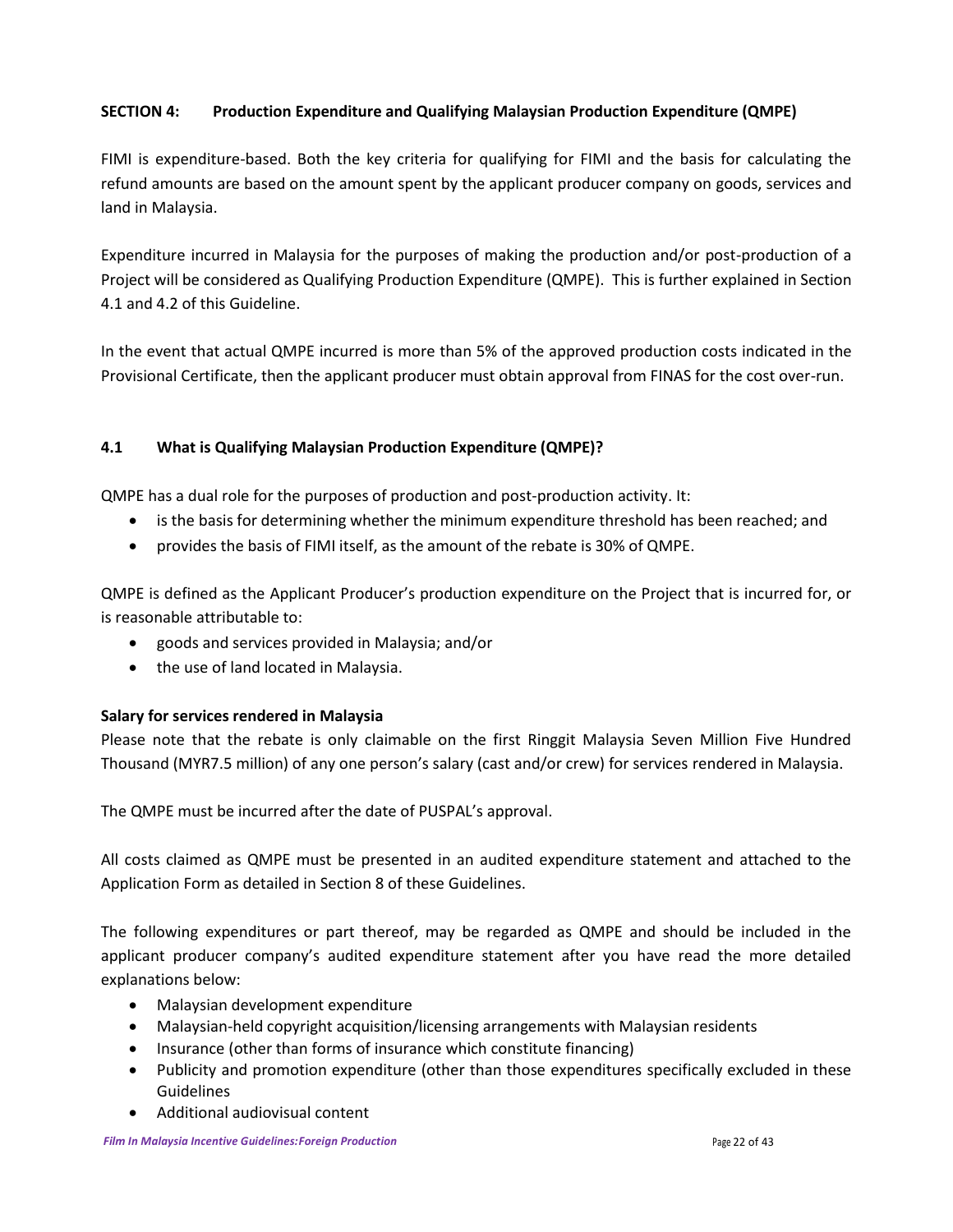- Audit and legal expenses incurred in Malaysia
- Travel to Malaysia
- Freighting an item to Malaysia which is the transport of filming/project equipment only
- Travel freight within Malaysia
- Remuneration other than by salary

## **4.1.1 What is a 'Service Provided in Malaysia'?**

A service is provided in Malaysia if the service provider is located in Malaysia at the time when the service is provided. Any production expenditure on the film to the extent to which it is incurred for, or is reasonably attributable to, services performed outside Malaysia will be deemed non-QMPE. If any services are provided outside of Malaysia (for example where a cast member, director or producer returns to the US to work on or oversee post-production or a visual effects company subcontracts work offshore) only the proportion of expenditure attributable to the period during which the service provider was located in Malaysia is QMPE.

#### **4.1.2 Apportionment of services provided**

Apportionment calculations may be utilized where a service provider's contract does not distinguish between the services provided in and outside Malaysia.

For example, if cast or crew member contracts specify a fixed fee for all services provided, the amount that could be claimed as QMPE will need to be based on the number of days the cast or crew member provided their services in Malaysia. To calculate the QMPE amount, contract fee should be divided by the total number of days worked to establish a daily rate, then multiplied by the number of days the service was provided in Malaysia.

When undertaking apportionment calculations, applicant producers should use the rate which reflects the services provided. For example, where the contract specifies an hourly, daily or weekly rate, and/or rates differ between rehearsal/pre-production, principal photography and post-production, then QMPE should be calculated using the appropriate rate for the time spent providing the service. If services are provided on a part time or on exclusive basis, the QMPE should be calculated on the hours worked using a standard 8-hour day.

In order to apportion costs based on the number of days, the day of arrival and/or departure from Malaysia is considered a day that services are provided in Malaysia as long as services are provided to the production during part of that day.

Productions undertaking work in Malaysia and other countries should maintain a travel spreadsheet to assist in verification of claimed expenditure, it would also be helpful for assessing the Minimum Work Week rule for non-cast members (please see Section 4.3 for further information). Where the provision of a service in Malaysia involves both a Malaysian-based company and a foreign subsidiary or parent company, please also see information of 'transfer pricing' in Section 5 of this Guideline.

Please note that where remuneration of a person is claimed as QMPE and the person in question undertakes work on the production both in and outside Malaysia, applicant producers must attach copies of fully executed contracts for such individuals to their application to verify that a reasonable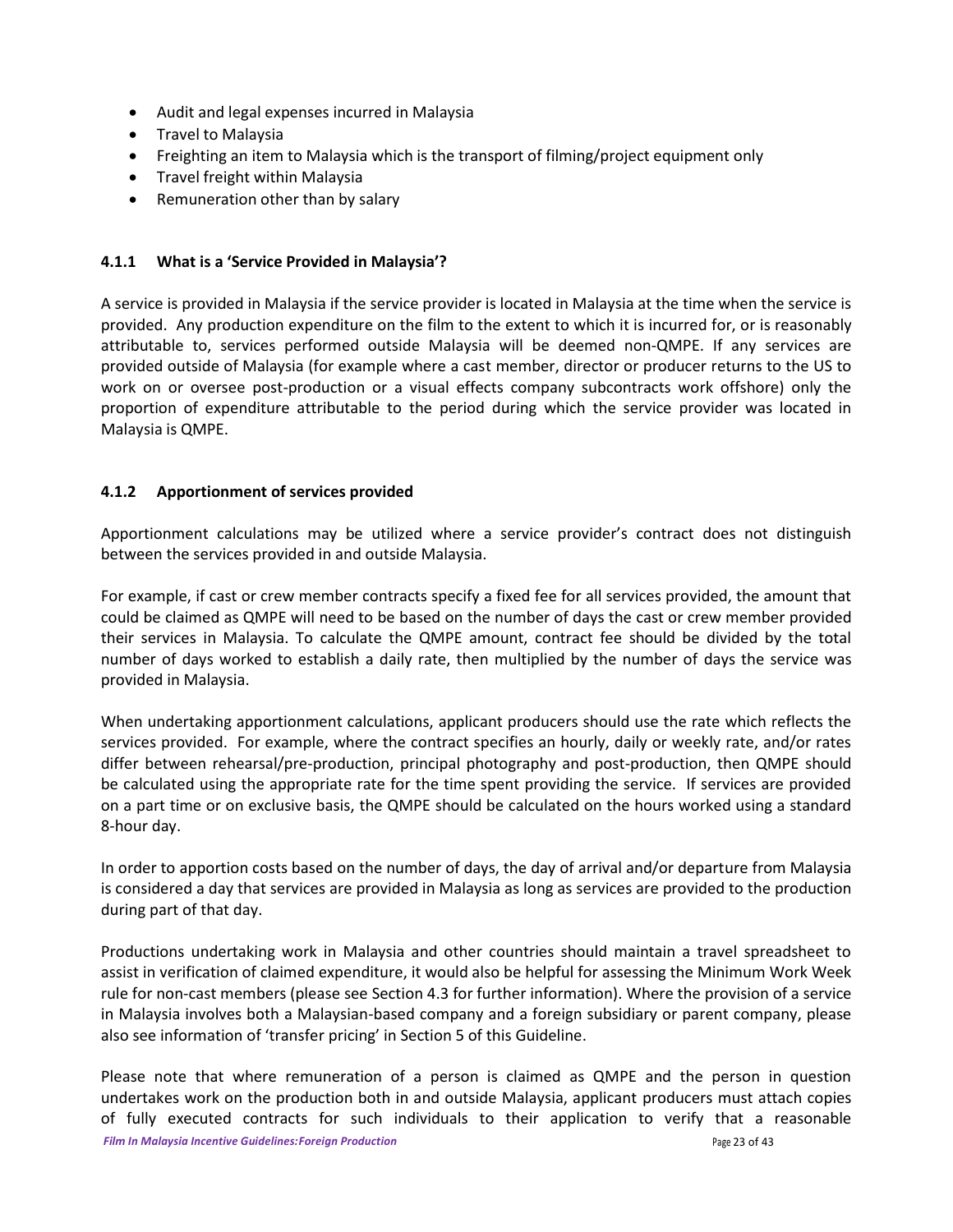apportionment has been correctly calculated. If the contracts do not verify the level of services performed both in and outside Malaysia, applicants must attach documentation which clearly outlines how the apportionment was calculated. Where a cast or crew member's full fee is claimed as QMPE, applicant producers must be able to confirm that no services provided outside Malaysia are attributable to the fee.

# **4.1.3 Malaysian development expenditure**

Expenditure on development (such as location surveys, storyboarding, scriptwriting, research, casting actors, developing a budget or developing a shooting schedule) that occurs within Malaysia is considered to be QMPE. Therefore, for example, expenditure on scouting locations in the state of Johor is QMPE, but expenditure on casting in Los Angeles is not.

Please note that legal costs that relate to writers' contracts or to copyright issues including "Chain of Title" are considered development expenditure and therefore qualify as QMPE where legal services are provided in Malaysia. Other legal costs incurred during development will generally not be QMPE.

# **4.1.4 Malaysian-held copyright acquisition**

The acquisition of copyright or licensing of copyright in a pre-existing work for use in the production may be claimed as QMPE if the copyright of the pre-existing work is held by a Malaysian resident.

The costs of commissioning music or a score is not considered to be expenditure in acquiring pre-existing copyright. Such expenditure is treated as any other production expense. It may be production expenditure and, if the commission of the composition is undertaken in Malaysia, it may be QMPE. Where the purchase of licensing of Malaysian resident-held copyright is being claimed as QMPE you must attach the relevant legal agreement verifying the assignment of ownership or the licensing of copyright to your Application Form.

# **4.1.5 Malaysian-based insurance (other than forms of insurance which constitute financing)**

Expenditure on insurance policies that are unrelated to financing and are reasonably required for the making of the Project is regarded as production expenditure and may be claimed as QMPE where the service is provided in Malaysia. Examples include insurance for props, sets, wardrobes, and miscellaneous equipment, and public liability insurance.

However, please note that FIMO has determined certain kinds of insurance such as extra expense, weather and negative film risk insurance, and completion guarantees and bonds are forms of financing. Accordingly, expenditure on them is not QMPE and such costs should not be identified as production expenditure.

In order to identify QMPE, please obtain a breakdown of your insurance policy from your insurer. If your insurer is unable to provide a breakdown of the policy, applicant producers may make a fair and reasonable apportionment. You should consult with FIMO prior to making this apportionment.

## **4.1.6 Malaysian-base publicity and promotion expenditure**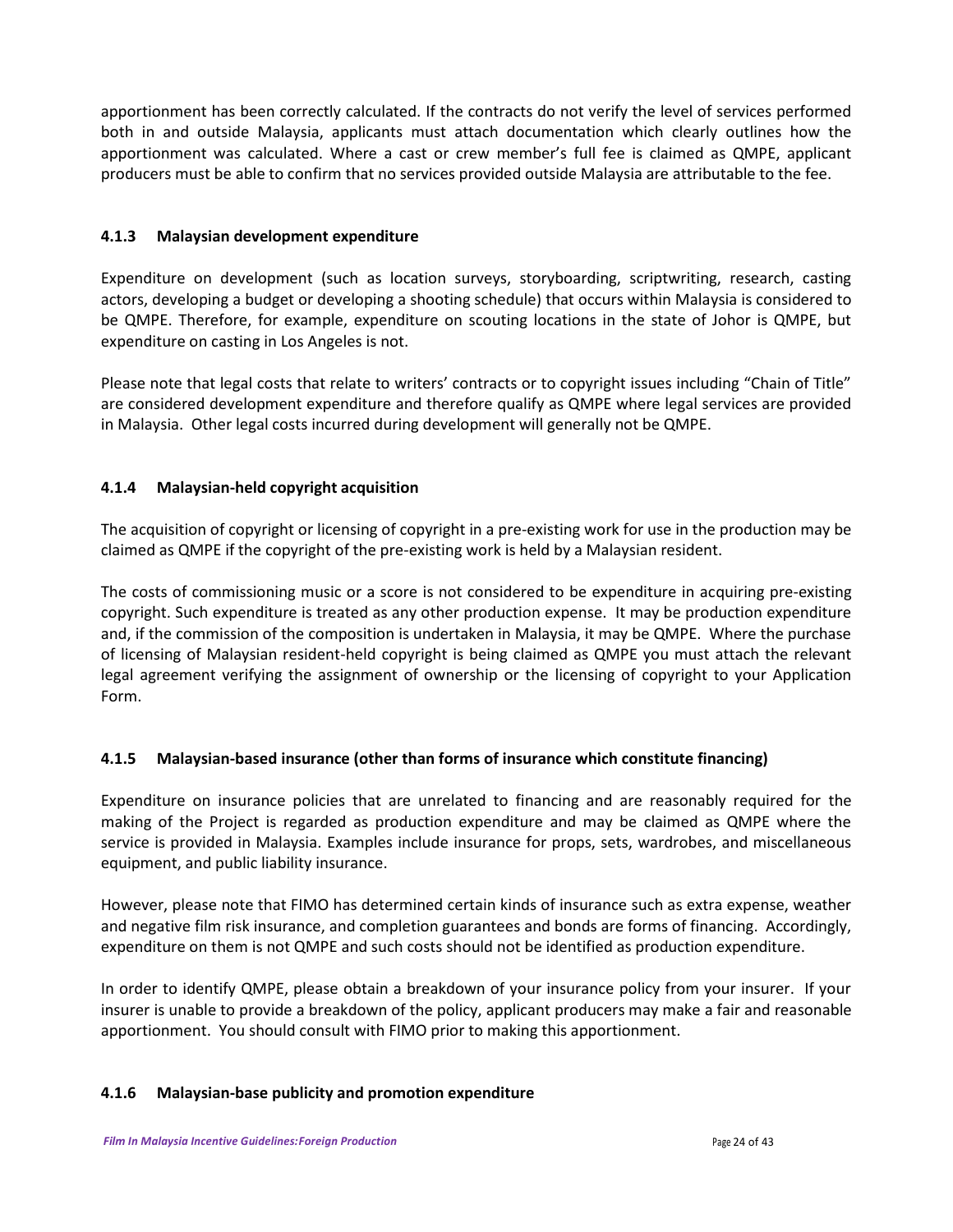Publicity and promotion expenditure may be counted as QMPE where it is incurred by the applicant producer company before completing the production, and copyright in the publicity material is held by a Malaysian resident (which includes a resident company).

Please note that expenditure for the production of additional audiovisual content for the production is also claimable as QMPE (see Section 4.1.7 of this Guideline).

Documents verifying the transfer of ownership of copyright or establishing that the copyrighted promotional material is held by a Malaysian resident must be attached to your Application Form.

# **4.1.7 Additional audiovisual content**

Usually, QMPE can only be incurred in relation to producing the first copy of the Project (i.e. for a feature film, producing the theatrical release). However, expenditure incurred in Malaysia on producing audiovisual content for a subsequent release of the production may also be QMPE. This means, for example, that where additional footage is shot for a DVD release's special features expenditure on that footage is QMPE to the extent that such expenditure is incurred in Malaysia.

This provision also acts as an exception to the general exclusion on publicity and promotion expenditure from production expenditure (see Section 4.1.6 of this Guideline). For example, if a trailer to promote the film during production is shot in Malaysia and is intended to be released with the film in some form, expenditure on producing the trailer may be considered QMPE.

You must separately identify any expenditure on producing additional content, or estimate the amount of that expenditure if expenditure is not easily attributed, on your Application Form.

# **4.1.8 Legal expenses**

Legal expenses incurred in respect of services performed by a law firm in Malaysia during the making of the production may be claimed as QMPE. Such services would need to be integral to production activity, for example, contracting cast and crew, music clearances, insurance and lease agreements.

Applicant producers should ensure that legal expenses that relate directly to Malaysian production activity is identified and invoiced separately. This will assist in the preparation of expenditure statements which claim only QMPE for the FIMI.

Legal expenses that are incurred during development can only be QMPE to the extent that they relate to writers' contracts or the registration and protection of intellectual property rights in Malaysia, including matters pertaining to the "Chain of Title" for the Project.

## **4.1.9 Travel to Malaysia**

Travel costs that relate to production activity undertaken in Malaysia will be considered as QMPE where that travel relates to incoming journeys for personnel:

- whose remuneration qualifies as QMPE; and
- whose stay in Malaysia is necessary to undertake activities in relation to the making of the production.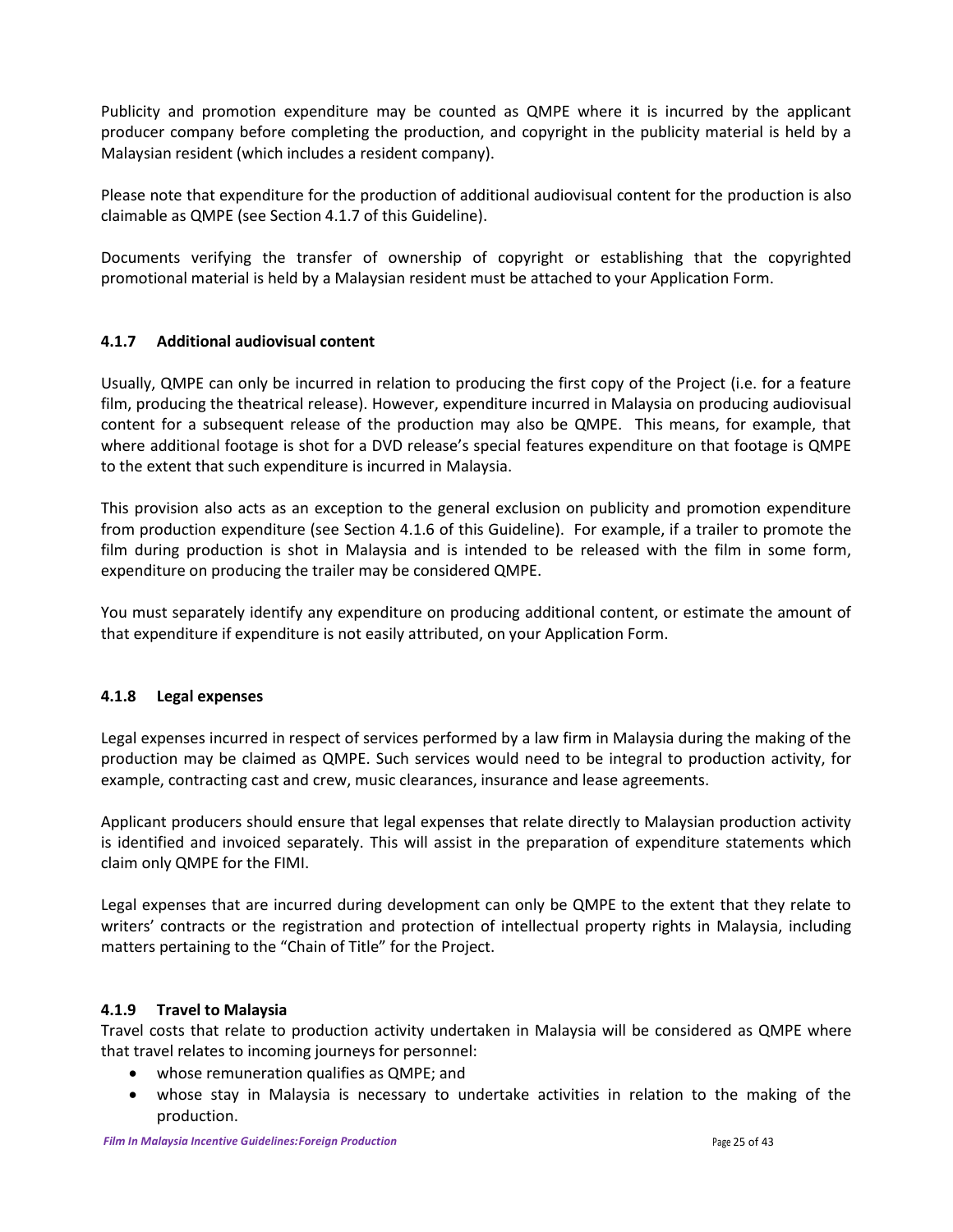Rebate applies on the following basis:

- 100% of a return airfare when flying on a Malaysian carrier; or
- 50% of a return airfare when flying on a non-Malaysian carrier

All travel booking has to be done in Malaysia or via a Malaysian travel agent counts as QMPE. Travel booking done overseas or on a foreign travel website will NOT count as "in-country spend" and therefore will NOT qualify for the incentive.

The rebate applies only once per person for each Project. The applicant producer company will need to maintain detailed records of this expenditure in the form of a spreadsheet. The spreadsheet should be maintained during production and submitted with the application.

In those circumstances where the production schedule requires personnel to travel into and out of Malaysia more than once during the making of the production, then only one of those incoming journeys may be claimed as QMPE, so long as the trip meets the criteria above.

Please note that claiming of incoming travel for non-cast members is subject to the 'Minimum Work Week' rule outlined in Section 4.3 of this Guideline.

All incoming travel costs for cast-members are QMPE where their remuneration is QMPE regardless of the length of their stay. Please note that any travel for non-production personnel claimed as QMPE is subject to the rules in 'Remuneration other than by salary' outlined in Section 4.1.12 of this Guideline.

You must separately identify on your Application Form any expenditure on travel to Malaysia that is claimed as QMPE. Further, you must list in your Final Application Form cast and crew who are not Malaysian citizens and who worked on the film in Malaysia and the capacity in which they worked on the production.

## **4.1.10 Freighting an item to Malaysia**

Consistent with the treatment of travel costs, expenditure on freighting an item to and from Malaysia is QMPE on the following basis:

- 100% of a return freight when using a Malaysian freight forwarder; or
- 50% of a return freight when using a non-Malaysian freight forwarder

You must separately identify on your Application Form any expenditure on freight to Malaysia that is claimed as QMPE.

#### **4.1.11 Travel and freight within Malaysia**

All travel and freight costs within Malaysia necessary for the making of the production are QMPE. Please supply relevant documentation and ensure that all travel booking is done in Malaysia or via a Malaysian travel agent. Travel booking done overseas or on a foreign travel website will NOT count as "in country spend" and therefore will NOT qualify for the incentive.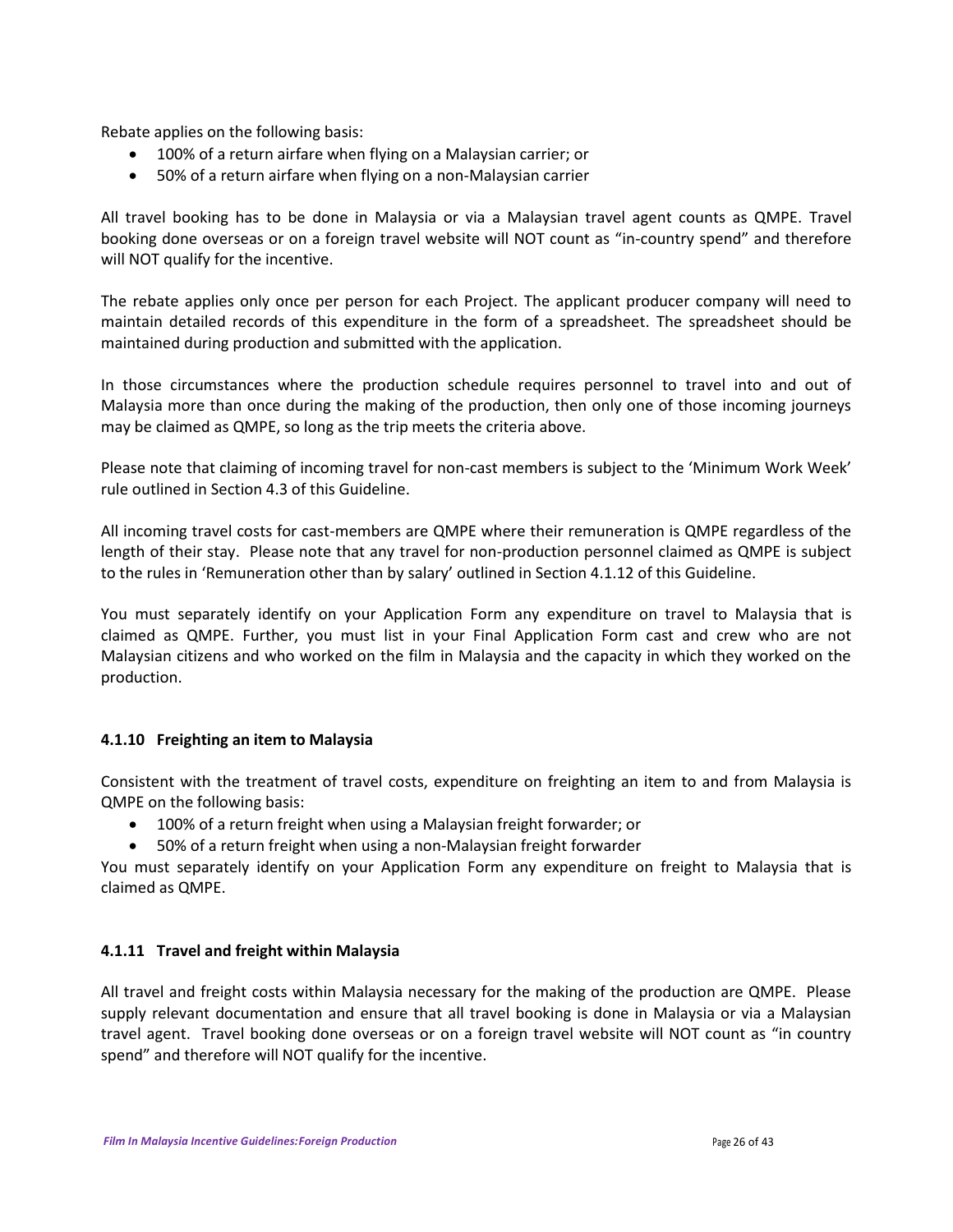# **4.1.12 Remuneration other than by salary**

If personnel are remunerated other than by a salary (including the provision of airfares for partners) that would not otherwise be QMPE, the value of the remuneration is QMPE only if the remuneration is contractually required and is apportioned for the time the person in question provides services in Malaysia. If any personnel are remunerated other than by salary, you must provide copies of the fully executed contract(s) in question with your Application Form. FINAS will deduct any such claims from QMPE where contracts are not provided.

# **4.2 Costs which are NOT Qualifying Malaysian Production Expenditure (QMPE)**

The following expenditures are specifically excluded from QMPE:

- Expenditure while the applicant producer company is a foreign resident
- Costs of services embodied in goods
- Gratuities and entertainment expenses
- Non-cast members' stay in Malaysia for less than the minimum workweek (see Section 4.3 of this Guideline for the Minimum Work Week rule)

## **4.2.1 Expenditure while the applicant producer company is a foreign resident**

Any expenditure made by the applicant producer company at a time when the applicant producer company is a foreign resident or when the company does not have both a permanent establishment in Malaysia and not incorporated under the Malaysian Companies Act 1965 is not QMPE. For further information on residency, please contact CCM.

## **4.2.2 Costs of services embodied in goods**

If services are embodied in the cost of goods that are delivered to the applicant producer company and those services were performed outside Malaysia, those services are not seen as being provided in Malaysia for the purposes of determining QMPE. For example, the cost of animation or special effects work undertaken outside of Malaysia is not QMPE. If a company contracts the delivery of animation or visual effects work undertaken outside Malaysia as stock or computer media in Malaysia the cost of that contract would not qualify as QMPE. The animation or effects work would have to be carried out in Malaysia for the work to be considered QMPE.

Please note that the costs of services embodied in goods that are carried out in Malaysia as part of making the production will qualify as QMPE. Only those services that are not performed in Malaysia are excluded.

## **4.2.3 Gratuities and entertainment expenses**

Gratuities and entertainment expenses are not QMPE.

## **4.2.4 Prizes and prize money**

Prizes and prize money for contestants on eligible television programmes/series does not qualify as QMPE.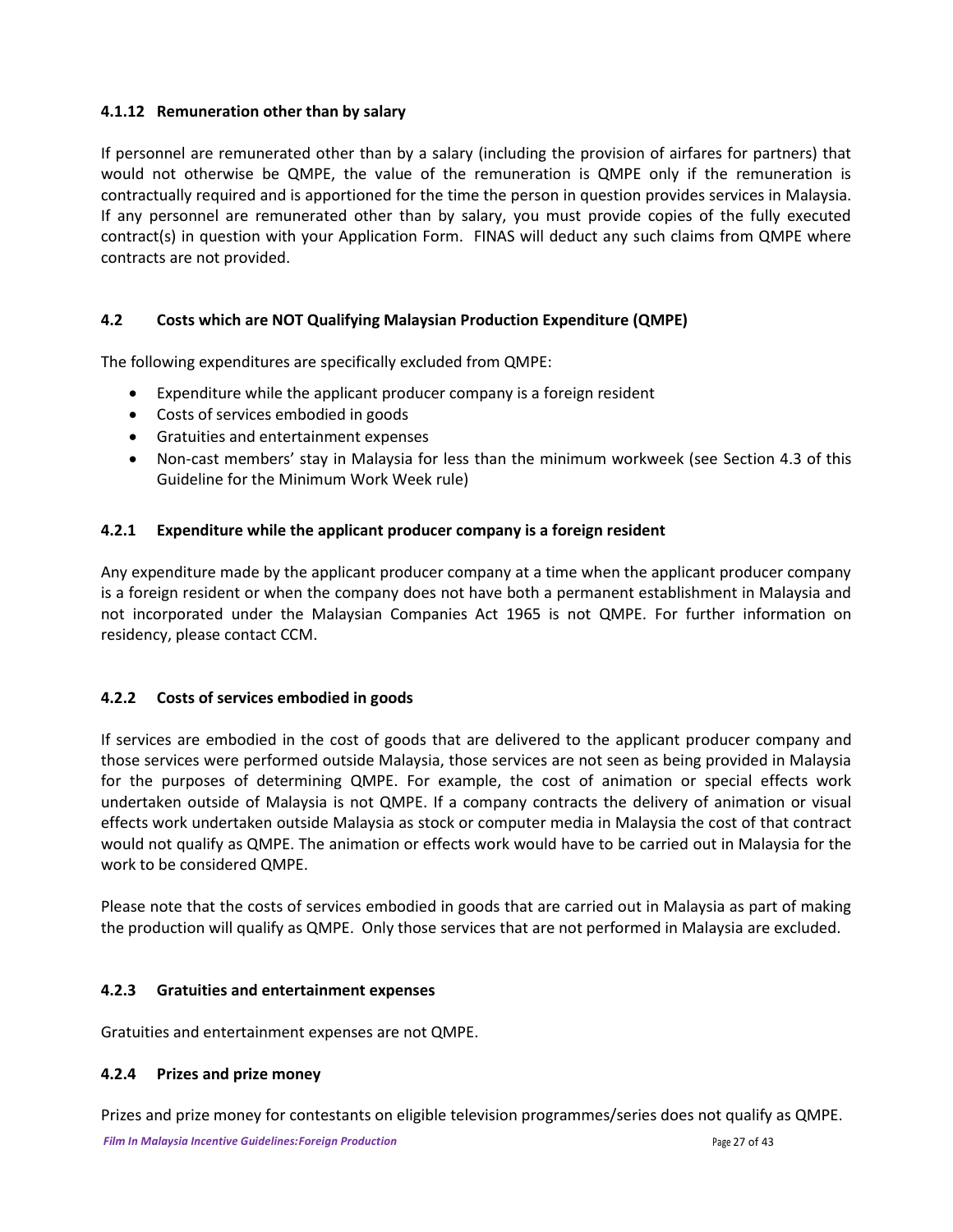# **4.2.5 Financing (including forms of insurance which constitute financing)**

As financing of a production is not considered to be the making of the production, expenditure made on financing is to be excluded from QMPE. Financing expenditure specifically includes returns payable on amounts invested, and expenditure connected with raising and servicing finance, such as interest payments. Further, certain kinds of insurance are considered forms of financing. Accordingly, expenditure on them should be excluded from QMPE. Examples of these types of insurance policies include extra expense insurance, negative film risk insurance, completion guarantees and bonds, weather insurance and film producer's indemnity insurance.

## **4.2.6 Foreign development expenditure**

Expenditure on development work undertaken outside of Malaysia cannot be counted as part of QMPE for the purposes of FIMI.

Examples of development expenditure include:

- location surveys and other activities undertaken to identify and assess locations for possible use
- storyboarding and script writing
- research
- casting actors
- developing a budget; and
- developing a shooting schedule.

#### **4.2.7 Foreign-held copyright acquisition**

Expenditure incurred in licensing and/or acquiring pre-existing copyright from a non-Malaysian resident is not QMPE. Expenditure of commissioning music or a score for a film is not considered to be expenditure in acquiring pre-existing copyright. Such expenditure will not be considered QMPE.

#### **4.2.8 Format Franchise Costs**

Format franchise costs, especially but not restricted to Game or Reality Shows are not QMPE.

#### **4.2.9 Publicity and promotion expenditure**

Publicity and promotion expenditure including press expenses, still photography, video tapes, public relations and other similar expenses in relation to the production — is not QMPE.

#### **4.2.10 Distribution expenditure**

Expenditure on distribution of the production is not QMPE in any circumstances.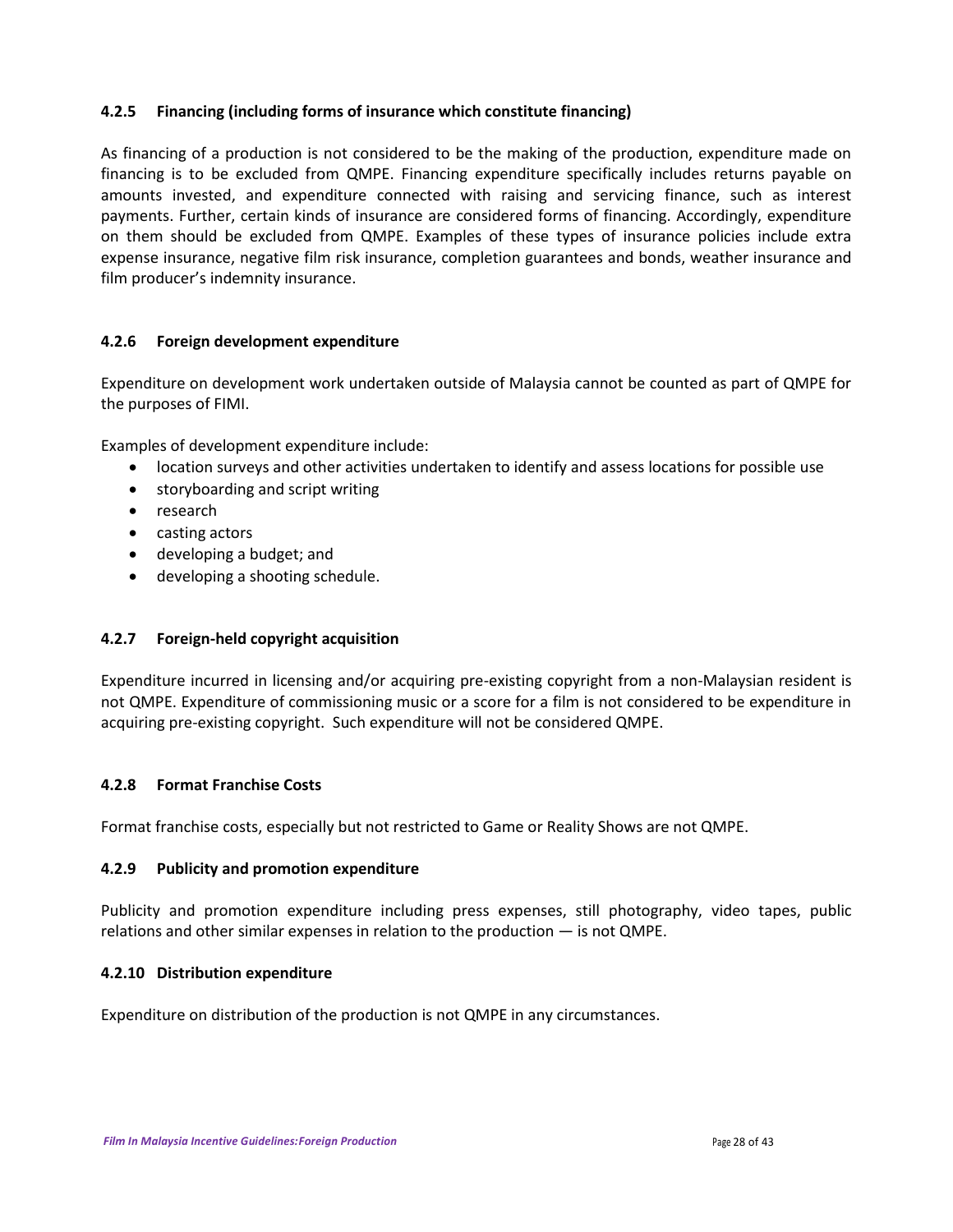### **4.2.11 Deferments and profit participation**

QMPE is limited to expenditure that is independent of a production's commercial performance and its earnings. Therefore, payments which are deferred until the production provides financial returns through box office receipts, earnings or profits are excluded from QMPE.

#### **4.2.12 Residuals**

QMPE also excludes amounts payable in relation to the residual rights of cast and non-cast members concerning the commercial exploitation of the Project through future exhibition and distribution.

#### **4.2.13 Advances**

All payments made by way of an advance on a payment in respect of deferments, profit participation or residuals (as described above) are excluded from QMPE.

## **4.2.14 Acquisition of depreciating asset**

Other than expenditure incurred to acquire copyright (outlined in Section 4.1.4 of this Guidelines), costs incurred in acquiring a depreciating asset and any capital costs invested in that asset are not regarded as QMPE.

## **4.2.15 Foreign pilot expenditure (only for a television series)**

Where the production is a television series, expenditure on a pilot that is incurred outside of Malaysia is not regarded as QMPE. For avoidance of doubt, expenditure on a pilot in Malaysia is considered QMPE.

## **4.3 Minimum Work Week Rule for non-cast members**

In order for costs associated with any crew member to be considered QMPE a non-cast member must work in Malaysia on the film for at least ("Minimum Period") two cumulative calendar weeks (seven cumulative days for documentaries or commercial). If the crew member works on the film for less than the Minimum Period, that person's remuneration, travel expenses/accommodation and per diems are not considered QMPE. This restriction is aimed at maximizing the impact of FIMI on the Malaysian film industry by encouraging producers either to employ Malaysian residents to work on the production or to increase the amount of time non-residents work on the Project in Malaysia. No Minimum Period requirement in Malaysia applies to any cast members.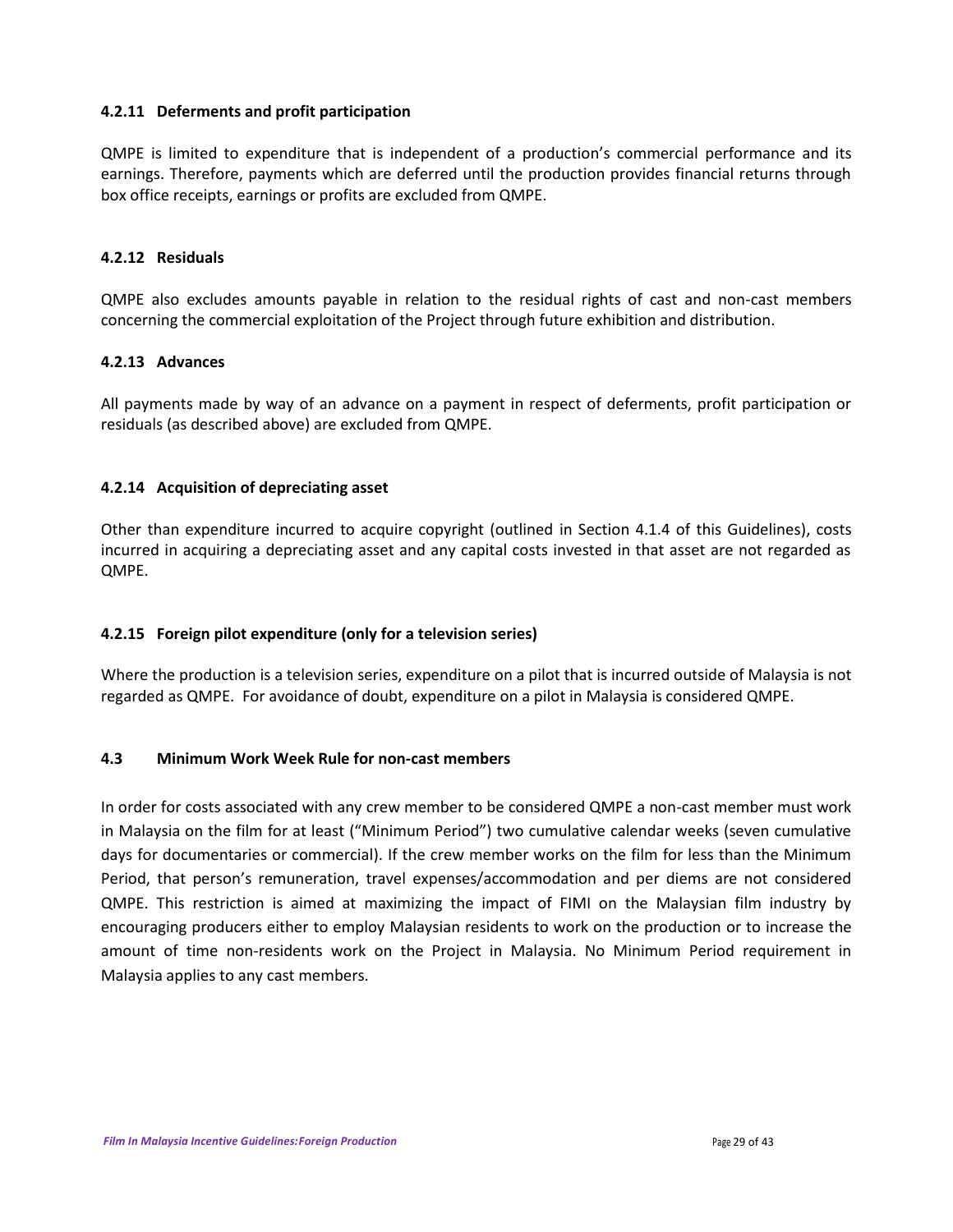## **SECTION 5: Specific expenditure issues and FAQ**

This section outlines particular requirements that you must follow in preparing your application. It also explains the treatment of certain items of expenditure, based on rulings or determinations issued by FIMO that are often queried by applicant producers.

## **5.1 Arm's length expenditure**

The basis of the arm's length principle is to ensure that amounts charged between the applicant producer company and any related companies (including parent and subsidiary companies) for the provision of goods/services are commercially reasonable. Where the applicant producer company incurs expenditure under a non-arm's length arrangement which inflates the cost of a particular good/service in relation to the Project, only the commercial rate for that good/service will be counted towards production expenditure for the purposes of FIMI. The amount of expenditure is based on what each collaborating party would ordinarily charge an unrelated party.

This principle applies to the actual arrangement under which the applicant producer company incurs expenditure and also to any act or transaction directly or indirectly connected with incurring said expenditure. For example, even if the applicant producer company itself was dealing at arm's length to obtain the goods/services, the principle still applies if a non-arm's length deal between others could otherwise inflate the cost.

The most common form of arm's length arrangements occurs in the context of an applicant producer company hiring or leasing equipment or facilities from a parent company or purchasing other services from a parent or sister company.

In assessing how to set an arm's length charge for a depreciating asset, a company related to an applicant producer company should take into account:

- a depreciation charge, and
- a mark up to cover overheads, holding costs and profit.

As a matter of commercial reality, FIMO would not expect a leasing charge to be substantially different to what it would cost the lessee to have held the asset themselves. This cost would effectively represent the depreciation on the asset attributable to the film and a holding cost (interest on a loan). Alternatively, a lease charge could be the ordinary commercial cost of leasing the asset from an unrelated party.

In some cases FIMO may request further information beyond what is usually required of an applicant producer where an arm's length arrangement is identified. For example, if FIMO has any doubts about the commercial reasonability of an arm's length charge claimed as QMPE, FIMO may require an applicant producer to furnish valuations or quotes on leasing charges from genuinely arm's length goods or service providers for equivalent assets.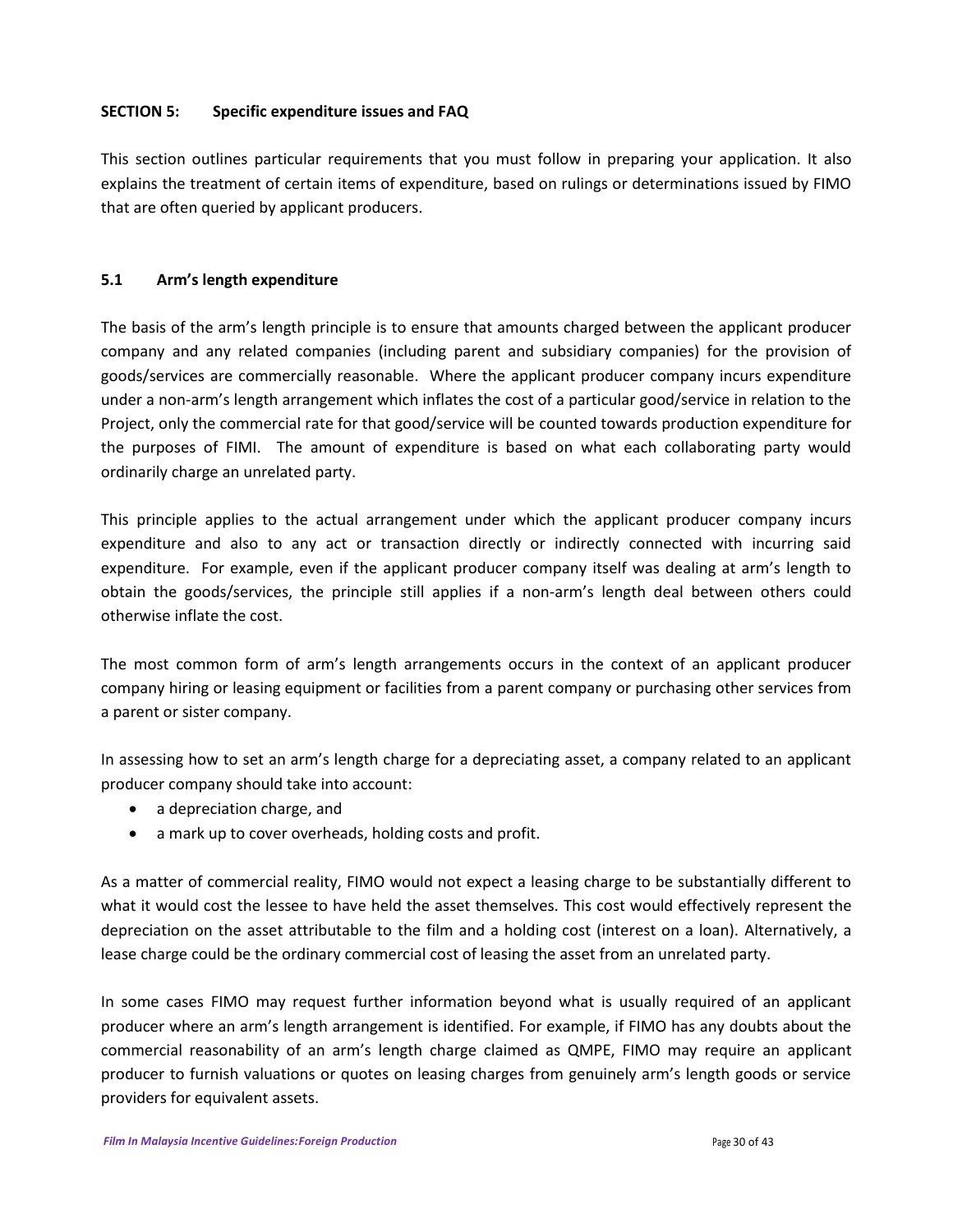The applicant producer company will be required to provide details of all providers of goods/services that are used in making the production where the providers are associated with the applicant or any of its associate companies. This will assist in the process of assessing the extent to which costs charge between related goods/services providers are at the appropriate commercial level.

In some circumstance, FIMO may request information on how the quantum of the charge was calculated, potentially including, but not limited to, quotes or valuations from non-related parties for the same or equivalent service or good.

# **5.2 Currency exchange**

All production expenditure and QMPE incurred in foreign currencies must be converted into Ringgit Malaysia at such conversion rate published by Bank Negara of Malaysia at the time production expenditure is incurred or the average exchange rate between the first and last in-country spend transaction.

Official published exchange rates are available from Bank Negara of Malaysia at [www.bnm.gov.my/statistics/exchangerates.php.](http://www.bnm.gov.my/statistics/exchangerates.php)

Details of the foreign exchange rate on the date of commencement, the average currency exchange rate and the source from which the rates were derived must be included in the Application Form. All foreign currency expenditure must be converted to Malaysian Ringgit.

# **5.3 Transfer pricing**

 $\overline{a}$ 

Malaysia's transfer pricing rules are set out in Transfer Pricing Guidelines dated 20 July 2012 ("2012 Guidelines"), replacing the 2003 Transfer Pricing Guidelines. The 2012 Guidelines are intended to help explain administrative requirements pertaining to Section 140A of the Malaysian Income Tax Act 1967 and the Income Tax (Transfer Pricing) Rule 2012. In particular, Section 140 allows the Director General of the Inland Revenue Board Malaysia (IRB) to disregard transactions believed not to be at arm's length and make the necessary adjustments to revise or impose tax liability on the persons concerned. With effect from 1 January 2009, Section 140A was introduced to specifically address transfer pricing issues.

The section requires taxpayers to determine and apply the arm's length price on controlled transactions.<sup>1</sup>

The above rulings, determinations and other related IRB publications on transfer pricing issues can be accessed on the IRB website at [www.hasil.gov.my](http://www.hasil.gov.my/)

 $1$ Inland Revenue Board Malaysia, "IRBM Transfer Pricing Guidelines 2012," downloadable at: <http://www.hasil.gov.my/pdf/pdfam/MalaysianTransferPricingGuidelines2012.pdf>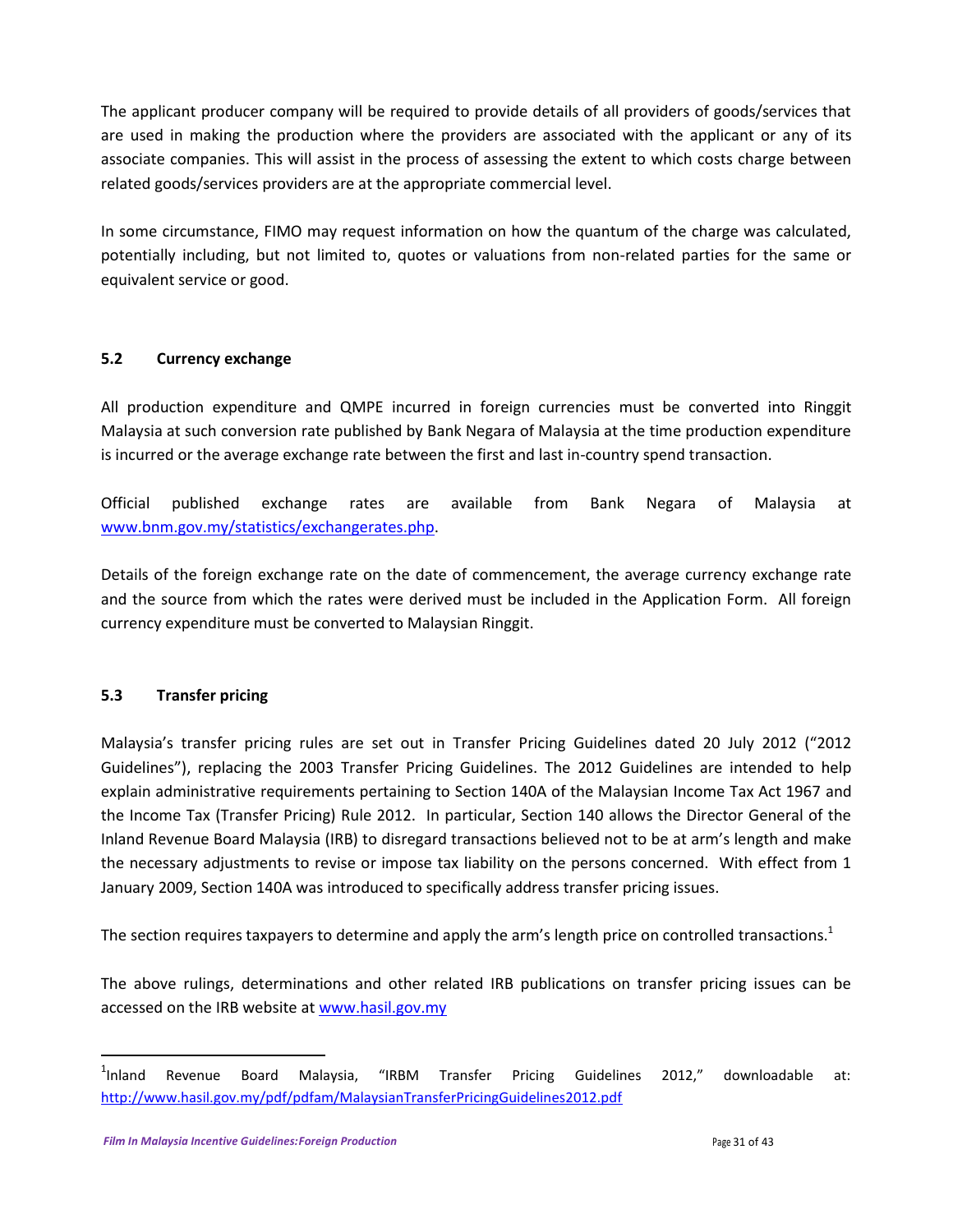# **5.4 Treatment of pilot episodes**

A pilot (if there is one) is considered to be part of the television series. However, expenditure on a pilot is excluded from being production expenditure unless it meets the requirements of QMPE, in which case such expenditure is both QMPE and production expenditure.

Also, for the purposes of the timeframe requirements noted above in Section 2 of these Guidelines, time taken shooting a pilot is excluded and the timeframe test only includes production of the series without the pilot.

You must note on your Application Form if expenditure on the pilot is QMPE. Note that if expenditure on a pilot is not identified as QMPE it is also excluded from the production expenditure calculation.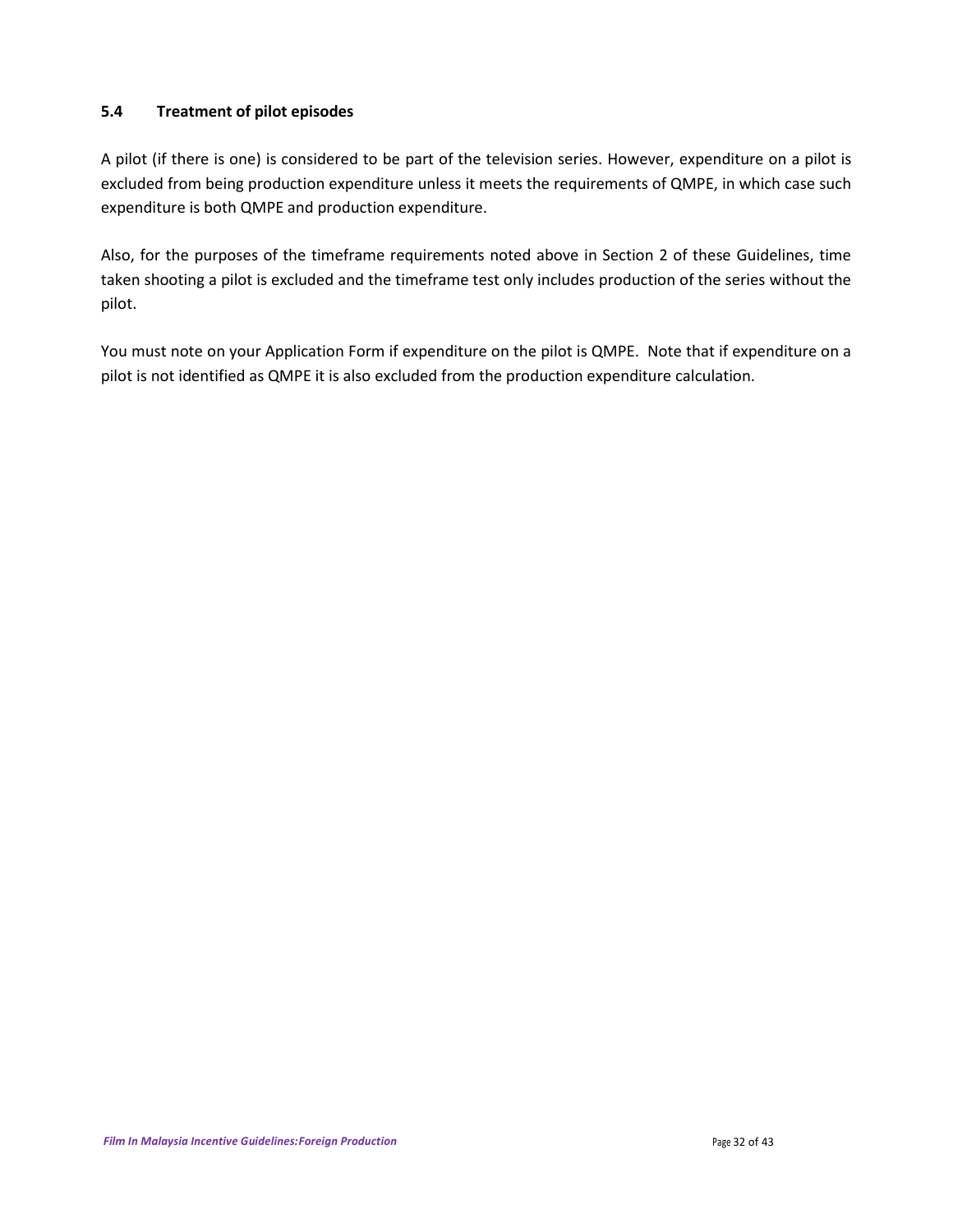## **SECTION 6: Provisional certification process**

# **6.1 Application**

The application process for both production and post-production (if production is outside Malaysia) are the same. The process will commence with FIMO's "date of receipt" of the completed Provisional Certificate Application Form together with all relevant supporting documents. The Provisional Application Form is found at: [http://www.filminmalaysia.com/index.php/incentive1.](http://www.filminmalaysia.com/index.php/incentive1)

To apply for a Provisional Certificate, you must fill in the Provisional Certificate Application Form and submit all relevant supporting documents (as indicated in "Appendix A: Checklist") to FIMO.

The applicant producer is required to apply for a Provisional Certificate 3 months before shooting prior to commencement of pre-production or post-production (for post-production FIMI only) expenditure. The Provisional Certificate Application Form must include your best estimates as to the likely production expenditure and QMPE.

A Provisional Certificate will state that, based on the information and projected budget presented in the application, the proposed Project would meet the core eligibility requirements. Applicant producers will be advised in writing of any projected budget items that have been included in their application for provisional certification that would not be considered as (post) production expenditure or QMPE for the purposes of FIMI. A Provisional Certificate does not provide a guarantee of receiving a Final Certificate. It will, however, provide an indication of eligibility and the extent to which the projected expenditure on a Project can be counted towards QMPE or, for post-production, qualifying post-production expenditure. The Applicant Producer must apply for final certification once the Project is completed in order to claim the FIMI.

FIMO and the Approval Committee members, as appointed by FINAS ("Committee"), will assess your application and will either issue or decline to issue the Provisional Certificate.

# **6.2 Eligible Applicant Producers**

Producers must ensure that they are Eligible Applicant Producers prior to submission of the provisional application. For post-production activity, an applicant producer may be a company that is responsible for carrying out the post-production work in Malaysia for the qualifying formats outlined in Sections 2 and 3.

Details of the registered name of the applicant producer company, company number, registered address, and names and addresses of the company directors are to be provided in Provisional Certificate Application Form together with the incorporation documents, which may include the Memorandum and Articles of Association, Forms 9, 24, 44 and 49, of the Malaysian production company and its equivalent for the foreign production company, where relevant. The relevant documents verifying this information must be submitted with the Provisional Certificate Application Form.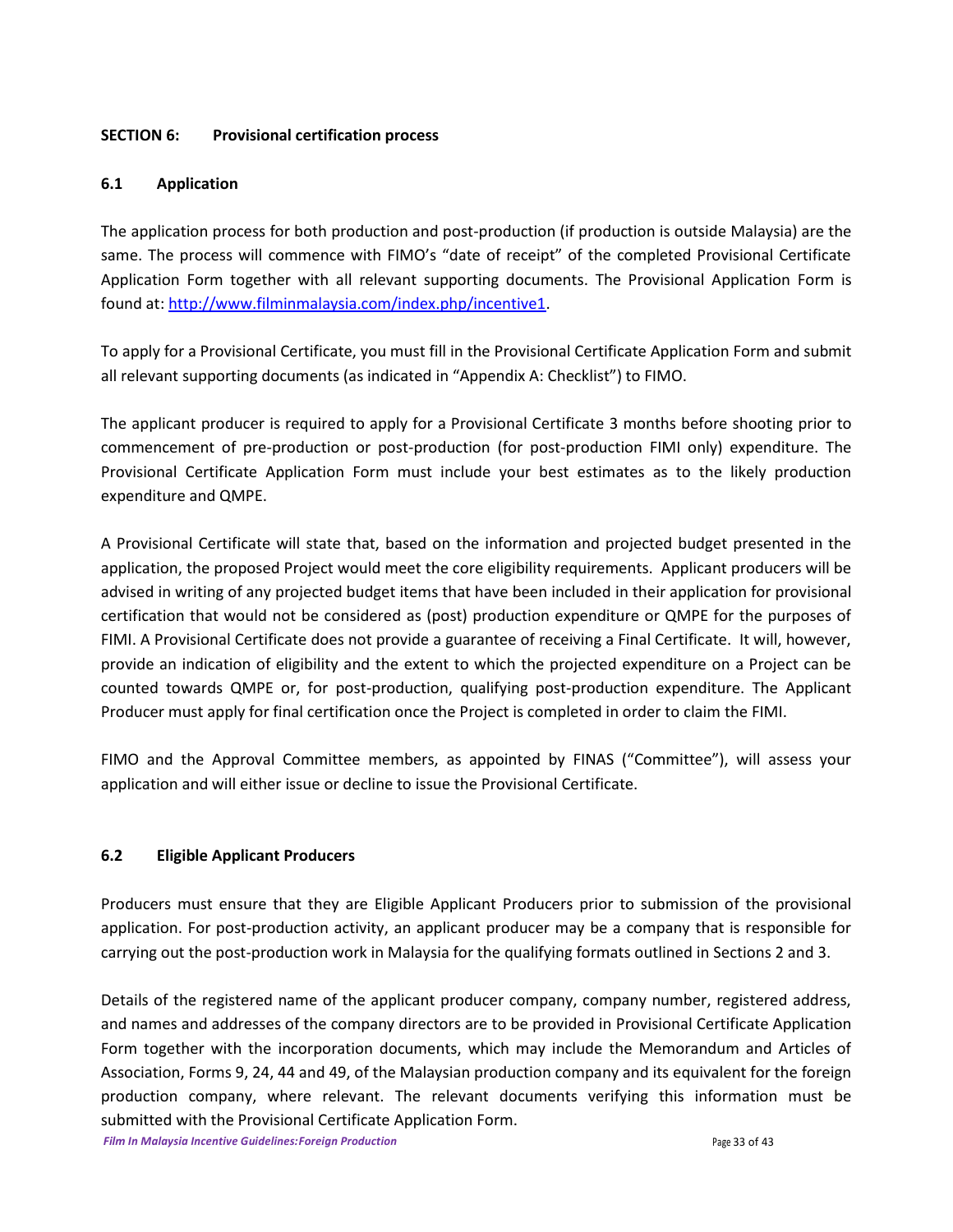If the production company has taken over responsibility for the production from a previous company this must also be evidence by the relevant legal agreement or documentation attached to your application and documentation establishing the production company.

Applicant producers should refer to Section 5 of these Guidelines regarding arm's length expenditure requirements. To the extent that they have been finalized applicant producers for Provisional Certificates must note all providers of goods and services that are associated with the production company or any of its associated companies.

# **6.3 Projected provisional expenditure statements**

In order to facilitate the assessment of likely QMPE and production (or post-production) expenditure for FIMI, you must fill in each item for the projected expenditure for which you intend to claim the rebate in the Provisional Certificate Application Form.

Please refer to Section 4 of these Guidelines for explanations as to the meaning of production expenditure and QMPE. Section 3 of these Guidelines provides guidance on post-production for post-production activity. Also, ensure you attach a copy of the Project's projected expenditure.

If you intend to claim Malaysian copyright expenses as QMPE and if that copyright has been acquired you must attach agreements verifying the transfer of ownership of the copyrighted material or documents that establish that copyright in such material is held by a Malaysian resident.

## **6.4 Approval of Provisional Certificate Application**

Once an application has been received by FIMO, the application will be processed and provided to the FIMI Approval Committee ("Committee") as appointed by FINAS. This Committee will assess the application and determine whether to issue or decline to issue the Provisional Certificate.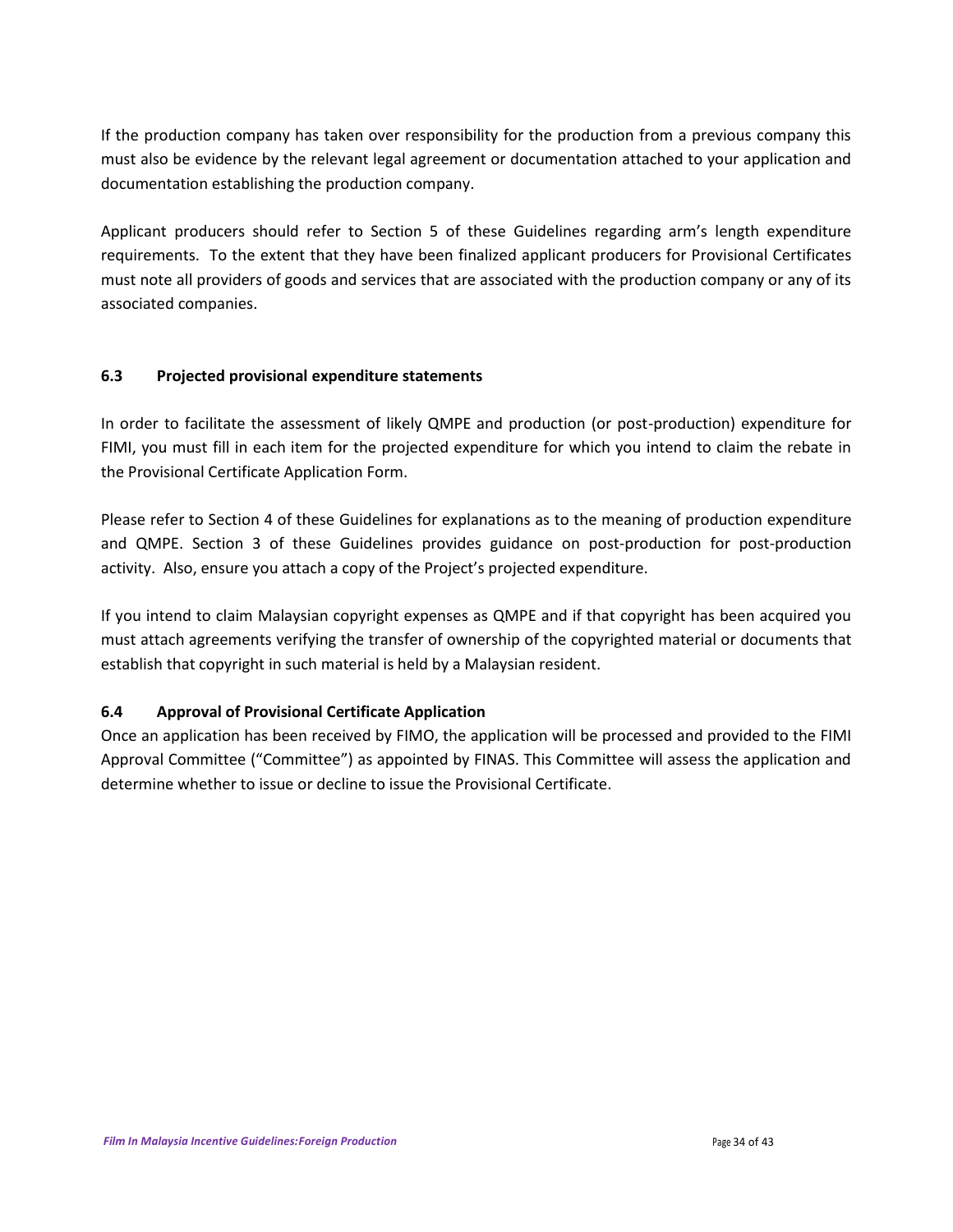# **6.5 The Application for Provisional Certificate process chart**

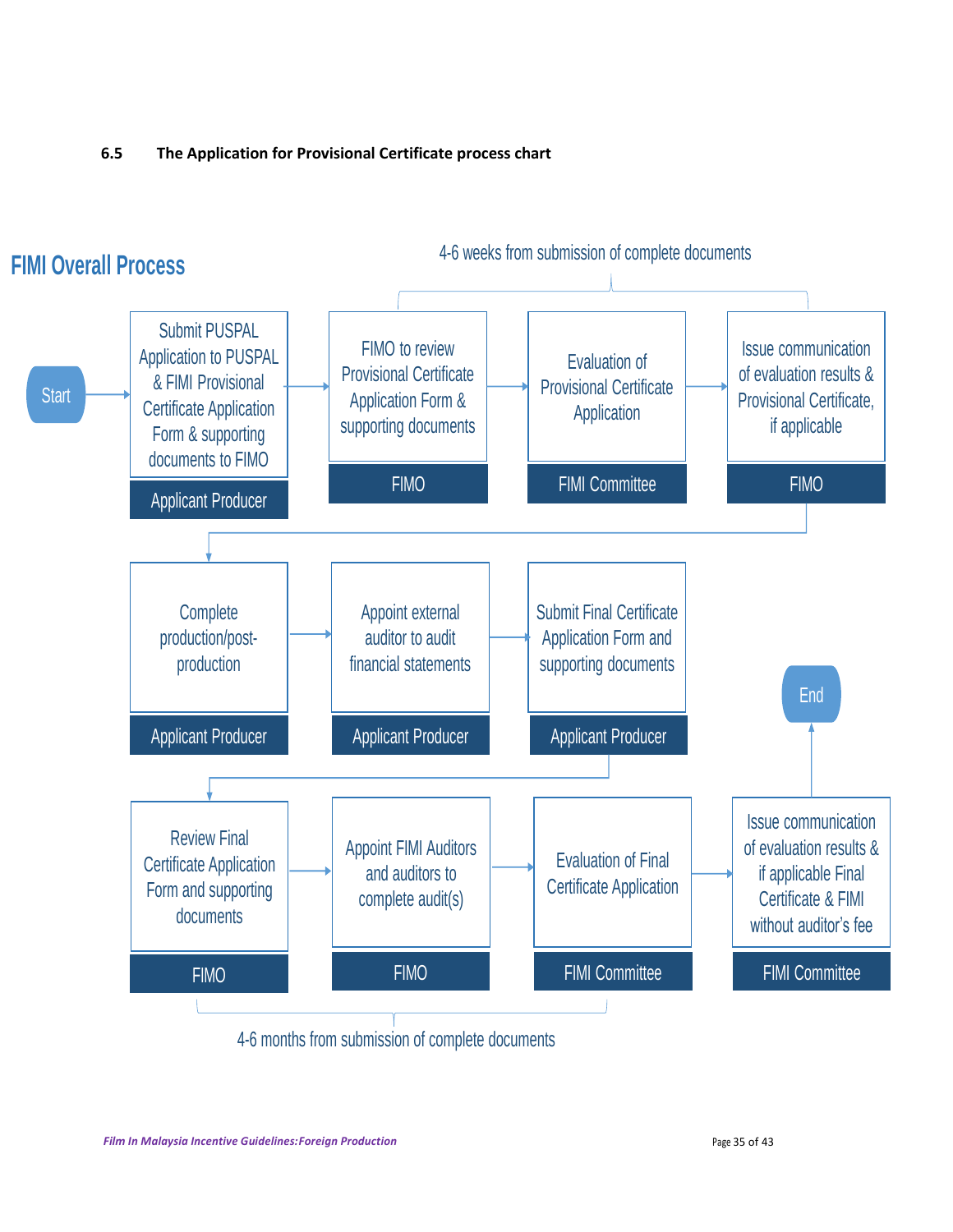## **SECTION 7: Final certification process**

As outlined previously the issuing of a Final Certificate (as opposed to provisional) for FIMI is the central requirement for payment of a rebate. The first step in obtaining a certificate for FIMI is to submit the Final Certificate Application Form and attach the relevant documentation to FIMO.

Certification is subject to FIMO's discretion and consideration. FIMO will consider the advice of the FIMI Approval Committee when deciding whether to certify a production and when determining the value of a production's eligibility against the relevant expenditure threshold and the final rebate amount.

# **7.1 Application**

The application processes for both production and post-production (if production is outside Malaysia) are the same and commence with FIMO's "date of receipt" of the Final Certificate Application Form and complete supporting documentation. The Final Certificate Application Form is available at [http://www.filminmalaysia.com/index.php/incentive1.](http://www.filminmalaysia.com/index.php/incentive1)

The date on which an applicant producer may submit the form depends on the type of production the application relates to:

For production:

 the application may be submitted within 60 days after the completion date specified in the Provisional Certificate Application Form. Any QMPE incurred after this date will not qualify for FIMI.

For post-production:

 the application may be submitted within 60 days after the completion date as specified in the Provisional Certificate Application Form. Any QMPE incurred after this date will not qualify for FIMI.

In the case where both production and post-production is conducted in Malaysia, only one application is required and the application may be submitted within 60 days after the completion date as specified in the Provisional Certificate Application Form. Any QMPE incurred after this date will not qualify for FIMI.

All information submitted to FIMO must comply with requirements in this Guideline and the General Terms and Conditions. Failure to provide all relevant supporting documents (per Section 7.2) and any additional documents as requested by FINAS will possibly result in the Due Diligence process taking longer than an estimate of 4 months. The Committee may decide to end the Due Diligence process if it takes longer than the estimate time from the beginning of the due diligence.

Agreements relating to the international distribution or broadcast or transmission (in addition to release in Malaysia, Brunei and Indonesia) will be required for all Projects at final certification.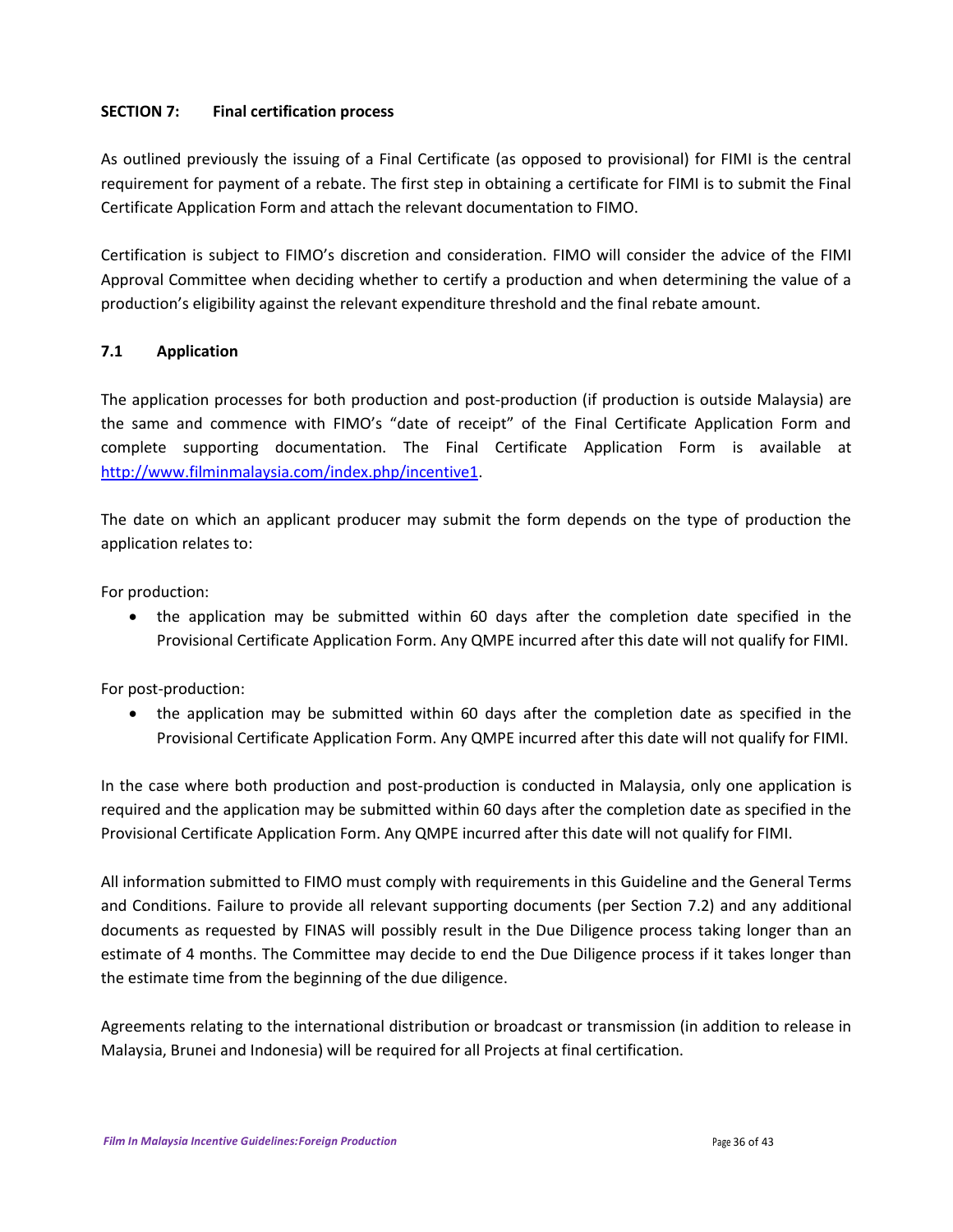You must also attach relevant agreements, Daily Production Reports (DPRs), call sheets and the Production schedule to your Final Application Form.

# **7.2 Supporting Documents for Final Certificate Application Form**

Any QMPE incurred must be substantiated with relevant supporting documents. Documents required include, but not limited to the following:

- a) All relevant agreements, stamped with the Malaysian Stamp Office , which comes under the purview of the Inland Revenue Board
- b) Daily Production Reports
- c) Call-sheets
- d) Production schedule(s)
- e) Invoices by suppliers
- f) Official receipts
- g) Individual audited expenditure statement (prepared by the Applicant Producers appointed auditors)
- h) Independent auditors' statement verifying the particulars of the production expenditure detailed in your application
- i) Production General Ledger (electronic)
- j) Travel spreadsheets
- k) Contracts of key personnel, cast and crew

Where necessary, invoices from any supplier used should be broken down to show Malaysian and non-Malaysian activity with computerized accounts formatted to accept the information in this form. This will also facilitate the independent audit of the expenditure statements.

Please refer to Appendix A: Checklist for further information.

# **7.3 Due Diligence by Independent External Auditors**

FIMO will appoint an independent external auditor for FINAS' Audit Panel to perform independent verification on the QMPE incurred. All audits will be conducted in accordance to all applicable accounting standards, including any standards relating to the individual auditors.

# **7.4 Due Diligence by Independent Film Production Consultant(s)/Legal Auditors**

FIMO will assess and evaluate whether the application satisfies the requirements for the issuance of a certificate and will provide a written report of its assessment. FIMO may request for further information to assist in the assessment and report of an application.

In due process and if necessitates, FIMO will seek the advice of one or more Independent Film Production Consultants (IFPCs) from a panel of FINAS approved consultants to: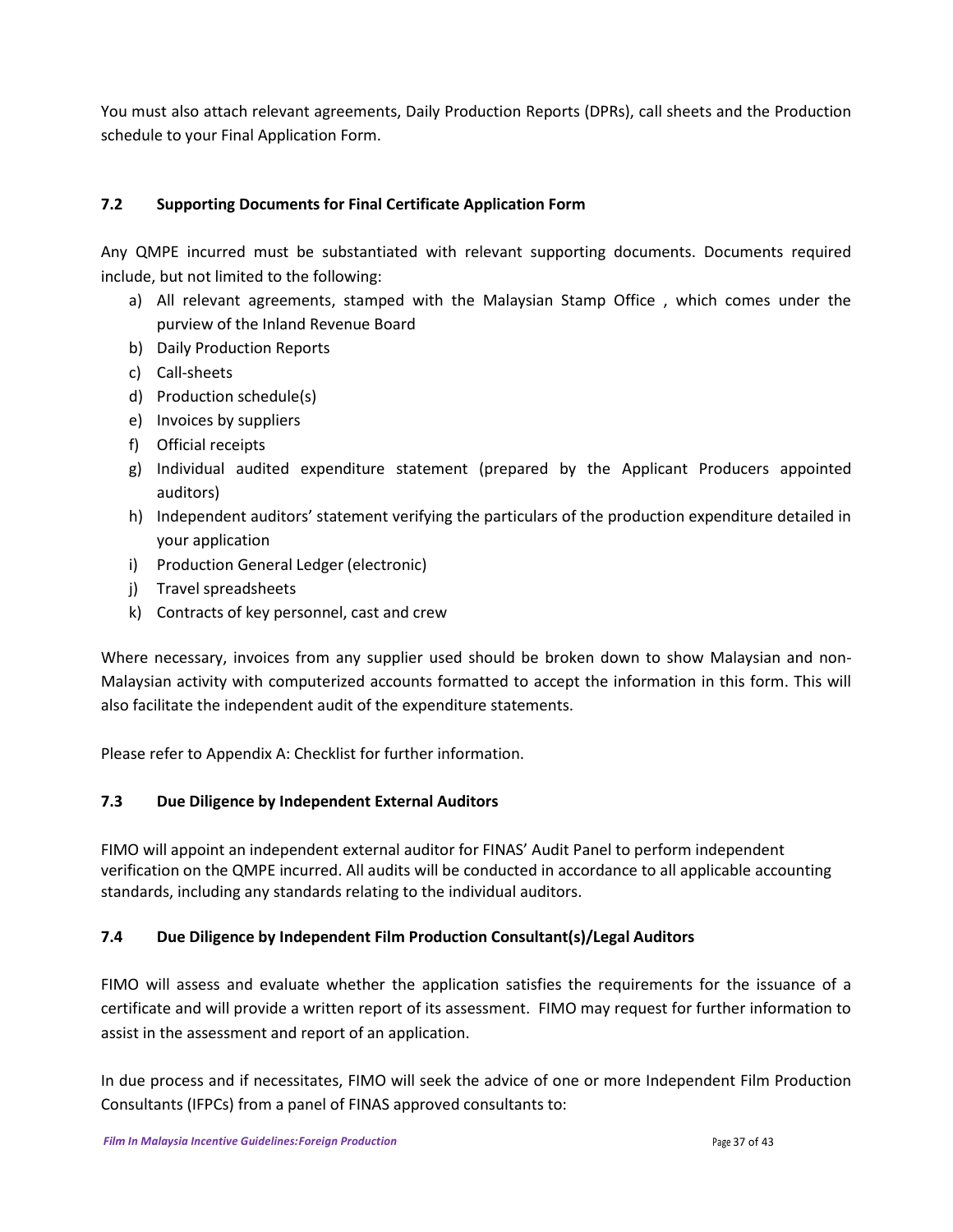- provide an independent assessment of whether specific items claimed in an expenditure statement are 'reasonably attributable' to production expenditure, QMPE and/or QMPE incurred in relation to post production;
- assess whether costs charged for specific items are made on an `arm's length' basis;
- assess the accuracy and details of the application; and
- provide advice on the extent to which costs between subsidiary companies and parent/associate companies are commercially reasonable.

This assessment will be undertaken on a strictly commercial-in-confidence basis and the IFPC(s) will be subject to a contractual duty of confidentiality. Two IFPCs may be retained for larger production applications.

Further information may be required to assist the IFPC's assessment. Where this information relates to 'arm's length' issues the IFPCs may seek information on the process and methodologies adopted to show that the financial components and services charged are in accordance with the 'arms' length' principle. The IFPCs may contact an applicant producer directly for this or for other reasons and, if so, the applicant producer should cooperate with the IFPC's requests.

# **7.5 Payment for Due Diligence**

All relevant professional fee and out of pocket expenses for FIMO's appointed auditor, a member of FINAS' Audit Panel shall be borne by the Applicant Producer. Payment shall be deducted from the FIMI amount due to the Applicant Producer. The deducted amount shall be specified in an official document from FINAS.

# **7.6 Consideration by the FIMI Approval Committee**

Once an application has been received by FIMO it will be processed and provided to the FIMI Approval Committee in FINAS for consideration and approval or rejection.

# **7.7 Notification, statement of reasons and appeal of decision**

FIMO will consider all relevant reports and make determinations on whether or not to certify the production and the level of QMPE.

Where FIMO certifies a production for FIMI, the applicant producer company will be notified in writing of this decision, including the determination of QMPE and amount of FIMI provided. Where FIMO refuses to issue a certificate the applicant producer company will be notified in writing of this decision (including reasons for the decision).

A statement of reasons or review of a decision may be sought in relation to:

- a decision not to issue a certificate (that is, declining to certify a production),
- a determination of the amount of QMPE or qualifying post-production expenditure, or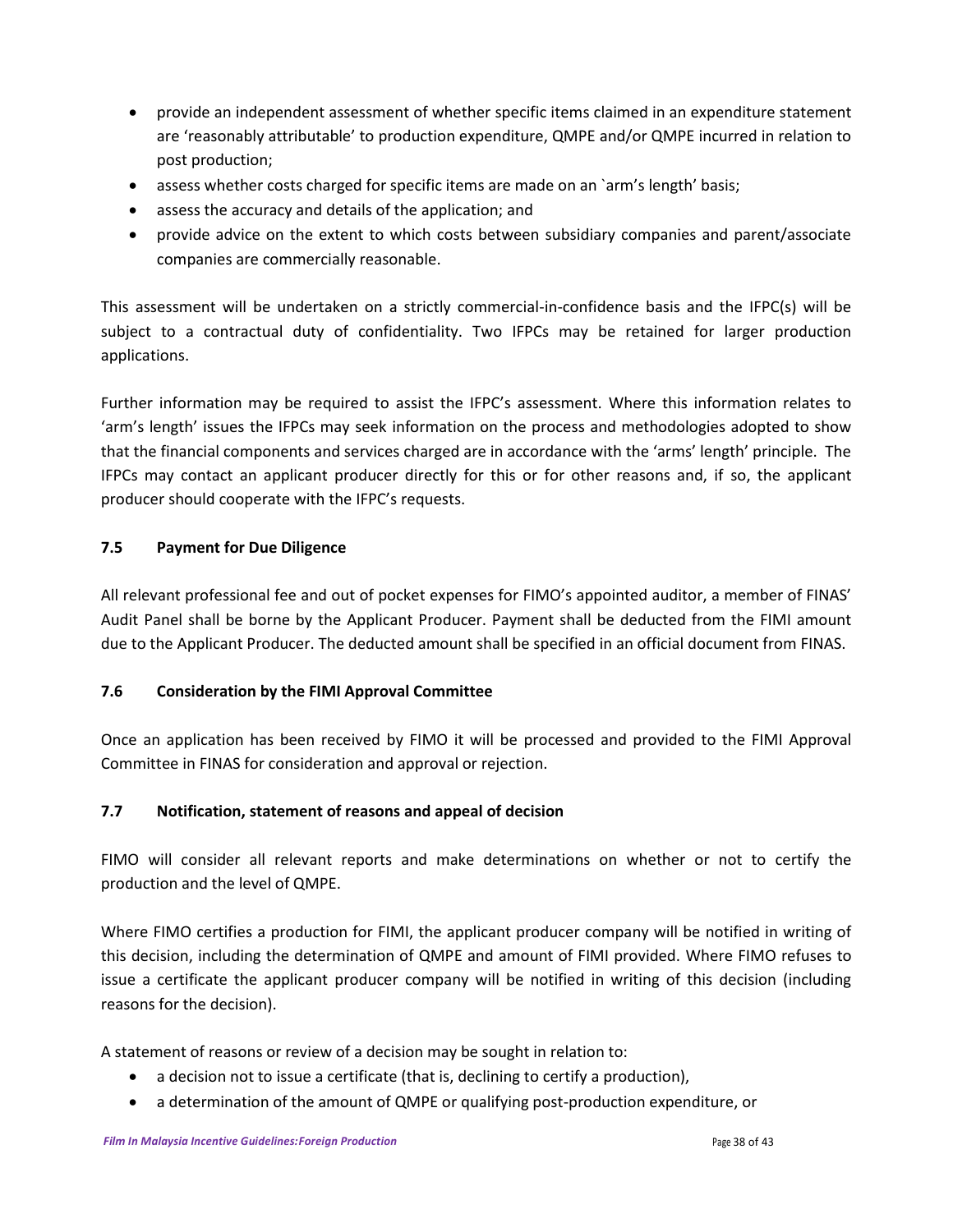a decision to revoke a certificate (see below).

The result of FIMO's assessment and evaluation shall be issued in writing, within six (6) weeks from the verification of compliance with these Guidelines. All decisions made by FIMO shall be final. Appeals, if any, shall be considered at FIMO's sole discretion. In the event that FIMO considers any appeals and makes a decision, such decision shall be final and there shall be no further appeal in respect of FIMO's decision.

# **7.8 Revocation of a certificate**

The applicant producer and its board of directors are responsible for ensuring that all content, documents and information submitted in its application is true, accurate, reliable and complete and shall confirm that the same via a statutory declaration. FIMO may revoke a certificate where any part of the information and/or documentation was obtained by fraud, material inaccuracies or misrepresentation and will notify the applicant producer in writing of this decision (including reasons for the decision to revoke the certificate). A certificate may also be revoked if the applicant producer fails to provide FIMO with a copy of the completed production (outlined below in Section 7.9).

A "Statement of Reasons" may be sought in relation to the decision to revoke a certificate. Review of the decision may also be sought and should a review of the decision be considered, FIMO's decision during said review shall be final.

# **7.9 Copy of the complete production**

Within 30 days of a certified production's completion, meaning that the production material is in a state where it could be reasonably regarded as ready to be distributed, broadcast or exhibited to the general public, the applicant producer must submit a DVD copy of the completed production of the Project or other proof/evidence acceptable to FIMO.

The copy of the production is proof of completed production. It verifies that the production is ready for distribution or exhibition to the general public and it also confirms other details of the production.

If an applicant producer fails to provide this, the applicant producer risks having the certificate revoked by FINAS. Should the final production version vary significantly from the submitted documentation in a manner that contains content which damages the image of Malaysia and FIMI has already been paid, FINAS has the right to commence recovery of the amount paid as a debt due and owing and FINAS reserves the right to include the directors of the applicant producer company in such action or proceedings.

It is not anticipated that FINAS will revoke a certificate on this ground without first contacting the applicant producer (although FINAS is empowered to do so). Should an applicant producer have any concerns regarding either provision of an expected date of completion or a DVD copy of the film, they should relate these concerns to FIMO when making their application. FIMO, acting as an agent for FINAS, will consider such concerns on a case-by-case basis.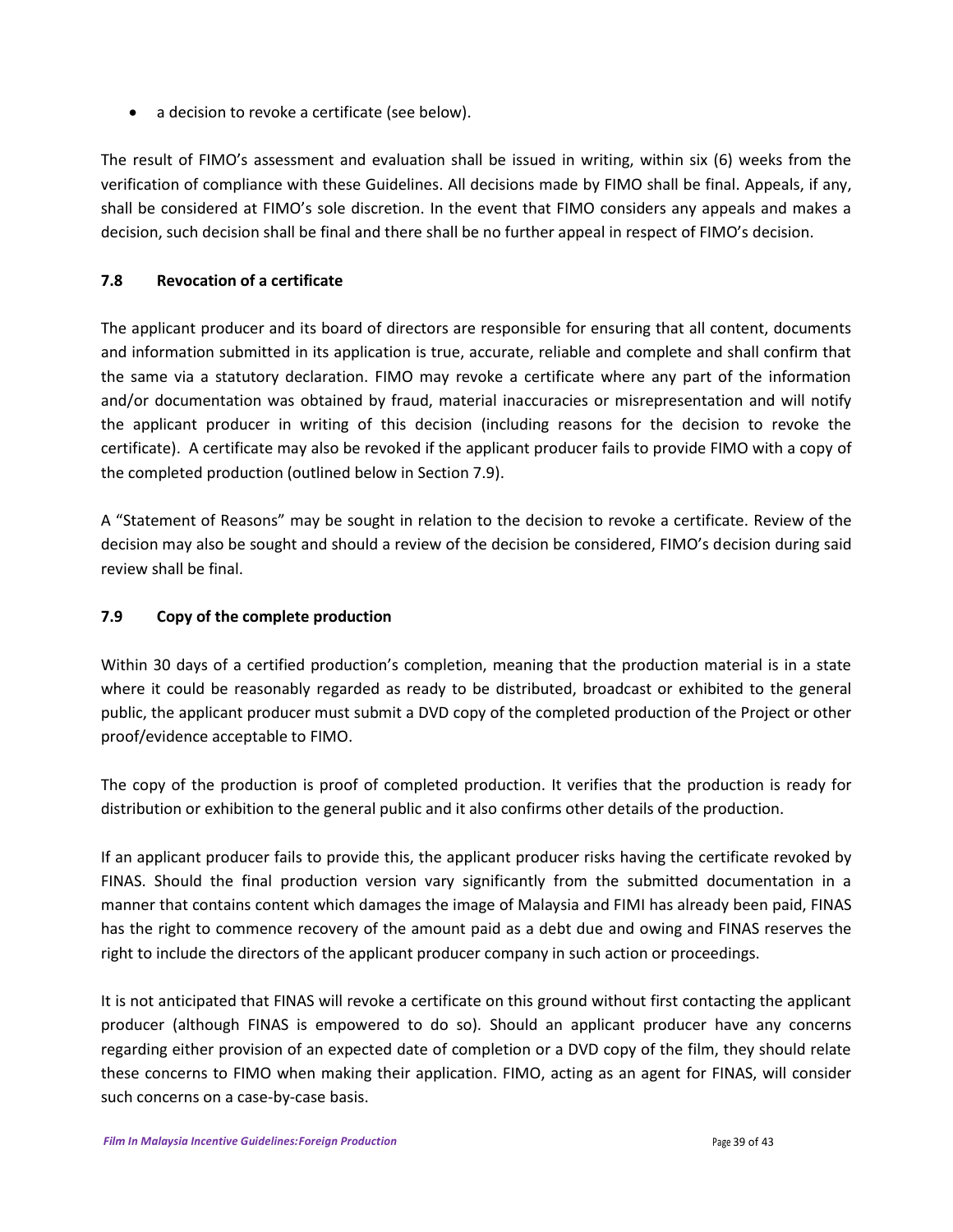### **SECTION 8: General**

There are a number of considerations to be taken into account when completing your Provisional and Final Application for the FIMI.

## **8.1 Submitting your application**

Prior to submitting your application you are strongly recommended to contact FIMO to ensure that you are submitting all the necessary information. Contact information is set out below.

You can submit an application in hardcopy on the relevant Application Form. You should send your original Application Form including all supporting documents as one (1) hardcopy set and one (1) softcopy set to FIMO.

# **8.2 Attached documentation**

You will be required to attach a range of documentation to support your application including copies of legal documents relating to, for example, the establishment of the applicant producer company, legal agreements to verify the fact of Malaysian copyright ownership and confirmation of distribution and exhibition arrangements. A checklist of these documents is included in **Appendix A: 'Checklist prior to submitting your application'** on page 43 of these Guidelines. All legal agreements made between any Malaysian party and the applicant producer are required to be stamped with the Malaysian Stamp Office, which comes under the purview of the Inland Revenue Board.

## **8.3 Further information from the applicant producer**

FINAS reserves the right to require any additional information it deems necessary in order to issue a certificate. For instance, where an application is incomplete FINAS may require the applicant producer, at the applicant producer's expense, to provide further information. This information must be provided within 28 days of the request, although the applicant producer may write to FINAS seeking an extension of time and such extension shall be given at FINAS' discretion.

## **8.4 Statutory declaration**

The information and documentation provided in your application must be certified in a statutory declaration in accordance with the Malaysian Statutory Declaration Act 1960 by an authorized person from the applicant producer company – either the Producer or the Chief Executive Officer. The statutory declaration must be signed before a commissioner of oath (if affirmed in Malaysia) or a notary public (if affirmed outside Malaysia). The penal consequence for making a false declaration in respect of the above may include imprisonment, a fine and/or both pursuant to the provisions of the Malaysian Statutory Declarations Act 1960 and the Penal Code.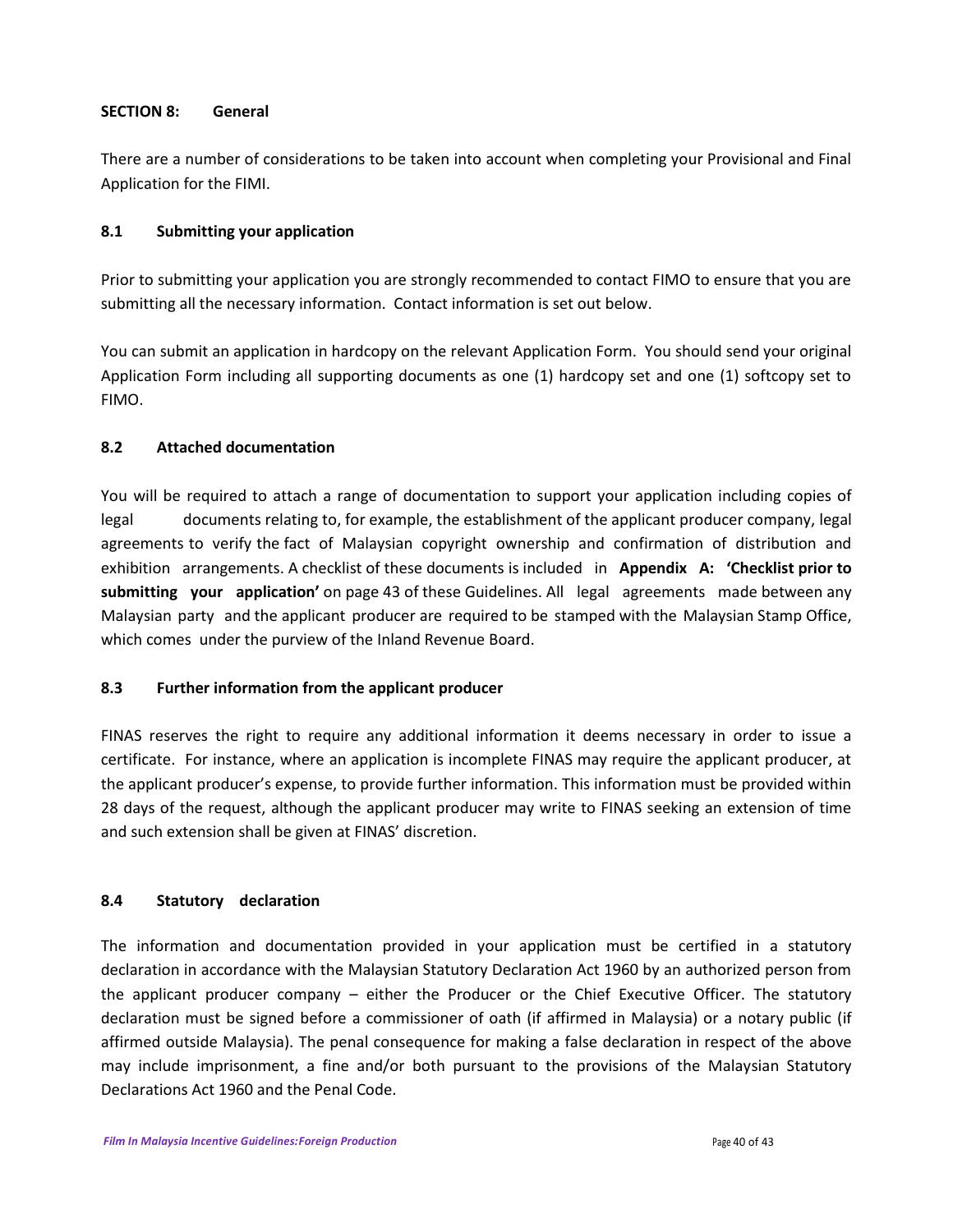FIMO reserves the right at any time, in its sole and absolute discretion, to reject an application that FIMO believes, in its sole and absolute discretion, is not in compliance with these Guidelines, or which has made a false or misleading statement on the application or otherwise, and reserves the right to pursue all other rights and remedies available at law in the event of such rejection.

# **8.5 Malaysian Cultural, Social & Religious Sensitivity Declaration**

Applicant producers will be held responsible for the acts and omissions of all cast and crew members of the production of the Project throughout their stay in Malaysia and the producers are to ensure that the acts and behavior of the cast and crew members during the production of the Project are in no way considered to infringe on the sensitivity of the Malaysian cultural, social and religious practices.

# **8.6 Confidentiality**

Please note that all information provided by the applicant producer will be held by FIMO on a strictly commercial-in-confidence basis. Information will only be provided to the Committee and an Independent Film Production Consultant if necessary.

All bodies that are privy to confidential information will be bound by Malaysian Government confidentiality provision which treat all such information as commercial-in-confidence and, where appropriate, will be subject to contractual duties of confidentiality.

# **8.7 Liability**

FIMO reserves the right in its discretion to modify the terms of these Guidelines as may be necessary from time-to-time. Neither FIMO nor any of the FIMI Approval Committee members, its agents and representatives will be liable for any injury, loss or damage of any nature whatsoever (including but not limited to indirect or consequential loss) which is suffered or sustained as a result of or in connection with the applicant producer's application for FIMI.

# **8.8 Further information and contacts**

Prior to applying for FIMI, applicant producers are advised to read these Guidelines and the General Terms and Conditions carefully. It is also recommended that applicant producers make contact with FIMO to discuss any issues regarding their application before preparing it.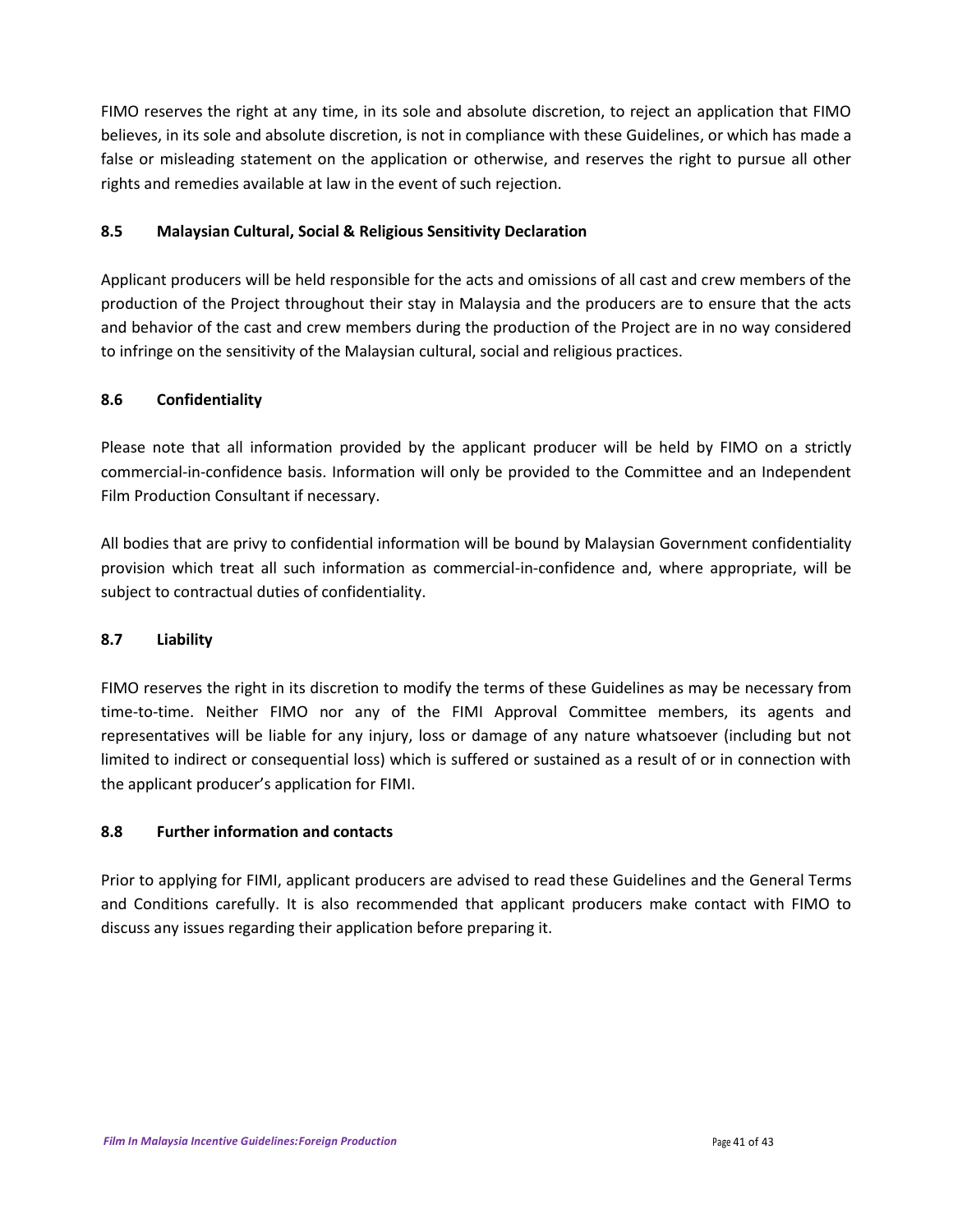For pre-application advice or access to the General Terms and Conditions, Application Forms and Provisional Application Forms, you should contact FIMO via:

| Film In Malaysia Office (FIMO)                    |
|---------------------------------------------------|
| National Film Development Corporation Malaysia    |
| Kompleks Studio Merdeka                           |
| Lot 1662, Batu 8                                  |
| Jalan Hulu Kelang                                 |
| 68000 Ampang, Selangor                            |
| Malaysia                                          |
| +603 4104 1362 / 1456 / 1387 / 1307 / 1475 / 1527 |
| +603 4106 8509                                    |
| www.filminmalaysia.com                            |
|                                                   |

*For other FIMI - specific matters pertaining to commencing business in Malaysia, filing business activity statements and taxes please seek independent and professional advice from qualified professionals including accountants, auditors, company secretaries, lawyers and tax advisors. Please note that tax deductions are not under the purview of FIMI.*